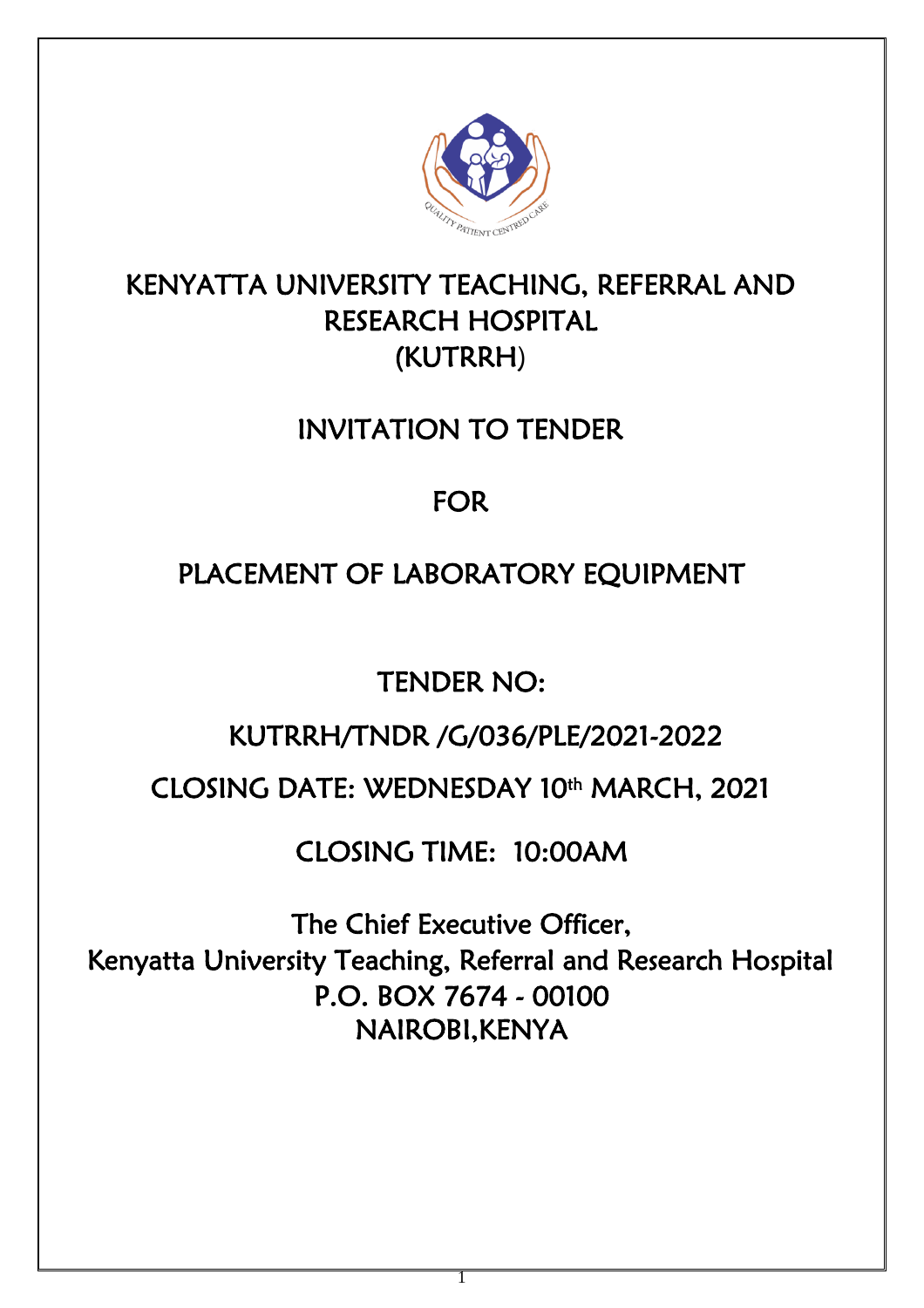# TABLE OF CONTENTS

## PAGE

| <b>SECTION I</b>    | INVITATION TO TENDER                      | 3 |
|---------------------|-------------------------------------------|---|
| <b>SECTION II</b>   | Appendix to Instructions to Tenderers  17 |   |
| <b>SECTION III</b>  | <b>GENERAL CONDITIONS OF CONTRACT 25</b>  |   |
| SECTION IV          | SPECIAL CONDITIONS OF CONTRACT 27         |   |
| SECTION V           |                                           |   |
| SECTION VI          | SCHEDULE OF REQUIREMNTS 35                |   |
| <b>SECTION VII</b>  | PRICE SCHEDULE FOR GOODS 36               |   |
| <b>SECTION VIII</b> |                                           |   |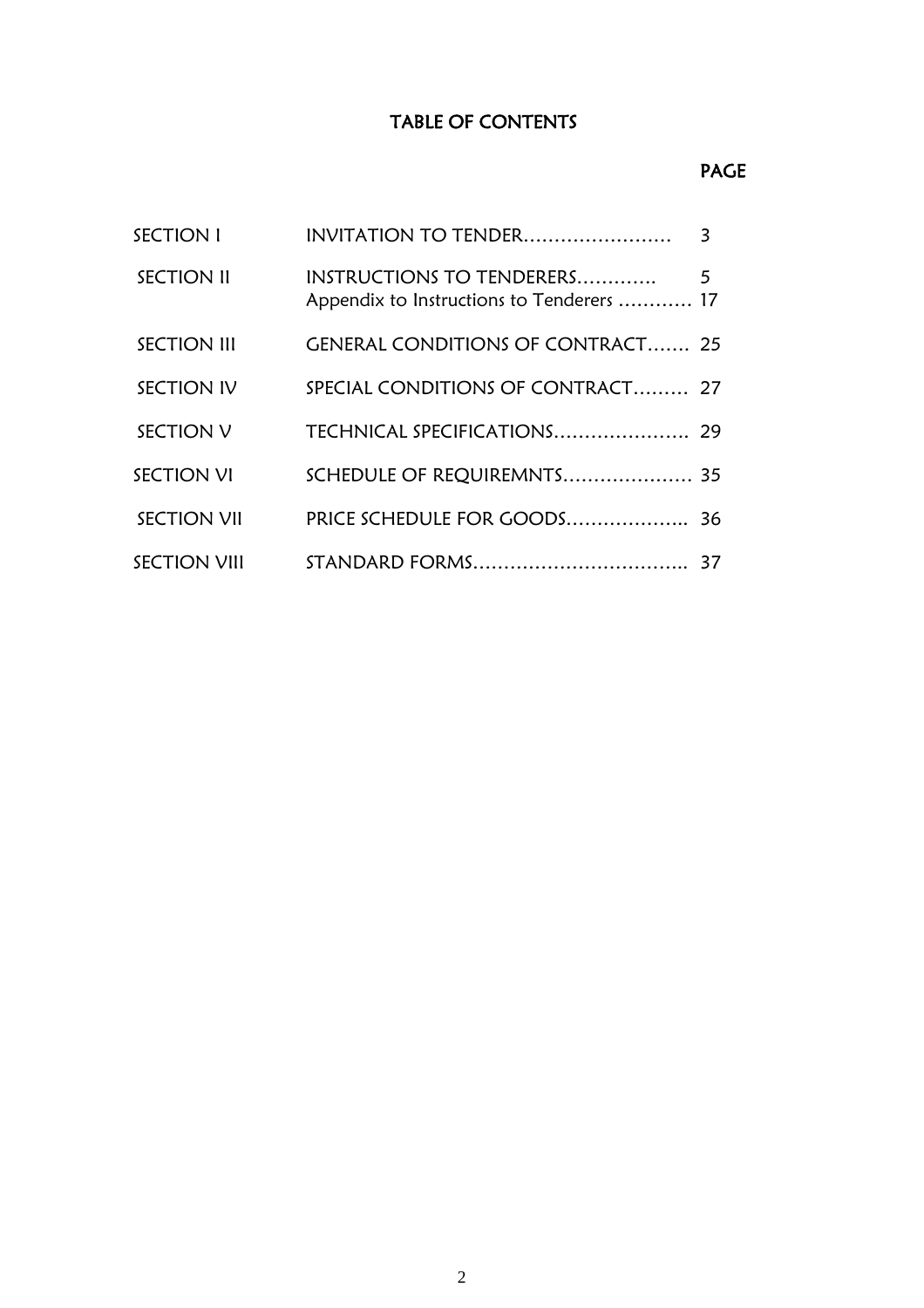## SECTION I: INVITATION TO TENDER

### TENDER REF NO: KUTRRH/TNDR /G/036/PLE/2021-2022

#### TENDER NAME: PLACEMENT LABORATORY EQUIPMENT

- 1.1 The Kenyatta University Teaching, Referral & Research Hospital invites sealed bids from eligible candidates for the Placement of Laboratory Equipment.
- 1.2 Interested eligible candidates may obtain further information from [procurement@](mailto:procurement)kutrrh.go.ke and inspect the tender documents at Procurement office, Kenyatta University Teaching, Referral & Research Hospital during normal working hours.
- 1.3 A complete set of tender documents may be obtained by interested candidates upon payment of a non-refundable fee of (one thousand shillings only) Kshs 1,000/- to be deposited in: -

Bank Name: Kenya Commercial Bank (KCB) Branch: Thika Road Mall Account Name: Kenyatta University Teaching, Referral & Research Hospital (KUTRRH) Account Number: 1258637243

#### OR

Download FREE OF CHARGE from KUTRRH Website at [www.kutrrh.go.ke](http://www.kutrrh.go.ke/) Bidders who opt to download MUST send their contacts details to [procurement@kutrrh.go.ke.](mailto:procurement@kutrrh.go.ke)

- 1.4 Prices Quoted shall be net inclusive of all taxes, must be in Kenya Shillings and remain valid for (120) days from the closing date of the tender.
- 1.5 Completed tender documents are to be enclosed in plain sealed envelopes marked with Tender name and reference number and be deposited in the tender box at the reception, Kenyatta University Teaching, Referral and Research Hospital, Ground Floor so as to be received on or before Wednesday 10th March, 2021 at 10:00am
- 1.6 Tenders will be opened immediately thereafter in the presence of the candidates or their representatives who choose to attend the Hospital's Boardroom at Kenyatta University Teaching, Referral & Research Hospital, Northern By-pass Road, after Kahawa West Nairobi.

### CHIEF EXECUTIVE OFFICER KENYATTA UNIVERSITY TEACHING, REFERRAL AND RESEARCH HOSPITAL P.O BOX 7674-00100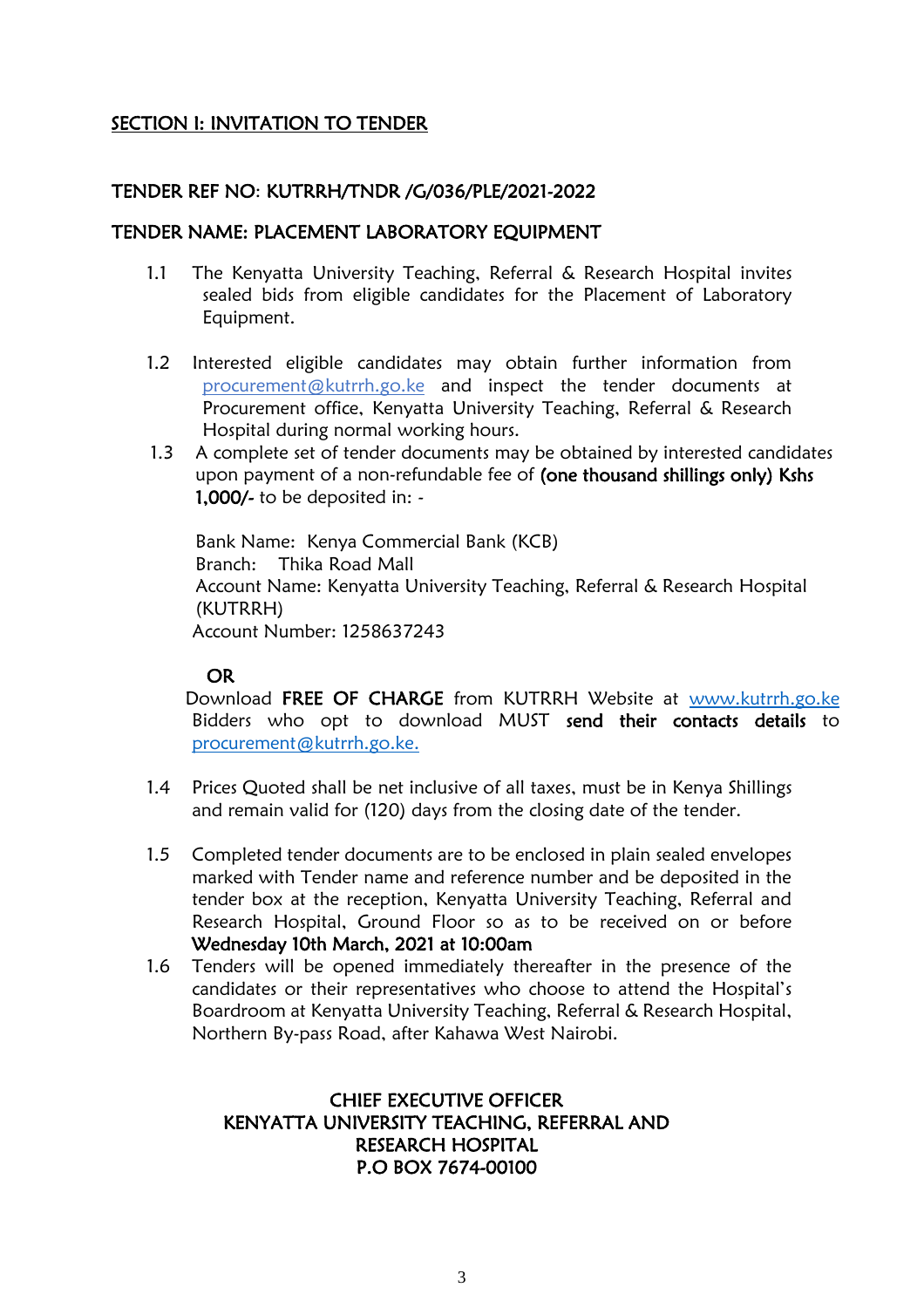NAIROBI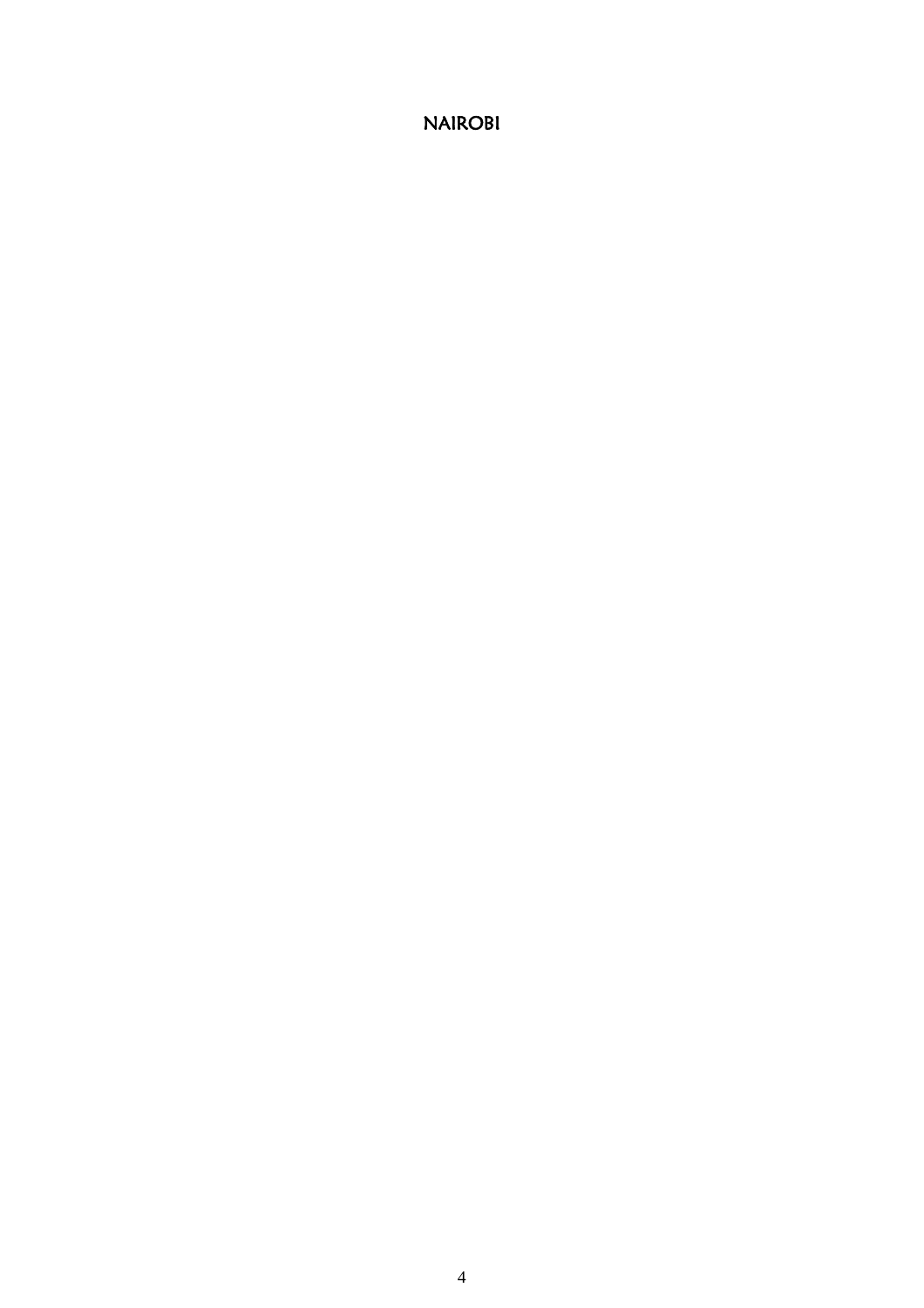# Table of Clauses

|      |                                                 | Page |
|------|-------------------------------------------------|------|
| 2.1  |                                                 |      |
| 2.2  |                                                 |      |
| 2.3  |                                                 |      |
| 2.4  |                                                 |      |
| 2.5  |                                                 |      |
| 2.6  |                                                 |      |
| 2.7  | Language of tender                              | 7    |
| 2.8  | Documents comprising the tender  7              |      |
| 2.9  |                                                 |      |
| 2.10 |                                                 |      |
| 2.11 |                                                 |      |
| 2.12 | Tenderers eligibility and qualifications 8      |      |
| 2.13 | Goods' eligibility and conformity to            |      |
|      |                                                 |      |
| 2.14 |                                                 |      |
| 2.15 |                                                 |      |
| 2.16 | Format and signing of tenders 10                |      |
| 2.17 | Sealing and marking of tenders10                |      |
| 2.18 | Deadline for submission of tender11             |      |
| 2.19 | Modification and withdrawal of tenders 11       |      |
| 2.20 |                                                 |      |
| 2.21 |                                                 |      |
| 2.22 |                                                 |      |
| 2.23 | Conversion to single currency13                 |      |
| 2.24 | Evaluation and comparison of tenders 13         |      |
| 2.25 | Contacting the procuring entity  14             |      |
| 2.26 |                                                 |      |
| (a)  |                                                 |      |
| (b)  |                                                 |      |
| (c)  | Procuring entity's right to vary quantities  14 |      |
| (d)  | Procuring entity's right to accept or           |      |
|      |                                                 |      |
| 2.27 |                                                 |      |
| 2.28 |                                                 |      |
| 2.29 |                                                 |      |
| 2.30 | Corrupt or fraudulent practices 16              |      |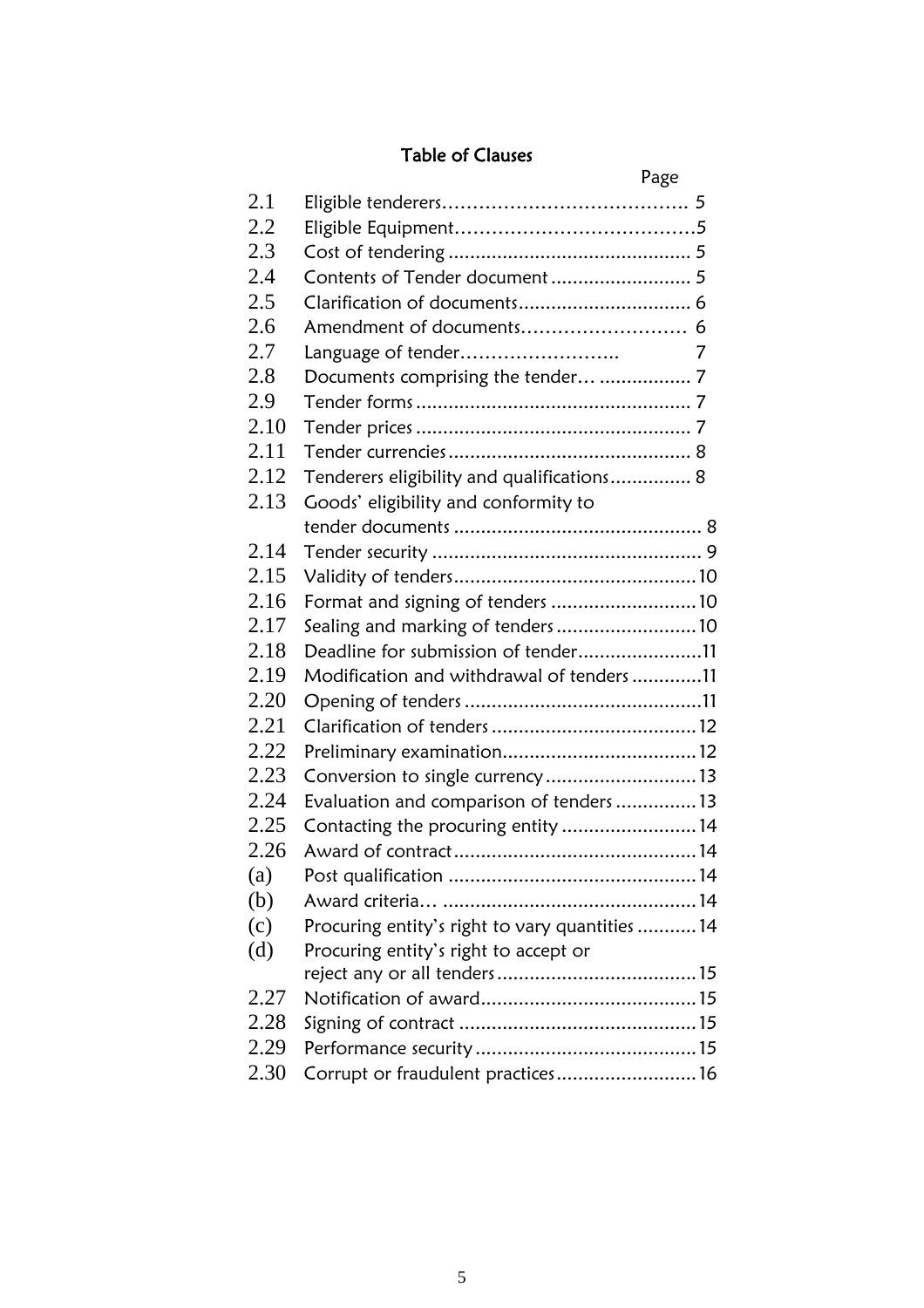## SECTION II - INSTRUCTIONS TO TENDERERS

## **2.1** Eligible Tenderers

- 2.1.1 This Invitation for Tenders is open to all tenderers eligible as described in the Invitation to Tender. Successful tenderers shall complete the supply of goods by the intended completion date specified in the Schedule of Requirements Section VI.
- 2.1.2 KUTRRH employees, committee members, board members and their relative (spouse and children) are not eligible to participate in the tender.
- 2.1.3 Tenderers shall provide the qualification information statement that the tenderer (including all members of a joint venture and subcontractors) is not associated, or have been associated in the past, directly or indirectly, with a firm or any of its affiliates which have been engaged by KUTRRH to provide consulting services for the preparation of the design, specifications, and other documents to be used for the procurement of the goods under this Invitation for tenders.
- 2.1.4 Tenderers shall not be under a declaration of ineligibility for corrupt and fraudulent practices.

## 2.2 Eligible Equipment

- 2.2.1 All equipment to be supplied and installed under the contract shall have their origin in eligible source countries.
- 2.2.2 For purposes of this clause, "origin" means the place where the equipment(s) are produced. Goods are produced when, through manufacturing, processing, or substantial and major assembly of components, a commercially-recognized product results that is substantially different in basic characteristics or in purpose or utility from its components
- 2.2.3 The origin of equipment is distinct from the nationality of the tenderer.

## 2.3 Cost of Tendering

- 2.3.1 The Tenderer shall bear all costs associated with the preparation and submission of its tender, and KUTRRH, will in no case be responsible or liable for those costs, regardless of the conduct or outcome of the tendering process.
- 2.3.2 The price to be charged for the tender document shall be Kshs. 1,000 or Free of Charge if downloaded from [www.kutrrh.go.ke.](http://www.kutrrh.go.ke/)
- 2.3.3 All firms found capable of performing the contract satisfactorily in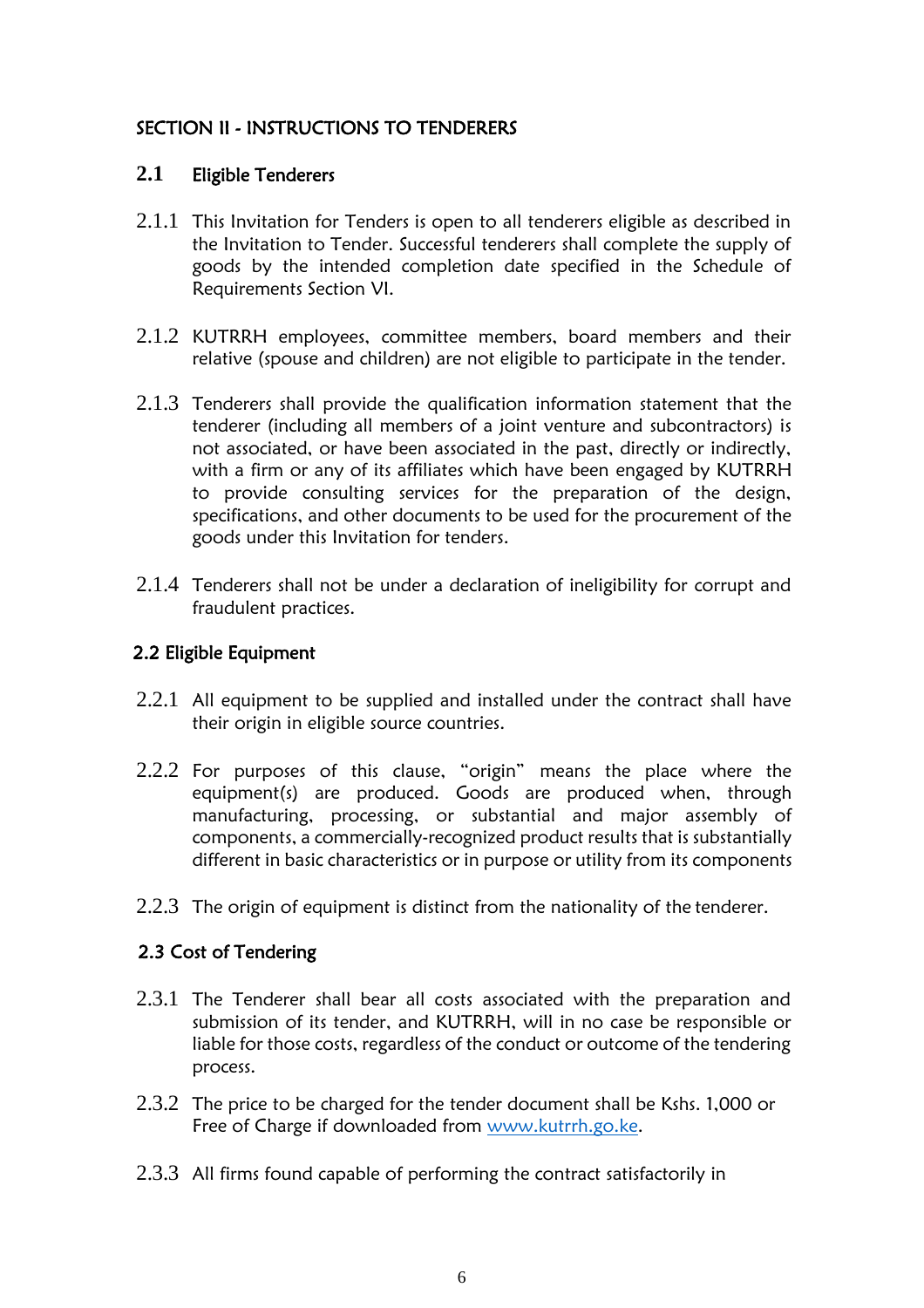accordance with the set prequalification criteria shall be prequalified.

## **2.4.** Contents of Tender Document

- 2.4.1 The tender document comprises the documents listed below and addenda issued in accordance with clause 2.6 of these instructions to **Tenderers** 
	- (i) Invitation to Tender
	- (ii) Instructions to tenderers
	- (iii) General Conditions of Contract
	- (iv) Special Conditions of Contract
	- (v) Schedule of requirements
	- (vi) Technical Specifications
	- (vii) Tender Form and Price Schedules
	- (viii) Tender Security Form
	- (ix) Contract Form
	- (x) Performance Security Form
	- (xi) Manufacturer's Authorization Form
	- (xii) Confidential Business Questionnaire
- 2.4.2 The Tenderer is expected to examine all instructions, forms, terms, and specifications in the tender documents. Failure to furnish all information required by the tender documents or to submit a tender not substantially responsive to the tender documents in every respect will be at the tenderers risk and may result in the rejection of its tender.

## 2.5 Clarification of Documents

2.5.1 A prospective tenderer requiring any clarification of the tender document may notify KUTRRH in writing or by post at the entity's address indicated in the Invitation to Tender. KUTRRH will respond in writing to any request for clarification of the tender documents, which it receives not later than seven (7) days prior to the deadline for the submission of tenders, prescribed by the procuring entity. Written copies of the KUTRRH response (including an explanation of the query but without identifying the source of inquiry) will be sent to all prospective tenderers that have received the tender document.

2.5.2 KUTRRH shall reply to any clarifications sought by the tenderer within 3 days of receiving the request to enable the tenderer to make timely submission of its tender.

## 2.6 Amendment of Tender Documents

2.6.1 At any time prior to the deadline for submission of tenders, the Procuring entity, for any reason, whether at its own initiative or in response to a clarification requested by a prospective tenderer, may modify the tender documents by amendment.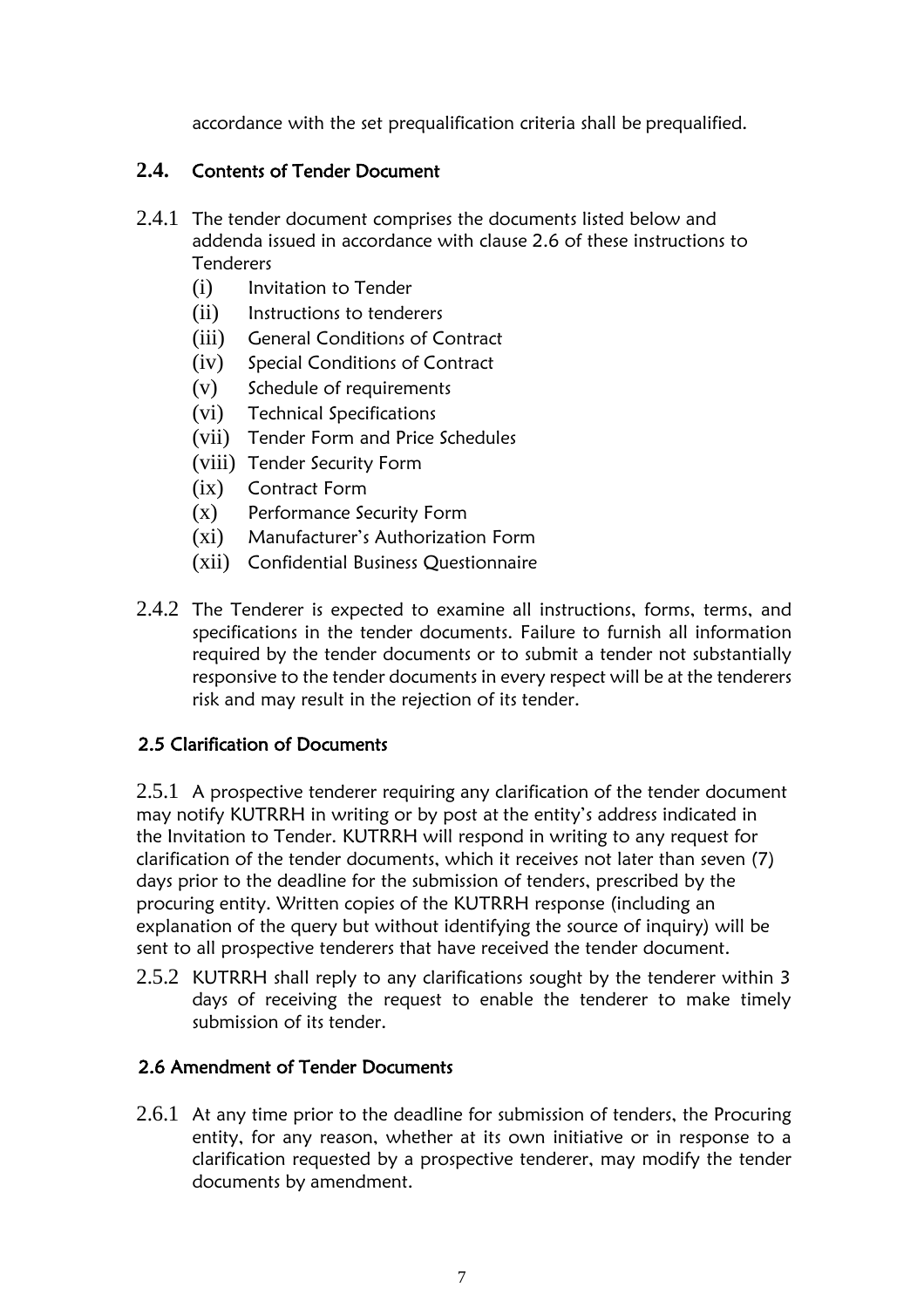- 2.6.2 All prospective candidates that have received the tender documents will be notified of the amendment in writing or by post and will be binding on them.
- 2.6.3 In order to allow prospective tenderers reasonable time in which to take the amendment into account in preparing their tenders, KUTRRH, at its discretion, may extend the deadline for the submission of tenders.

## 2.7 Language of Tender

2.7.1 The tender prepared by the tenderer, as well as all correspondence and documents relating to the tender exchange by the tenderer and KUTRRH, shall be written in English language, provided that any printed literature furnished by the tenderer may be written in another language provided they are accompanied by an accurate English translation of the relevant passages in which case, for purposes of interpretation of the tender, the English translation shall govern.

## 2.8 Documents Comprising of Tender

- 2.8.1 The tender prepared by the tenderers shall comprise the following components
	- (a) a Tender Form and a Price Schedule completed in accordance with paragraph 2.9, 2.10 and 2.11 below
	- (b) documentary evidence established in accordance with paragraph 2.1 that the tenderer is eligible to tender and is qualified to perform the contract if its tender is accepted;
	- (c) documentary evidence established in accordance with paragraph 2.2 that the goods and ancillary services to be supplied by the tenderer are eligible goods and services and conform to the tender documents; and
	- (d) tender security furnished in accordance with paragraph 2.14
	- (e) Confidential Business Questionnaire

## 2.9 Tender Forms

2.9.1 The tenderer shall complete the Tender Form and the appropriate Price Schedule furnished in the tender documents, indicating the equipment to be supplied, installed and commissioned a brief description of the equipment, their country of origin, quantity, and prices.

## 2.10 Tender Prices

2.10.1 The tenderer shall indicate on the appropriate Price Schedule the unit prices and total tender price of the equipment it proposes to supply under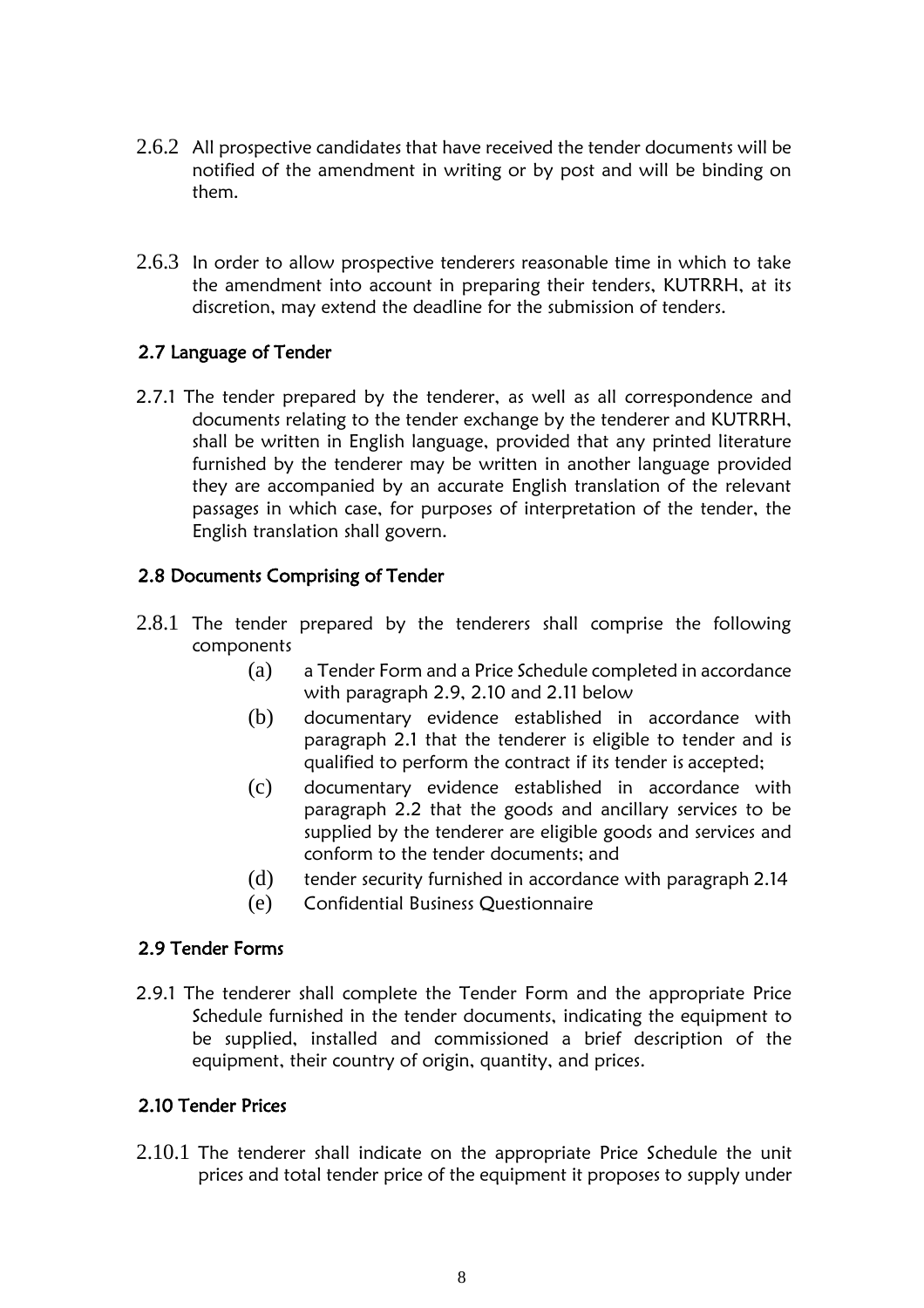the contract

- 2.10.2 Prices indicated on the Price Schedule shall be entered separately in the following manner:
	- i. the price of the equipment quoted EXW (ex works, ex factory, ex warehouse, ex showroom, or off-the-shelf, as applicable), including all customs duties and sales and other taxes already paid or payable:
	- ii. charges for inland transportation, insurance, and other local costs incidental to delivery of the goods to their final destination; and
- iii. installation charges shall also be indicated separately for each equipment
- 2.10.3 Prices quoted by the tenderer shall be fixed during the Tender's performance of the contract and not subject to variation on any account. A tender submitted with an adjustable price quotation will be treated as non-responsive and will be rejected, pursuant to paragraph 2.22 unless otherwise agreed by the parties.

## 2.11 Tender Currencies

- 2.11.1Prices shall be quoted in the following currencies:
	- (a) For equipment that the tenderer will supply from within Kenya, the prices shall be quoted in Kenya Shillings; and
	- (b) For equipment that the tenderer will supply from outside Kenya, the prices may be quoted in US Dollars or in another freely convertible currency.
	- (c) Cost of installation and commissioning will be in Kenya Shillings.

## 2.12 Tenderers Eligibility and Qualifications

- 2.12.1Pursuant to paragraph 2.1. the tenderer shall furnish, as part of its tender, documents establishing the tenderers eligibility to tender and its qualifications to perform the contract if its tender is accepted.
- 2.12.2The documentary evidence of the tenderers eligibility to tender shall establish to KUTRRH satisfaction that the tenderer, at the time of submission of its tender, is from an eligible source country as defined under paragraph 2.1
- 2.12.3The documentary evidence of the tenderers qualifications to perform the contract if its tender is accepted shall be established to the Procuring entity's satisfaction;
	- (a) that, in the case of a tenderer offering to supply equipment under the contract which the tenderer did not manufacture or otherwise produce, the tenderer has been duly authorized by the goods' Manufacturer or producer to supply the equipment.
	- (b) that the tenderer has the financial, technical, and production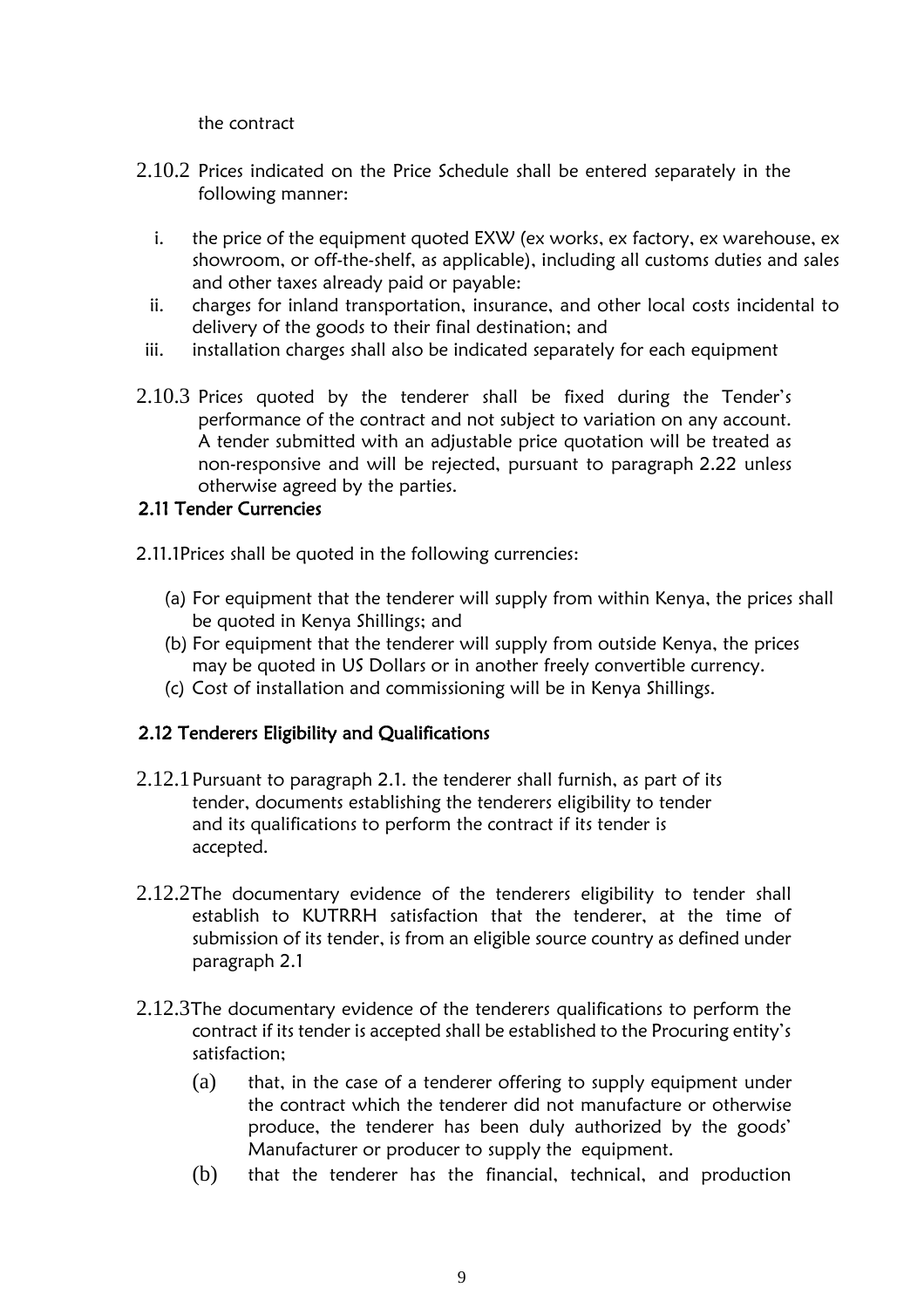capability necessary to perform the contract;

(c) that, in the case of a tenderer not doing business within Kenya, the tenderer is or will be (if awarded the contract) represented by an Agent in Kenya equipped, and able to carry out the Tenderer's maintenance, repair, and spare parts-stocking obligations prescribed in the Conditions of Contract and/or Technical Specifications.

### **2.13** Goods Eligibility and Conformity to Tender Documents

- 2.13.1 Pursuant to paragraph 2.2 of this section, the tenderer shall furnish, as part of its tender documents establishing the eligibility and conformity to the tender documents of all equipment which the tenderer proposes to supply under the contract
- 2.13.2 The documentary evidence of the eligibility of the equipment shall consist of a statement in the Price Schedule of the country of origin of the goods and services offered which shall be confirmed by a certificate of origin issued at the time of shipment.
- 2.13.3 The documentary evidence of conformity of the equipment to the tender documents may be in the form of literature, drawings, and data, and shall consist of:
	- (a) a detailed description of the essential technical and performance characteristic of the equipment;
	- (b) a list giving full particulars, including available source and current prices of spare parts, special tools, etc., necessary for the proper and continuing functioning of the equipment for a period of two (2) years, following commencement of the use of the goods by the Procuring entity; and
	- (c) a clause-by-clause commentary on the Procuring Entity's Technical Specifications demonstrating substantial responsiveness of the goods and service to those specifications, or a statement of deviations and exceptions to the provisions of the Technical Specifications.
- 2.13.4 For purposes of the documentary evidence to be furnished pursuant to paragraph 2.13.3© above, the tenderer shall note that standards for workmanship, material, and equipment, as well as references to brand names or catalogue numbers designated by the Procurement entity in its Technical Specifications, are intended to be descriptive only and not restrictive. The tenderer may substitute alternative standards, brand names, and/or catalogue numbers in its tender, provided that it demonstrates to the Procurement entity's satisfaction that the substitutions ensure substantial equivalence to those designated in the Technical Specifications.

### **2.14** Tender Security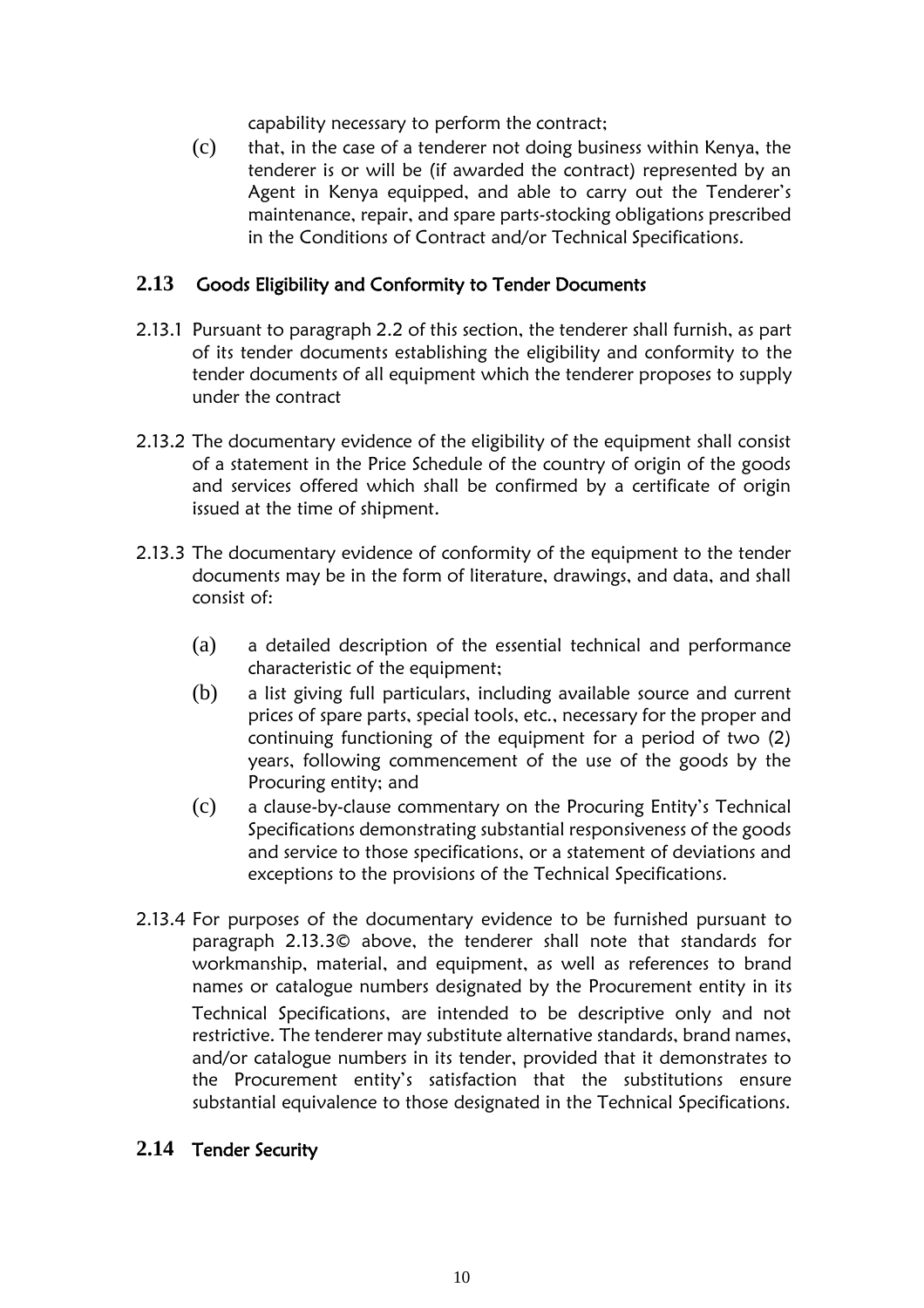- 2.14.1 The tenderer shall furnish, as part of its tender, a tender security for the amount specified in the Appendix to Invitation to Tenderers.
- 2.14.2 The tender security shall be in the amount not exceeding 2 per cent of the tender price.
- 2.14.3 The tender security is required to protect KUTRRH against the risk of Tenderer's conduct which would warrant the security's forfeiture, pursuant to paragraph 2.14.7
- 2.14.4 The tender security shall be denominated in Kenya Shillings or in another freely convertible currency, and shall be in the form of:
	- a) Cash
	- b) A bank guarantee
	- c) Such insurance guarantee approved by the Authority
	- d) Letter of credit.
- 2.14.5 Any tender not secured in accordance with paragraph 2.14.1 and 2.14.3 will be rejected by KUTRRH as non-responsive, pursuant to paragraph 2.22
- 2.14.6 Unsuccessful Tenderer's tender security will be discharged or returned as promptly as possible but not later than thirty (30) days after the expiration of the period of tender validity prescribed by KUTRRH.
- 2.14.7 The successful Tenderer's tender security will be discharged upon the tenderer signing the contract, pursuant to paragraph 2.27 and furnishing the performance security, pursuant to paragraph 2.28
- 2.14.8 The tender security may be forfeited:
	- (b) if a tenderer withdraws its tender during the period of tender validity specified by KUTRRH on the Tender Form; or
	- $(c)$  in the case of a successful tenderer, if the tenderer fails:  $(i)$  to sign the contract in accordance with paragraph 2.27 or
		- (ii) to furnish performance security in accordance with paragraph 2.28

## 2.15 Validity of Tenders

- 2.15.1 Tenders shall remain valid for 120 days or as specified in the Invitation to Tender after the date of tender opening prescribed by KUTRRH, pursuant to paragraph 2.18. A tender valid for a shorter period shall be rejected by KUTRRH as non-responsive.
- 2.15.2 In exceptional circumstances, KUTRRH may solicit the Tenderer's consent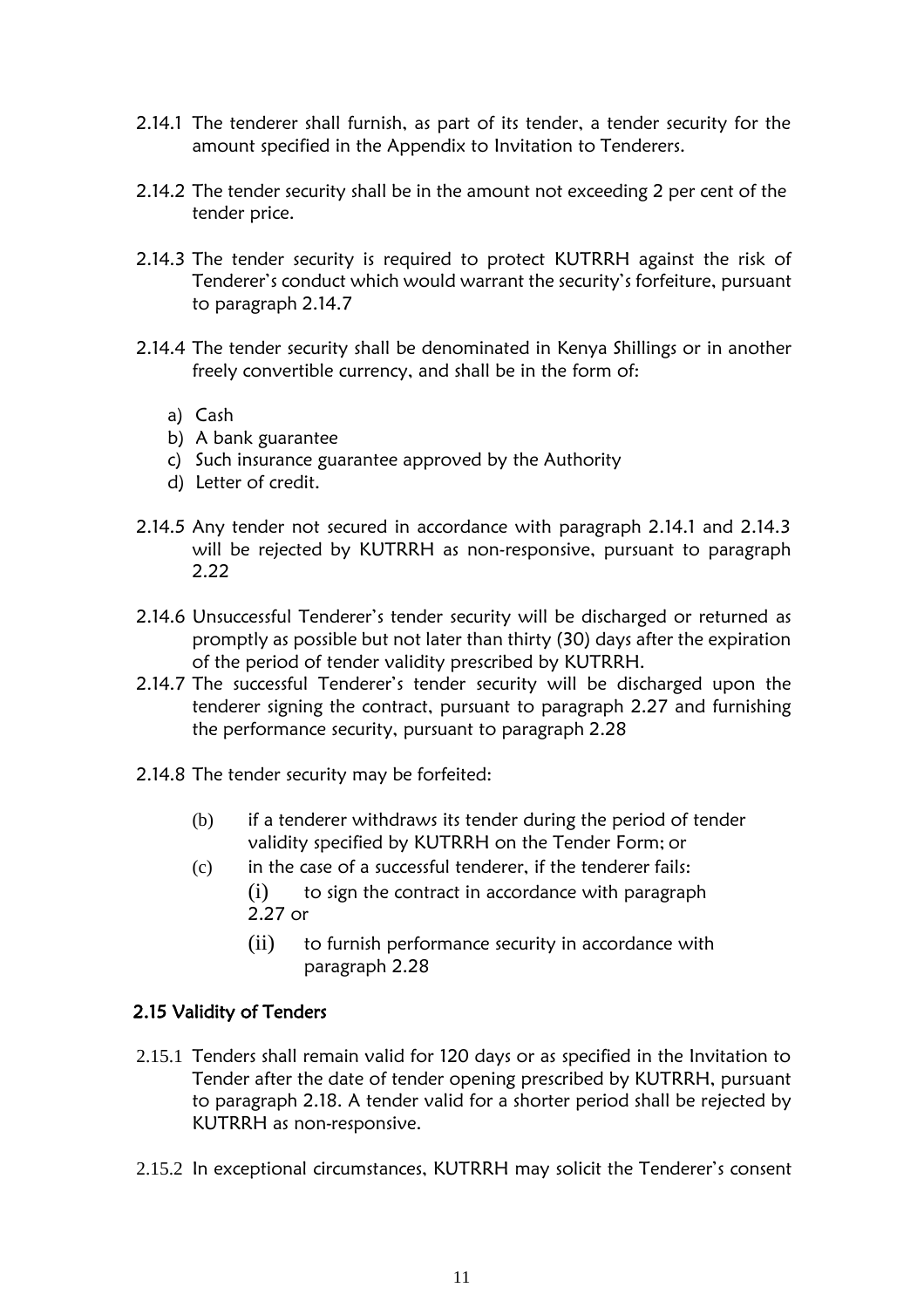to an extension of the period of validity. The request and the responses thereto shall be made in writing. The tender security provided under paragraph 2.14 shall also be suitably extended. A tenderer may refuse the request without forfeiting its tender security. A tenderer granting the request will not be required nor permitted to modify its tender.

#### 2.16 Format and Signing of Tender

- 2.16.1 The Procuring entity shall prepare two copies of the tender, clearly marking each "ORIGINAL TENDER" and "COPY OF TENDER," as appropriate. In the event of any discrepancy between them, the original shall govern.
- 2.16.2 The original and all copies of the tender shall be typed or written in indelible ink and shall be signed by the tenderer or a person or persons duly authorized to bind the tenderer to the contract. The latter authorization shall be indicated by written power-of-attorney accompanying the tender. All pages of the tender, except for unamended printed literature, shall be initialed by the person or persons signing the tender.
- 2.16.3 The tender shall have no interlineations, erasures, or overwriting except as necessary to correct errors made by the tenderer, in which case such corrections shall be initialed by the person or persons signing the tender.

### **2.17** Sealing and Marking of Tenders

- 2.17.1 The Tenderer shall seal the original and each copy of the tender in separate envelopes, duly marking the envelopes as "ORIGINAL" and "COPY." The envelopes shall then be sealed in an outer envelope.
- 2.17.2 The inner and outer envelopes shall:

be addressed to KUTRRH at the address given in the Invitation to Tender:

Bear, tender number and name in the Invitation for Tenders and the words, "DO NOT OPEN BEFORE," Wednesday 10th March, 2021 at 10:00am

- 2.17.3 The inner envelopes shall also indicate the name and address of the tenderer to enable the tender to be returned unopened in case it is declared "late".
- 2.17.4 If the outer envelope is not sealed and marked as required by paragraph 2.17.2, KUTRRH will assume no responsibility for the tender's misplacement or premature opening.

### 2.18 Deadline for Submission of Tenders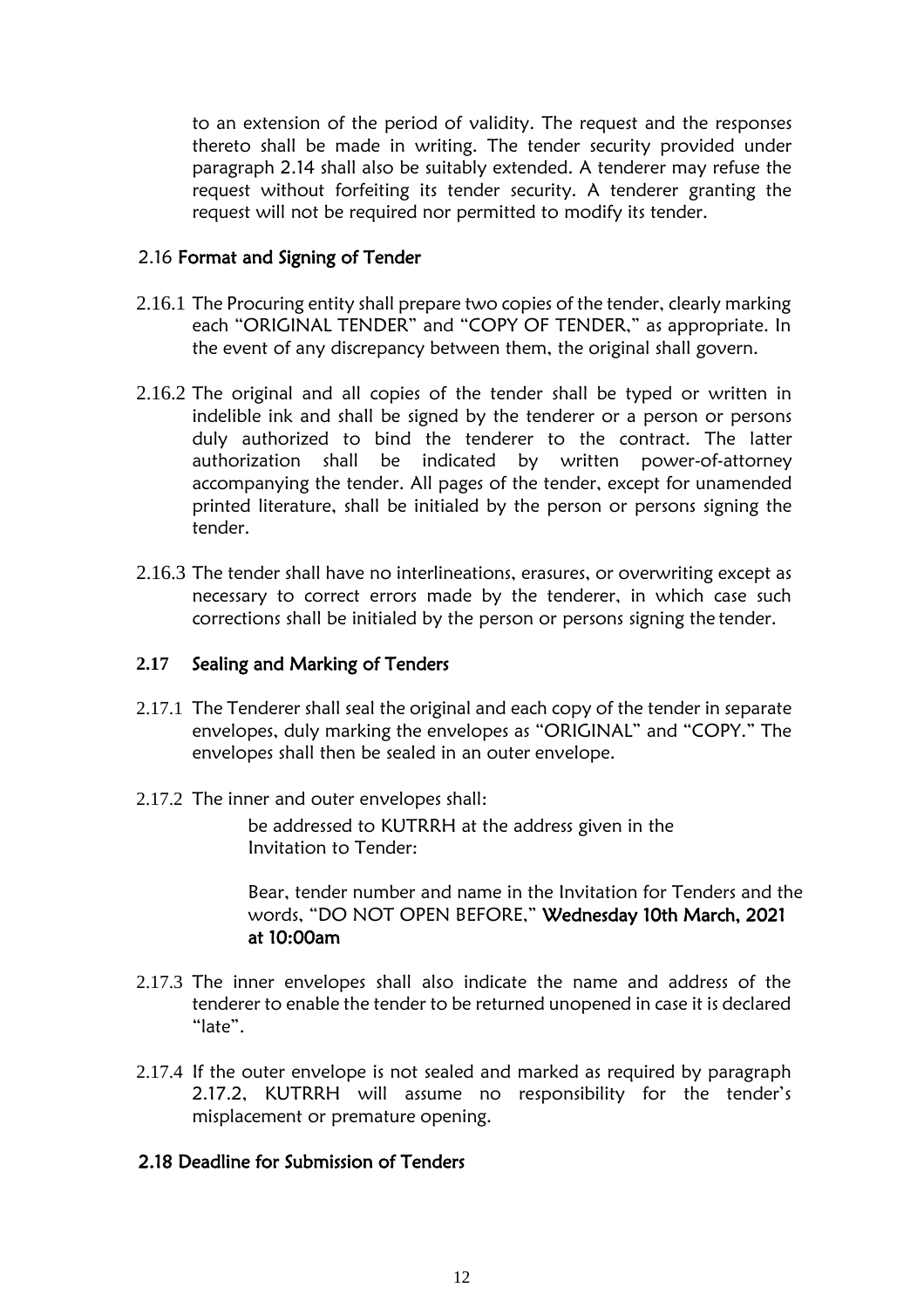- **2.18.1** Tenders must be received by KUTRRH at the address specified under paragraph 2.17.2 no later than Wednesday 10th March, 2021 at 10:00am
- 2.18.2 The Procuring entity may, at its discretion, extend this deadline for the submission of tenders by amending the tender documents in accordance with paragraph 2.6, in which case all rights and obligations of KUTRRH and candidates previously subject to the deadline will therefore be subject to the deadline as extended
- 2.18.3 Bulky tenders which will not fit in the tender box shall be received by the procuring entity as provided for in the Appendix.

#### 2.19 Modification and Withdrawal of Tenders

- 2.19.1 The tenderer may modify or withdraw its tender after the tender's submission, provided that written notice of the modification, including substitution or withdrawal of the tenders, is received by KUTRRH prior to the deadline prescribed for submission of tenders.
- 2.19.2 The Tenderer's modification or withdrawal notice shall be prepared, sealed, marked, and dispatched in accordance with the provisions of paragraph 2.17. A withdrawal notice may also be sent by cable, telex but followed by a signed confirmation copy, postmarked not later than the deadline for submission of tenders.
- 2.19.3 No tender may be modified after the deadline for submission of tenders.
- 2.19.4 No tender may be withdrawn in the interval between the deadline for submission of tenders and the expiration of the period of tender validity specified by the tenderer on the Tender Form. Withdrawal of a tender during this interval may result in the Tenderer's forfeiture of its tender security, pursuant to paragraph 2.14.7

#### **2.20** Opening of Tenders

- 2.20.1 KUTRRH will open all tenders in the presence of tenderers' representatives who choose to attend, at Wednesday 10th March, 2021 at 10:00am and in the location specified in the Invitation toTender. The tenderers' representatives who are present shall sign a register evidencing their attendance.
- 2.20.2 The tenderers' names, tender modifications or withdrawals, tender prices, discounts and the presence or absence of requisite tender security and such other details as KUTRRH, at its discretion, may consider appropriate, will be announced at the opening.
- 2.20.3 KUTRRH will prepare minutes of the tender opening.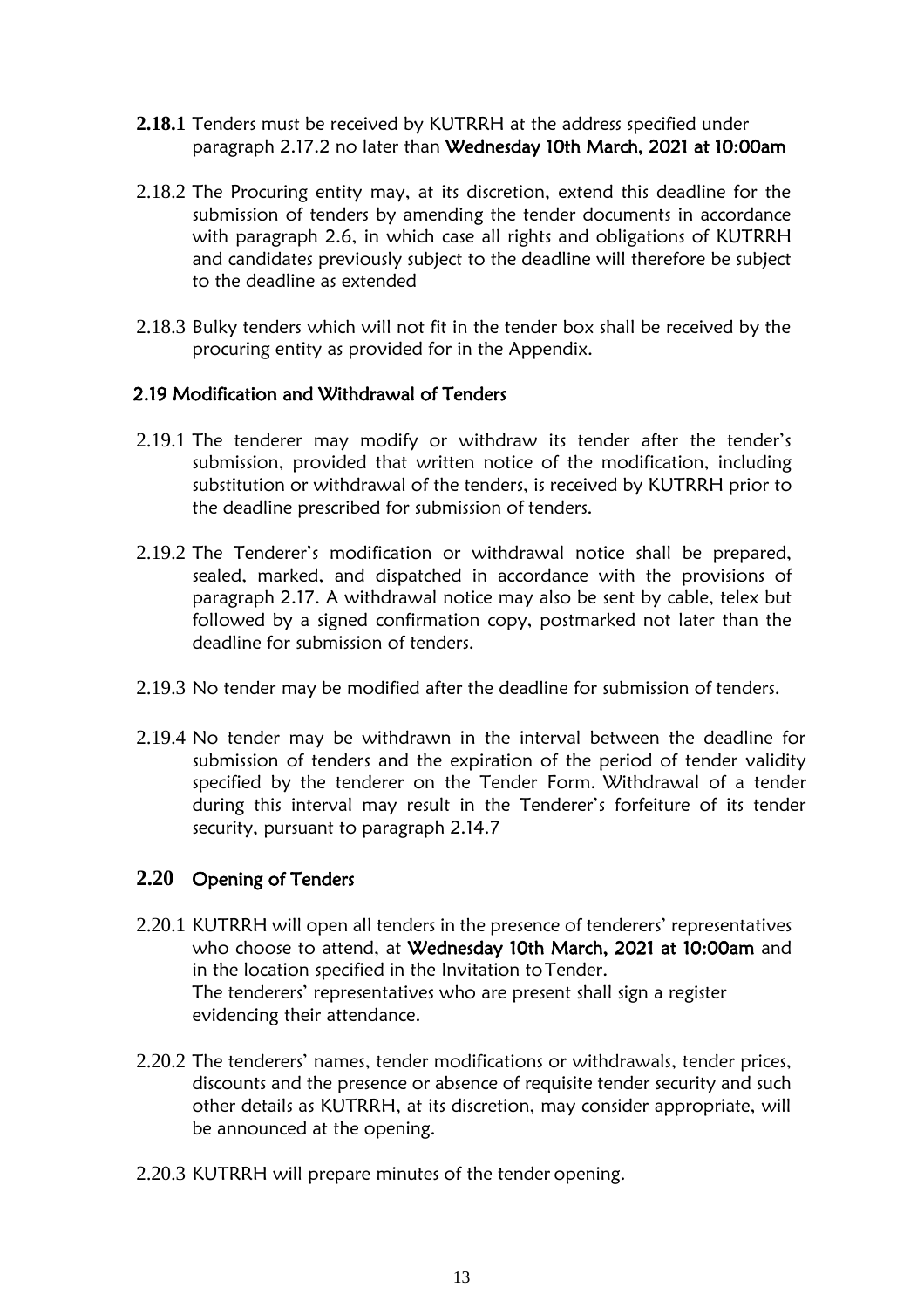## **2.21** Clarification of Tenders

- 2.21.1 To assist in the examination, evaluation and comparison of tenders KUTRRH may, at its discretion, ask the tenderer for a clarification of its tender. The request for clarification and the response shall be in writing, and no change in the prices or substance of the tender shall be sought, offered, or permitted.
- 2.21.2 Any effort by the tenderer to influence KUTRRH in the tender evaluation, tender comparison or contract award decisions may result in the rejection of the tenderers' tender.

### **2.22** Preliminary Examination and Responsiveness

- 2.22.1 KUTRRH will examine the tenders to determine whether they are complete, whether any computational errors have been made, whether required sureties have been furnished, whether the documents have been properly signed, and whether the tenders are generally in order.
- 2.22.2 Arithmetical errors will be rectified on the following basis. If there is a discrepancy between the unit price and the total price that is obtained by multiplying the unit price and quantify, the unit price shall prevail, and the total price shall be corrected. If the candidate does not accept the correction of the errors, its tender will be rejected, and its tender security forfeited. If there is a discrepancy between words and figures the amount in words will prevail
- 2.22.3 KUTRRH may waive any minor informality or non-conformity or irregularity in a tender which does not constitute a material deviation, provided such waiver does not prejudice or effect the relative ranking of any tenderer.
- 2.22.4 Prior to the detailed evaluation, pursuant to paragraph 2.23 the Procuring entity will determine the substantial responsiveness of each tender to the tender documents. For purposes of these paragraphs, a substantially responsive tender is one, which conforms to all the terms and conditions of the tender documents without material deviations. KUTRRH determination of a tender's responsiveness is to be based on the contents of the tender itself without recourse to extrinsic evidence.
- 2.22.5 If a tender is not substantially responsive, it will be rejected by KUTRRH and may not subsequently be made responsive by the tenderer by correction of the non-conformity.

## **2.23** Conversion to Single Currency

2.23.1 Where other currencies are used, KUTRRH will convert these currencies to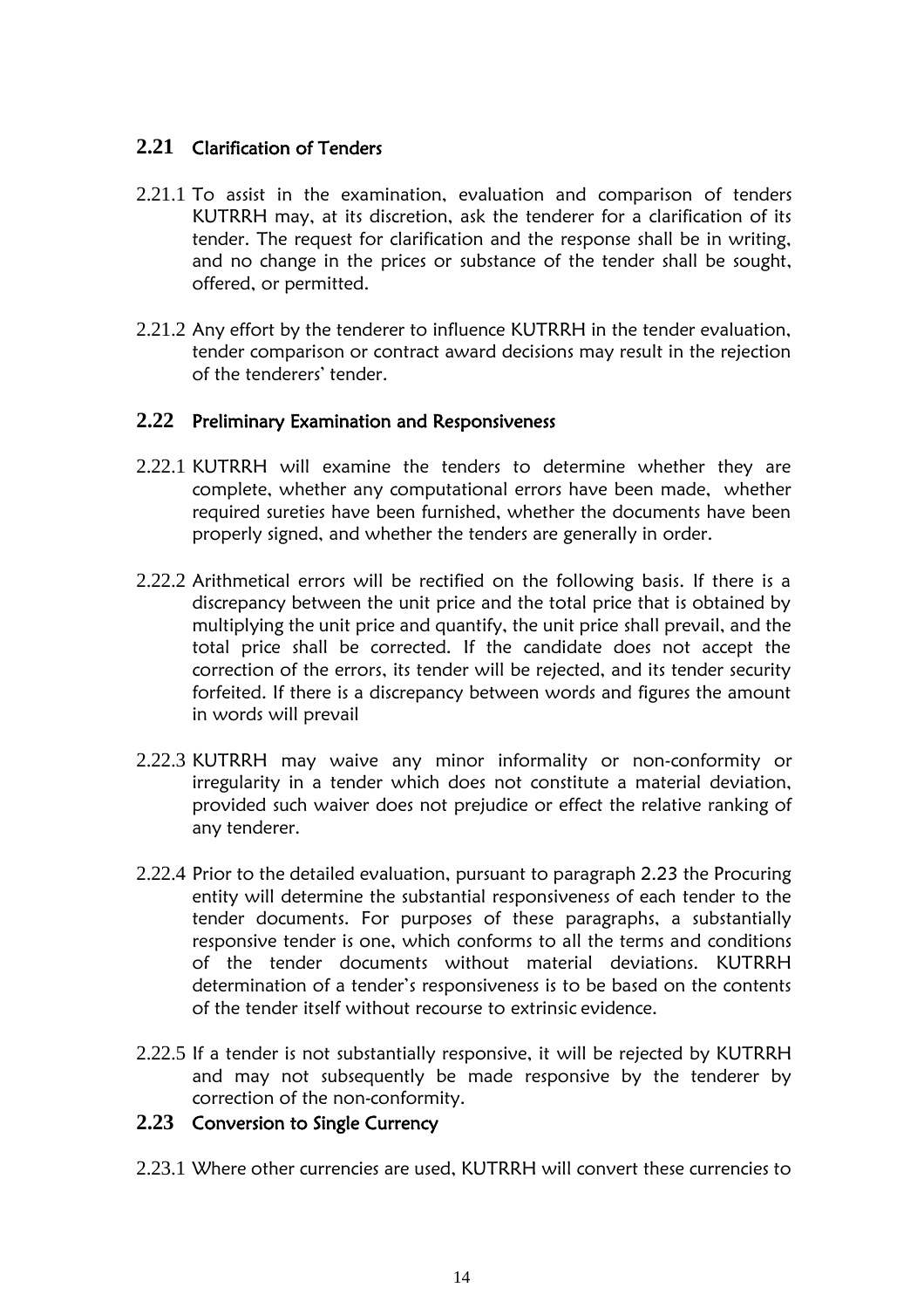Kenya Shillings using the selling exchange rate on the rate of tender closing provided by the Central Bank of Kenya.

## **2.24** Evaluation and Comparison of Tenders

- 2.24.1 KUTRRH will evaluate and compare the tenders which have been determined to be substantially responsive, pursuant to paragraph 2.22
- 2.24.2 The Procuring entity's evaluation of a tender will exclude and not take into account:
	- (a) in the case of equipment manufactured in Kenya or equipment of foreign origin already located in Kenya, sales and other similar taxes, which will be payable on the goods if a contract is awarded to the tenderer; and
	- (b) any allowance for price adjustment during the period of execution of the contract, if provided in the tender.
- 2.24.3 The comparison shall be of the ex-factory/ex-warehouse/off-the-shelf price of the goods offered from within Kenya, such price to include all costs, as well as duties and taxes paid or payable on components and raw material incorporated or to be incorporated in the goods.
- 2.24.4 The Procuring entity's evaluation of a tender will take into account, in addition to the tender price and the price of incidental services, the following factors, in the manner and to the extent indicated in paragraph 2.23.5 and in the technical specifications:
	- (a) delivery and installation schedule offered in the tender;
	- (b) deviations in payment schedule from the specifications in the Special Conditions of Contract;
	- (c) the cost of components, mandatory spare parts and service;
	- (d) the availability in Kenya of spare parts and after-sales service for the equipment offered in the tender;
- 2.24.5 Pursuant to paragraph 2.24.4 the following evaluation methods will be applied
- (a) Delivery Schedule
	- (i) The Procuring entity requires that the equipment under the Invitation for Tenders shall be delivered at the time specified in the Schedule of Requirements. Tenders offering deliveries longer than the procuring entity's required delivery time will be treated as non-responsive and rejected.
- (b) Deviation in payment schedule

Tenderers shall state their tender price for the payment of schedule outlined in the special conditions of contract. Tenders will be evaluated on the basis of this base price. Tenderers are, however, permitted to state an alternative payment schedule and indicate the reduction in tender price they wish to offer for such alternative payment schedule. The Procuring entity may consider the alternative payment schedule offered by the selected tenderer.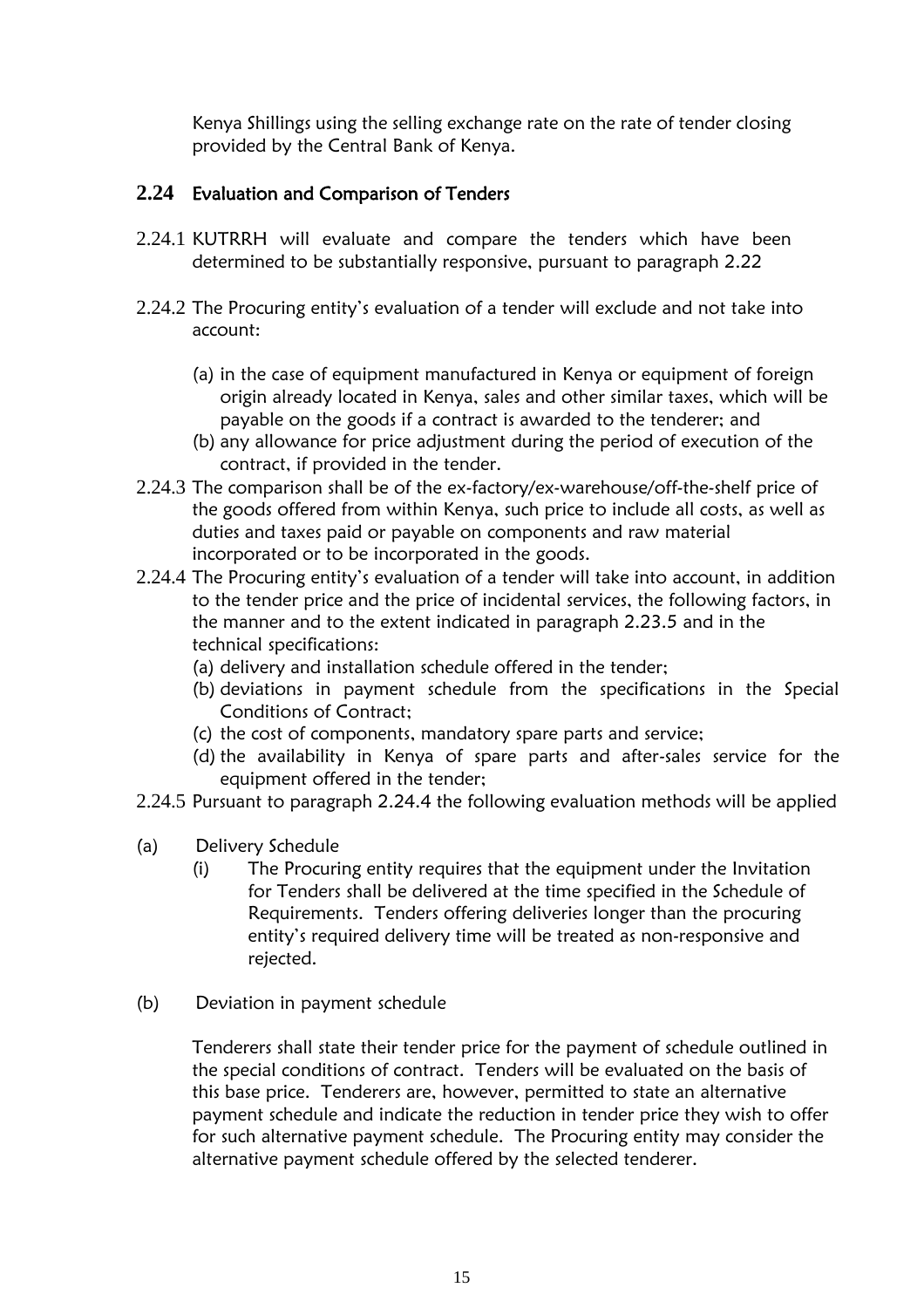(C) Spare parts and after sales service facilities

Tenderers must offer items with service and spare parts back-up. Documentary evidence and locations of such back-up must be given. Where a tenderer offers items without such back-up in the country, he must give a documentary evidence and assurance that he will establish adequate back-up for items supplied.

- 2.24.6 The tender evaluation committee shall evaluate the tender within 30 days of the validity period from the date of opening the tender.
- 2.24.7 Preference where allowed in the evaluation of tenders shall not exceed 15%

## **2.25** Contacting KUTRRH

- 2.25.1 Subject to paragraph 2.21 no tenderer shall contact KUTRRH on any matter related to its tender, from the time of the tender opening to the time the contract is awarded.
- 2.25.2 Any effort by a tenderer to influence KUTRRH in its decisions on tender, evaluation, tender comparison, or contract award may result in the rejection of the Tenderer's tender.

## **2.26** Award of Contract

### (a) Post-qualification

- 2.26.1 In the absence of pre-qualification, KUTRRH will determine to its satisfaction whether the tenderer that is selected as having submitted the lowest evaluated responsive tender is qualified to perform the contract satisfactorily.
- 2.26.2 The determination will take into account the tenderer financial, technical, and production capabilities. It will be based upon an examination of the documentary evidence of the tenderers qualifications submitted by the tenderer, pursuant to paragraph 2.12.3 as well as such other information as KUTRRH deems necessary and appropriate.
- 2.26.3 An affirmative determination will be a prerequisite for award of the contract to the tenderer. A negative determination will result in rejection of the Tenderer's tender, in which event KUTRRH will proceed to the next lowest evaluated tender to make a similar determination of that Tenderer's capabilities to perform satisfactorily.

## (b) Award Criteria

2.26.4 KUTRRH will award the contract to the successful tenderer(s) whose tender has been determined to be substantially responsive and has been determined to be the lowest evaluated tender, provided further that the tenderer is determined to be qualified to perform the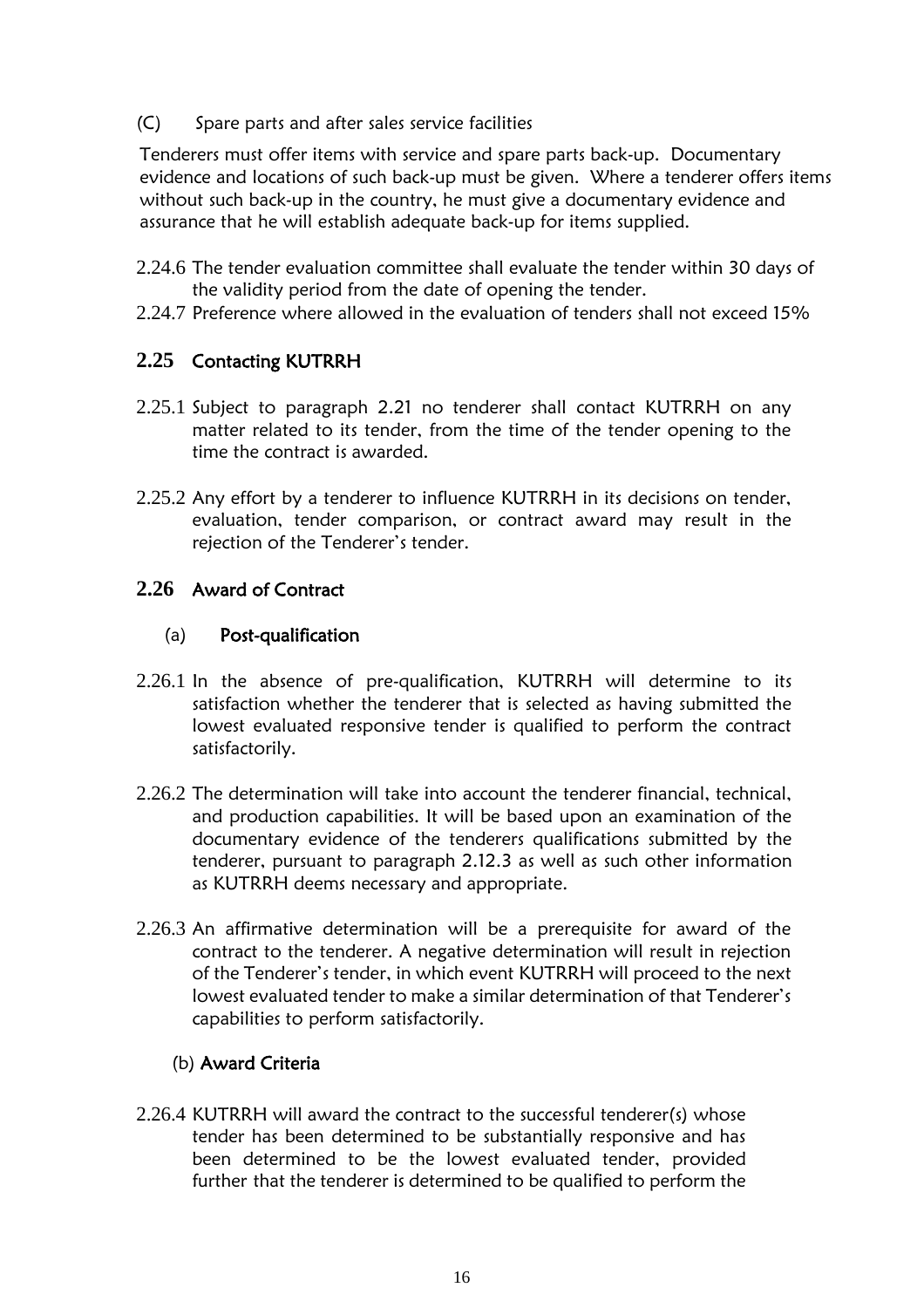contract satisfactorily.

### (c) KUTRRH Right to Vary quantities

2.26.5 KUTRRH reserves the right at the time of contract award to increase or decrease the quantity of goods originally specified in the Schedule of requirements without any change in unit price or other terms and conditions

## (d) KUTRRH Right to Accept or Reject Any or All Tenders

- 2.26.6 KUTRRH reserves the right to accept or reject any tender, and to annul the tendering process and reject all tenders at any time prior to contract award, without thereby incurring any liability to the affected tenderer or tenderers or any obligation to inform the affected tenderer or tenderers of the grounds for KUTRRH action
- 2.26.7 The procuring entity may at any time terminate procurement proceedings before contract award and shall not be liable to any person for the termination
- 2.26.8 The procuring entity shall give prompt notice of the termination to the tenderers and on request give its reasons for termination within 14 days of receiving the request from any tenderer.

## **2.27** Notification of Award

- 2.27.1 Prior to the expiration of the period of tender validity, KUTRRH will notify the successful tenderer in writing that its tender has been accepted.
- 2.27.2 The notification of award will constitute the formation of the Contract but will have to wait until the contract is finally signed by both parties
- 2.27.3 Upon the successful Tenderer's furnishing of the performance security pursuant to paragraph 2.28, KUTRRH will promptly notify each unsuccessful Tenderer and will discharge its tender security, pursuant to paragraph 2.14

## **2.28** Signing of Contract

- 2.28.1 At the same time as KUTRRH notifies the successful tenderer that its tender has been accepted, KUTRRH will send the tenderer the Contract Form provided in the tender documents, incorporating all agreements between the parties.
- 2.28.2 Within fourteen (14) days of receipt of the Contract Form, the successful tenderer shall sign and date the contract and return it to KUTRRH.
- 2.28.3 The parties to the contract shall have it signed within 30 days from the date of notification of contract award unless there is an administrative review request.

## **2.29** Performance Security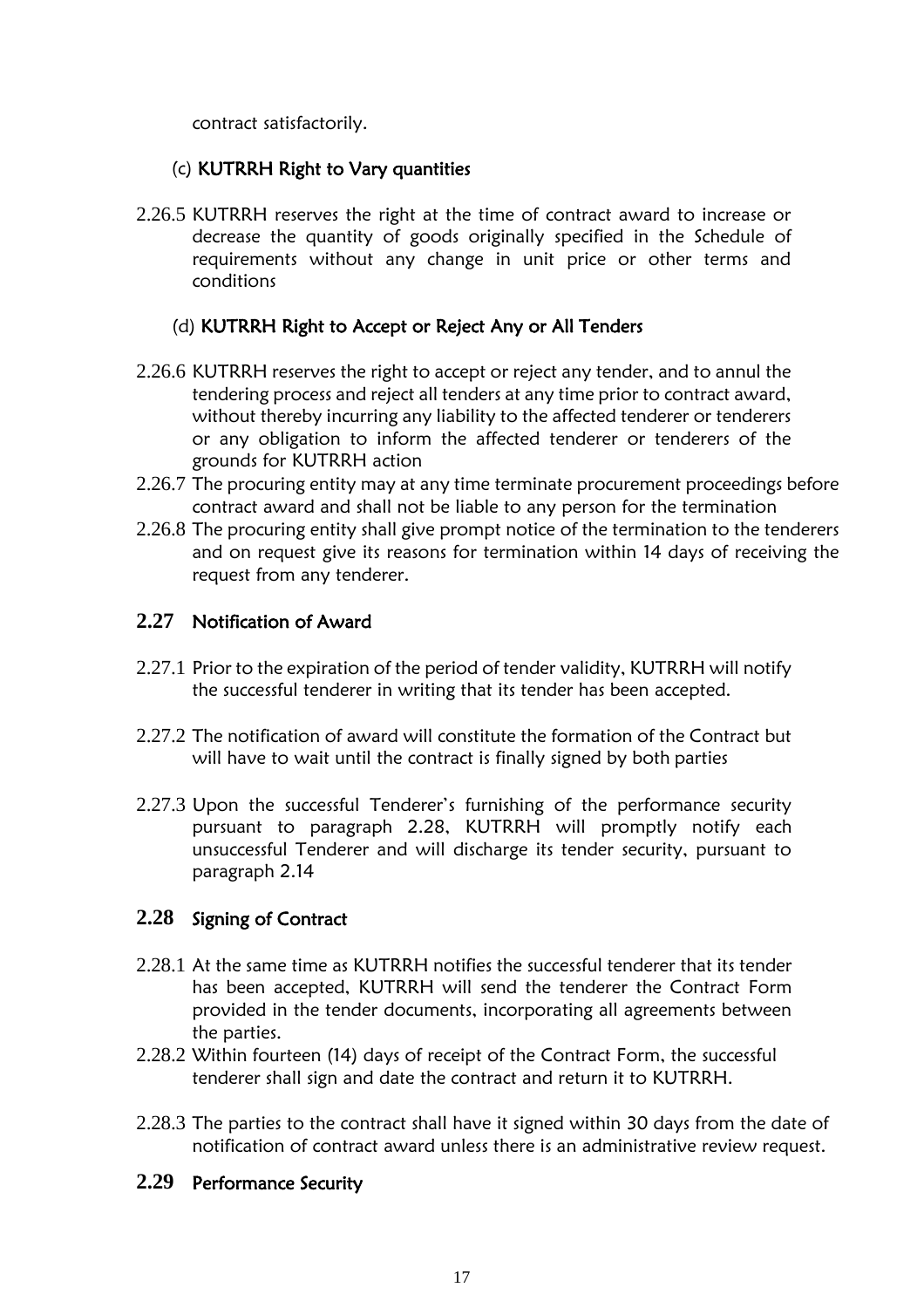- 2.29.1 Within Thirty (30) days of the receipt of notification of award from KUTRRH, the successful tenderer shall furnish the performance security in accordance with the Conditions of Contract, in the Performance Security Form provided in the tender documents, or in another form acceptable to KUTRRH.
- 2.29.2 Failure of the successful tenderer to comply with the requirements of paragraph 2.27 or paragraph 2.28 shall constitute sufficient grounds for the annulment of the award and forfeiture of the tender security, in which event KUTRRH may make the award to the next lowest evaluated Candidate or call for new tenders.

## **2.30** Corrupt or Fraudulent Practices

- 2.30.1 The procuring entity requires that tenderers observe the highest standard of ethics during the procurement process and execution of contracts. A tenderer shall sign a declaration that he has and will not be involved in corrupt or fraudulent practices.
- 2.30.2 The Procuring entity will reject a proposal for award if it determines that the tenderer recommended for award has engaged in corrupt or fraudulent practices in competing for the contract in question.
	- (i) Further a tenderer who is found to have indulged in corrupt or fraudulent practices risks being debarred from participating in public Procurement in Kenya.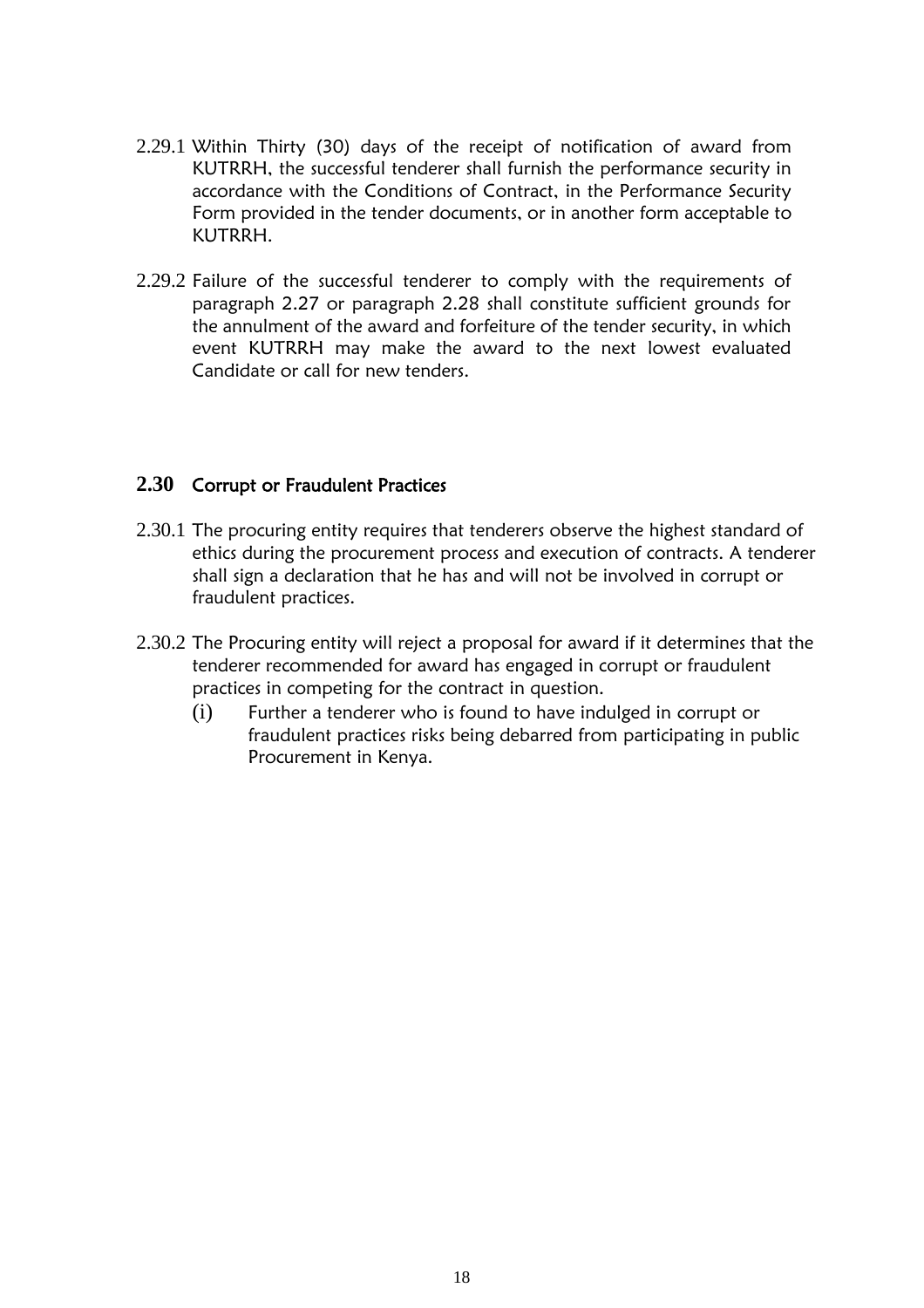## Appendix to Instructions to Tenderers

#### Notes on the Appendix to the Instruction to Tenderers

- 1. The Appendix to instructions to tenderers is intended to assist the procuring entity in providing specific information in relation to the corresponding clause in the instructions to Tenderers included in Section II and has to be prepared for each specific procurement.
- 2. The procuring entity should specify in the appendix information and requirements specific to the circumstances of the procuring entity, the goods to be procured and the tender evaluation criteria that will apply to the tenders.
- 3. In preparing the Appendix the following aspects should be taken into consideration;
- 4. The information that specifies and complements provisions of Section II to be incorporated
- 5. Amendments and/or supplements if any, to provisions of Section II as necessitated by the circumstances of the goods to be procured to be also incorporated

6. Section II should remain un-changed and can only be amended through the Appendix.

7. Clauses to be included in this part must be consistent with the public procurement law and the regulations.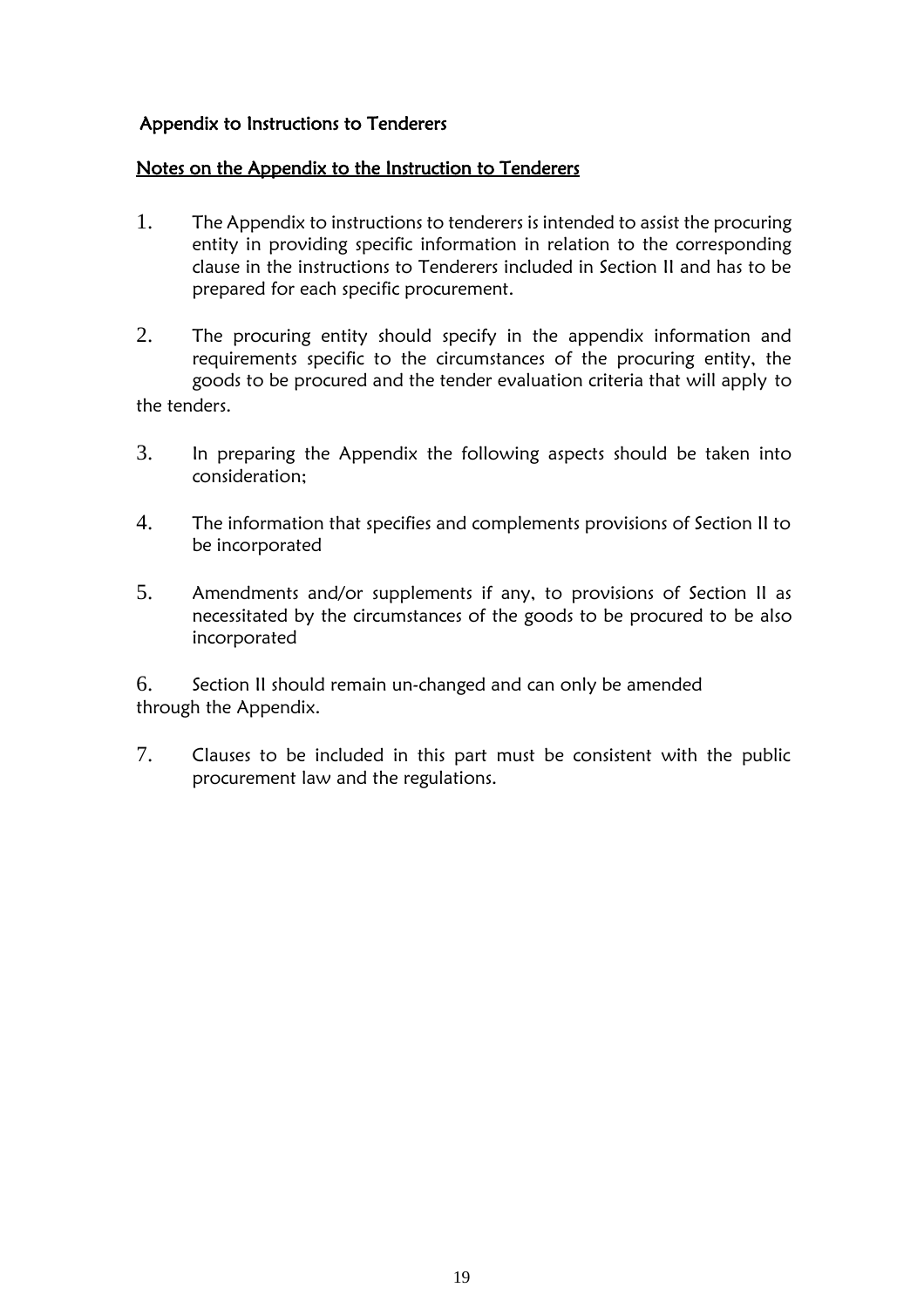# Appendix to Instructions to Tenderers

The following information regarding the particulars of the tender shall complement supplement or amend the provisions of the instructions to tenderers. Wherever there is a conflict between the provision of the instructions to tenderers and the provisions of the appendix, the provisions of the appendix herein shall prevail over those of the instructions to tenderers

| <b>INSTRUCTIONS</b> | PARTICULARS OF APPENDIX TO INSTRUCTIONS TO TENDERS                              |
|---------------------|---------------------------------------------------------------------------------|
| <b>TO TENDERERS</b> |                                                                                 |
| <b>REFERENCE</b>    |                                                                                 |
| 2.1.1               | <b>Open National Tender</b>                                                     |
| 2.3.2               | The Price to be charged for the tender document shall be Kshs. 1,000.           |
|                     | Downloaded and Soft Copies of the Tender document from KUTRRH                   |
|                     | website at www.kutrrh.go.ke will be free of charge.                             |
|                     | Bidders who download the tender documents from the said website to              |
|                     | immediately email their names and contact details (cell phone number,           |
|                     | email address and company name to procurement@kutrrh.go.ke for                  |
|                     | records and communication of any tender clarifications and addenda.             |
| 2.10.2              | Prices quoted shall include the total cost of acquisition. This shall take into |
|                     | account the cost of supply, delivery, installation, testing and commissioning   |
|                     | of the equipment. Bidders must attach proof/evidence of spare parts in the      |
|                     | market.                                                                         |
| 2.10.3              | Prices quoted by the tenderer shall be fixed during the Tender's                |
|                     | performance of the contract and not subject to variation on any account.        |
| 2.11.1              | Currency to be used must be Kenya Shilling                                      |
| 2.14.2              | Tender security to be provided will be Kenya Shilling Two hundred               |
|                     | thousand (Kes. 200,000)                                                         |
| 2.15.1              | Tenders shall remain valid for 120 days from the deadline of submission of      |
|                     | tender                                                                          |
| 2.16.1              | The Procuring entity shall prepare two copies of the tender, clearly marking    |
|                     | each "ORIGINAL TENDER" and "COPY OF TENDER," as appropriate.                    |
| 2.18.1              | Completed tender documents are to be enclosed in plain sealed envelopes         |
|                     | marked with the tender Number: KUTRRH/TNDR /G/036/PLE/2021-2022                 |
|                     | and Tender Name: PLACEMENT OF LABORATORY EQUIPMENT - and                        |
|                     | must be deposited in the Tender Box at the reception, Kenyatta University       |
|                     | Teaching, Referral and Research Hospital, Ground Floor, so as to be             |
|                     | received on or before Wednesday 10th March, 2021 at 10:00am                     |
| 2.20.1              | Tenders will be opened immediately thereafter in the presence of the            |
|                     | Candidates or their representatives who choose to attend at Hospital's          |
|                     | Boardroom at Kenyatta University Teaching, Referral and Research                |
|                     | Hospital.                                                                       |
| 2.24                | The evaluation shall be a three stage process namely:                           |
|                     | <b>Preliminary Evaluation</b>                                                   |
|                     | <b>Technical Evaluation</b>                                                     |
|                     | <b>Financial Evaluation</b>                                                     |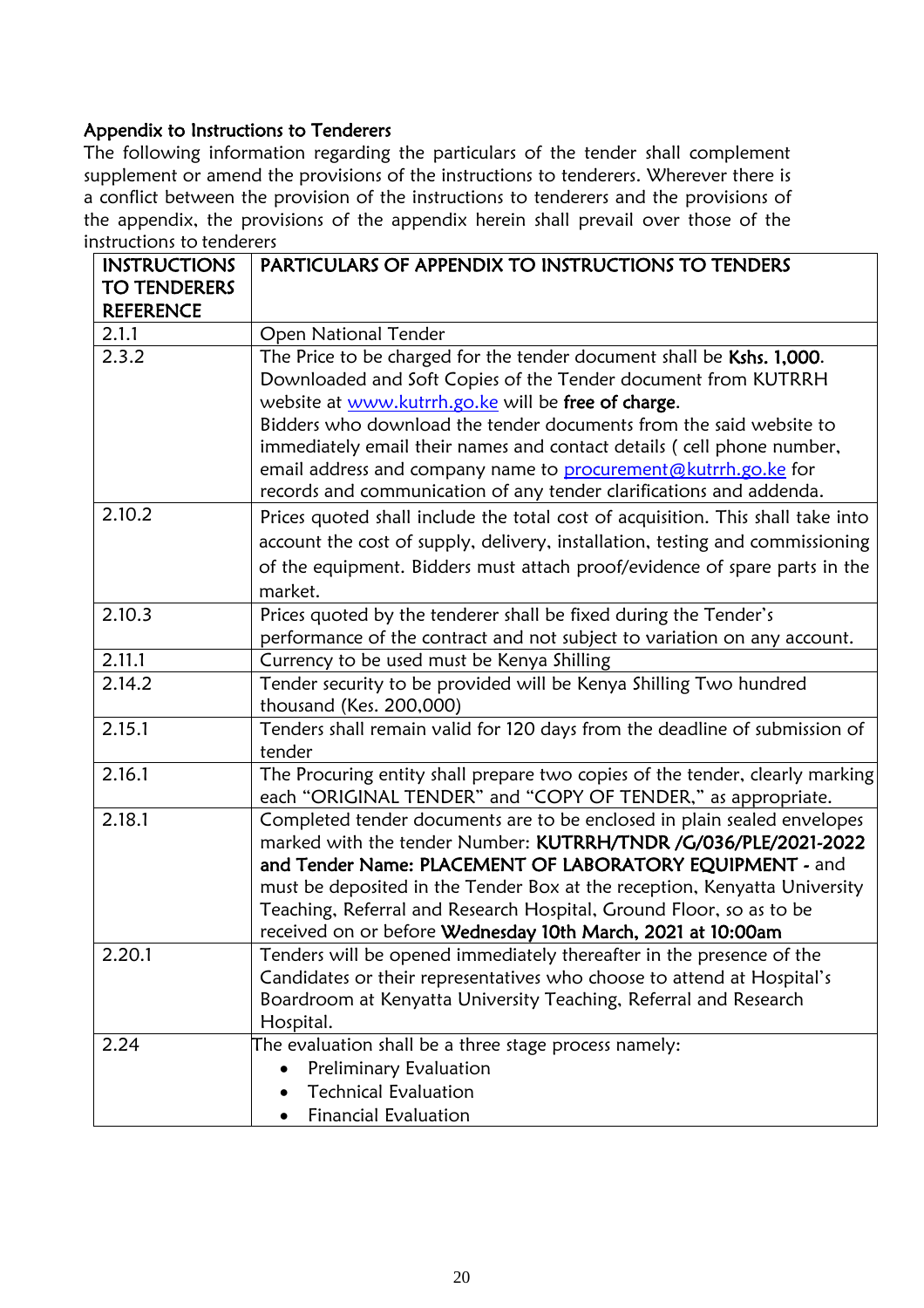## EVALUATION CRITERIA

The criteria of evaluation and the points to be awarded on each criterion will be as follows:

| $\mathsf{A}$   | PRELIMINARY EVALUATION/ MANDATORY REQUIREMENT                                                                                                                                                                                                                                                             | <b>MANDATORY</b> |
|----------------|-----------------------------------------------------------------------------------------------------------------------------------------------------------------------------------------------------------------------------------------------------------------------------------------------------------|------------------|
| A <sub>1</sub> | Copy of Certificate of Incorporation/Registration Certificate                                                                                                                                                                                                                                             | <b>YES/NO</b>    |
| A2             | Copy of Valid Current KRA TAX Compliance Certificate                                                                                                                                                                                                                                                      | <b>YES/NO</b>    |
| A <sub>3</sub> | Copy of PIN/VAT Certificate from KRA indicating relevant tax<br>obligation(s)                                                                                                                                                                                                                             | <b>YES/NO</b>    |
| A4             | Copy of certified current CR12 (Generated within the last six (6)<br>months)                                                                                                                                                                                                                              | <b>YES/NO</b>    |
| A <sub>5</sub> | Submit a copy of current business License of where the business is<br>Located                                                                                                                                                                                                                             | <b>YES/NO</b>    |
| A <sub>6</sub> | Submit tender security of Kes. 200,000                                                                                                                                                                                                                                                                    | <b>YES/NO</b>    |
| A7             | Bid submitted in two copies clearly marked "Original" and<br>"copy"                                                                                                                                                                                                                                       | <b>YES/NO</b>    |
| A8             | Bidder must Submit a Duly Filled, signed and stamped<br>confidential business questionnaire                                                                                                                                                                                                               | <b>YES/NO</b>    |
| A <sub>9</sub> | Bidder must Submit a copy of certified manufacturer's<br>authorization certificate/Letter                                                                                                                                                                                                                 | <b>YES/NO</b>    |
| A10            | Bidder must Submit a written declaration that the bidder has not<br>been debarred from participating in public procurement                                                                                                                                                                                | YES/NO           |
| A11            | Financial capability as supported by audited accounts for the last<br>three (3) years. (2016-2017, 2017-2018, 2018-2019)                                                                                                                                                                                  | <b>YES/NO</b>    |
| A12            | Bidders should have their documents paginated to ensure<br>compliance with section 74 (1) (i) Public Procurement and Asset<br>Disposal Act 2015. (in format1,2,3,4to the last page).                                                                                                                      | <b>YES/NO</b>    |
| A13            | Bidders must provide evidence of having supplied similar items by<br>providing award letters, contract or copies of orders (LPO's) from<br>at least 5 of their major clients and <b>CERTIFIED</b><br>BY<br><b>COMMISSIONER OF OATHS.</b>                                                                  | YES/NO           |
| A14            | Duly filled, signed and stamped form of tender                                                                                                                                                                                                                                                            | <b>YES/NO</b>    |
| B              | <b>TECHNICAL REQUIREMENTS</b>                                                                                                                                                                                                                                                                             |                  |
| B1             | Bidders are required to submit brochure, manufacturer catalogue<br>and/or compliance sheet for each item which are compliant to<br>technical<br>specification provided for evaluation purposes.<br>Manufacturer catalogue, compliance sheet and/or brochure MUST<br>be enclosed in the bidding documents. | 100              |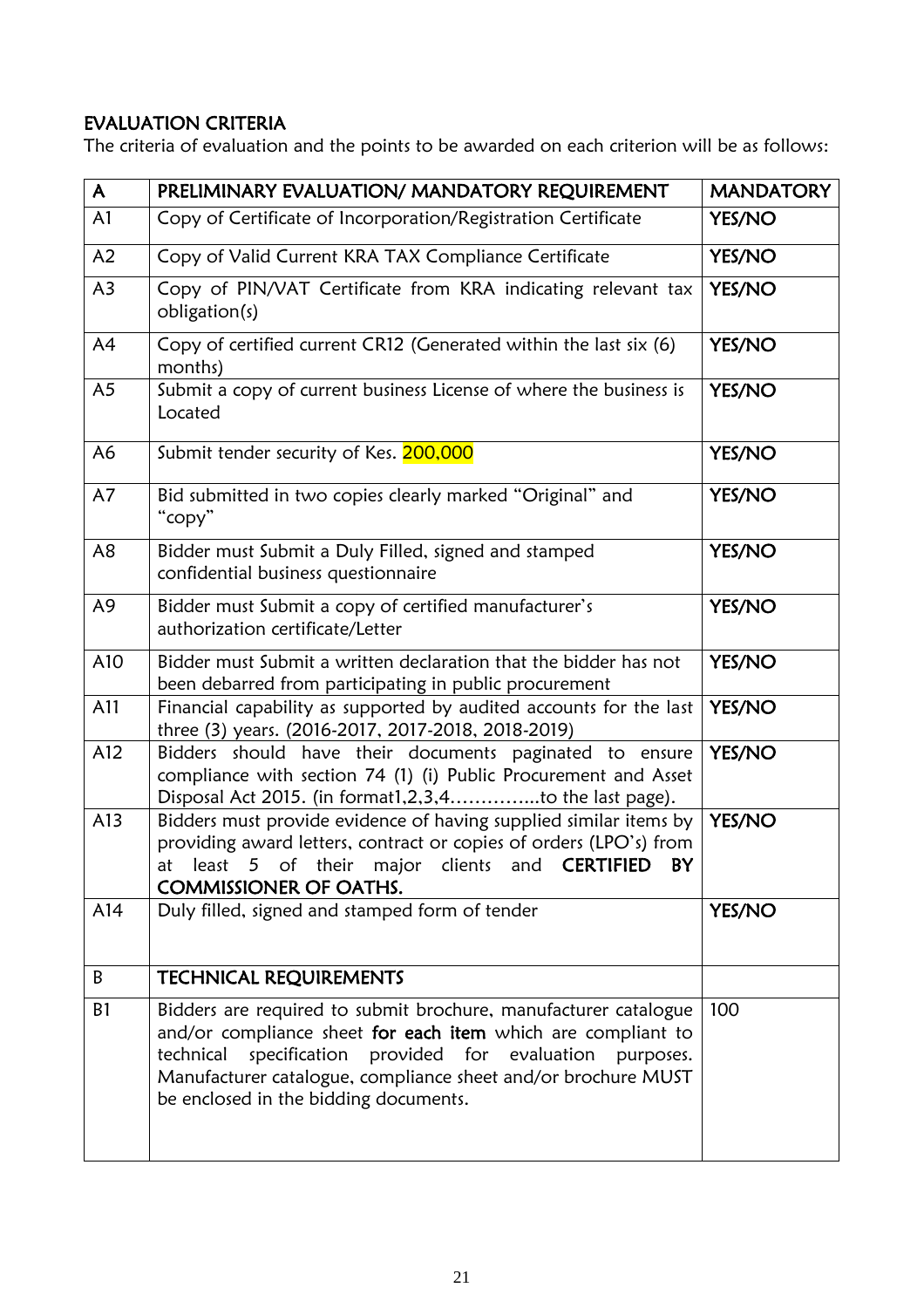| <b>GRAND TOTAL (PASS MARK 70%)</b>                                                                                                                                                   | 100 |
|--------------------------------------------------------------------------------------------------------------------------------------------------------------------------------------|-----|
| <b>FINANCIAL EVALUATION</b>                                                                                                                                                          |     |
| Financial Evaluation Proposal will be carried out on lowest<br>$\bullet$                                                                                                             |     |
| cost Selection basis per item                                                                                                                                                        |     |
| Kenyatta University Teaching, Referral and Research<br>$\bullet$                                                                                                                     |     |
| Hospital will award the items to the lowest evaluated<br>responsive bidder per item for the equipment.                                                                               |     |
| • If there is a tie on the lowest quoted price between two<br>firms; the contract quantities may be equally shared or the<br>proceeding may be subjected to competitive negotiation. |     |
| • Unrealistic low or high prices shall be rejected as may be<br>guided by prevailing market price.                                                                                   |     |

## **Note**

i. Bidders must meet all the mandatory requirements to qualify for technical requirement

ii. To qualify for price evaluation, the bidder must score a minimum of 70 points (70) % iii. The bidder quoting the lowest price having attained 70% technical score for the item shall be recommended for contract award.

iv. Any information provided by the bidder may be verified by KUTRRH

v. If information is found to be false, the company will be disqualified.

vi. All certified documents MUST be stamped by a commissioner of oaths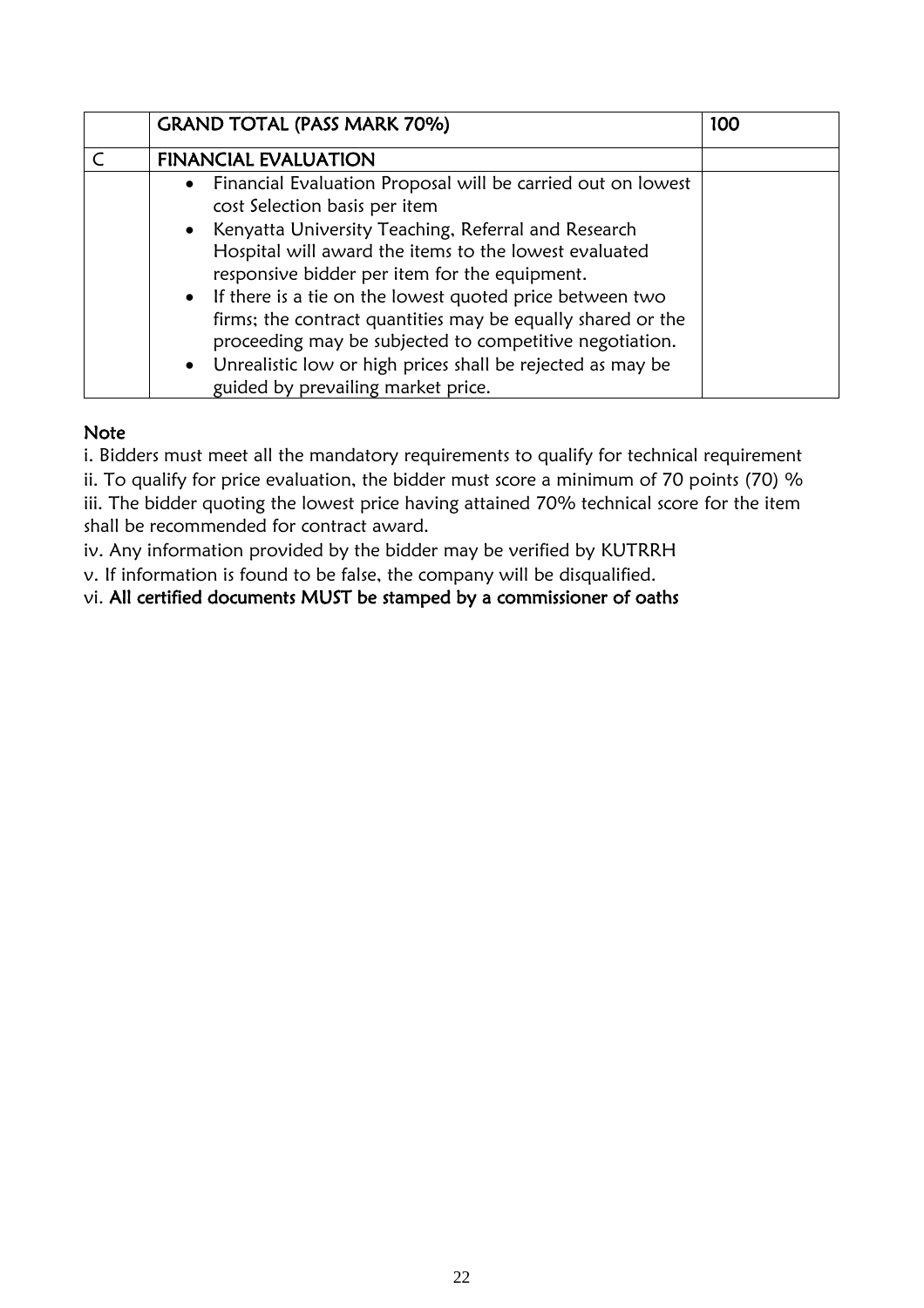SECTION III:

**GENERAL CONDITIONS OF CONTRACT** 

# **Table of Clauses**

|      |                                              | Page |
|------|----------------------------------------------|------|
| 3.1  |                                              | 25   |
| 3.2  |                                              | 25   |
| 3.3  |                                              | 25   |
| 3.4  |                                              | 25   |
| 3.5  | Use of Contract documents and information 25 |      |
| 3.6  |                                              |      |
| 3.7  |                                              |      |
| 3.8  |                                              |      |
| 3.9  |                                              |      |
| 3.10 |                                              |      |
| 3.11 |                                              |      |
| 3.12 |                                              |      |
| 3.13 |                                              |      |
| 3.14 |                                              |      |
| 3.15 |                                              |      |
| 3.16 |                                              |      |
| 3.17 |                                              | 29   |
| 3.18 |                                              |      |
| 3.19 |                                              |      |
| 3.20 |                                              |      |
|      |                                              |      |
| 3.21 |                                              | 30   |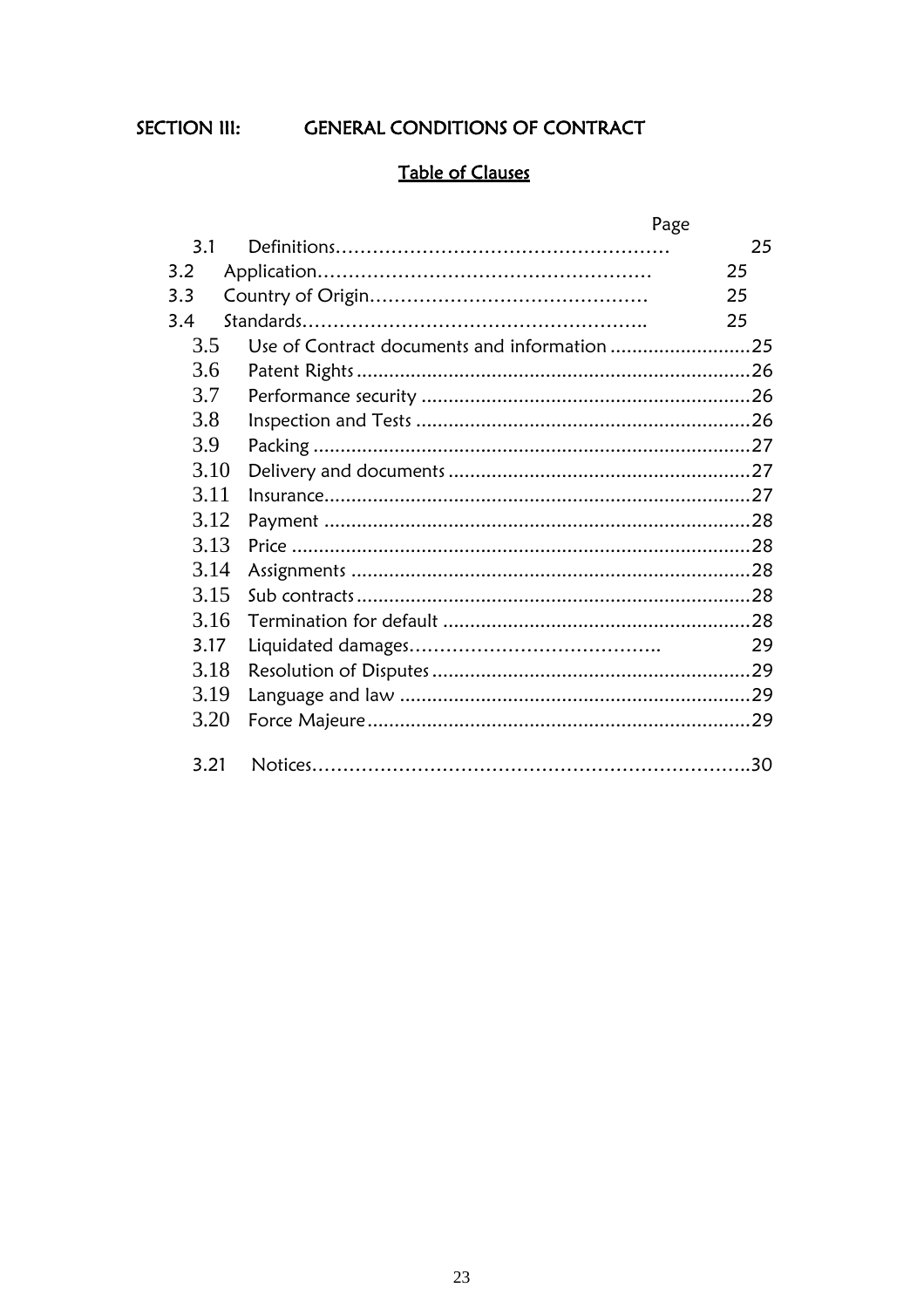## SECTION III - GENERAL CONDITIONS OF CONTRACT

## 3.1 Definitions

- 3.1.1 In this Contract, the following terms shall be interpreted as indicated:
	- (a) "The Contract" means the agreement entered into between KUTRRH and the tenderer, as recorded in the Contract Form signed by the parties, including all attachments and appendices thereto and all documents incorporated by reference therein.
	- (b) "The Contract Price" means the price payable to the tenderer under the Contract for the full and proper performance of its contractual obligations
	- (c) "The Goods" means all of the equipment, machinery, and/or other materials, which the tenderer is required to supply to the Procuring entity under the Contract.
	- (d) "KUTRRH" means the organization purchasing the Goods under this Contract.
	- (e) "The Tenderer' means the individual or firm supplying the Goods under this Contract.

## 3.2 Application

These General Conditions shall apply in all Contracts made by the Procuring entity for the procurement installation and commissioning of equipment

## 3.3 Country of Origin

- 3.3.1 For purposes of this clause, "Origin" means the place where the Goods were mined, grown or produced.
- 3.3.2 The origin of Goods and Services is distinct from the nationality of the tenderer.

## 3.4 Standards

3.4.1 The Goods supplied under this Contract shall conform to the standards mentioned in the Technical Specifications.

## <span id="page-23-0"></span>3.5 Use of Contract Documents and Information

3.5.1 The tenderer shall not, without KUTRRH prior written consent, disclose the Contract, or any provision therefore, or any specification, plan, drawing, pattern, sample, or information furnished by or on behalf of the Procuring entity in connection therewith, to any person other than a person employed by the tenderer in the performance of the Contract.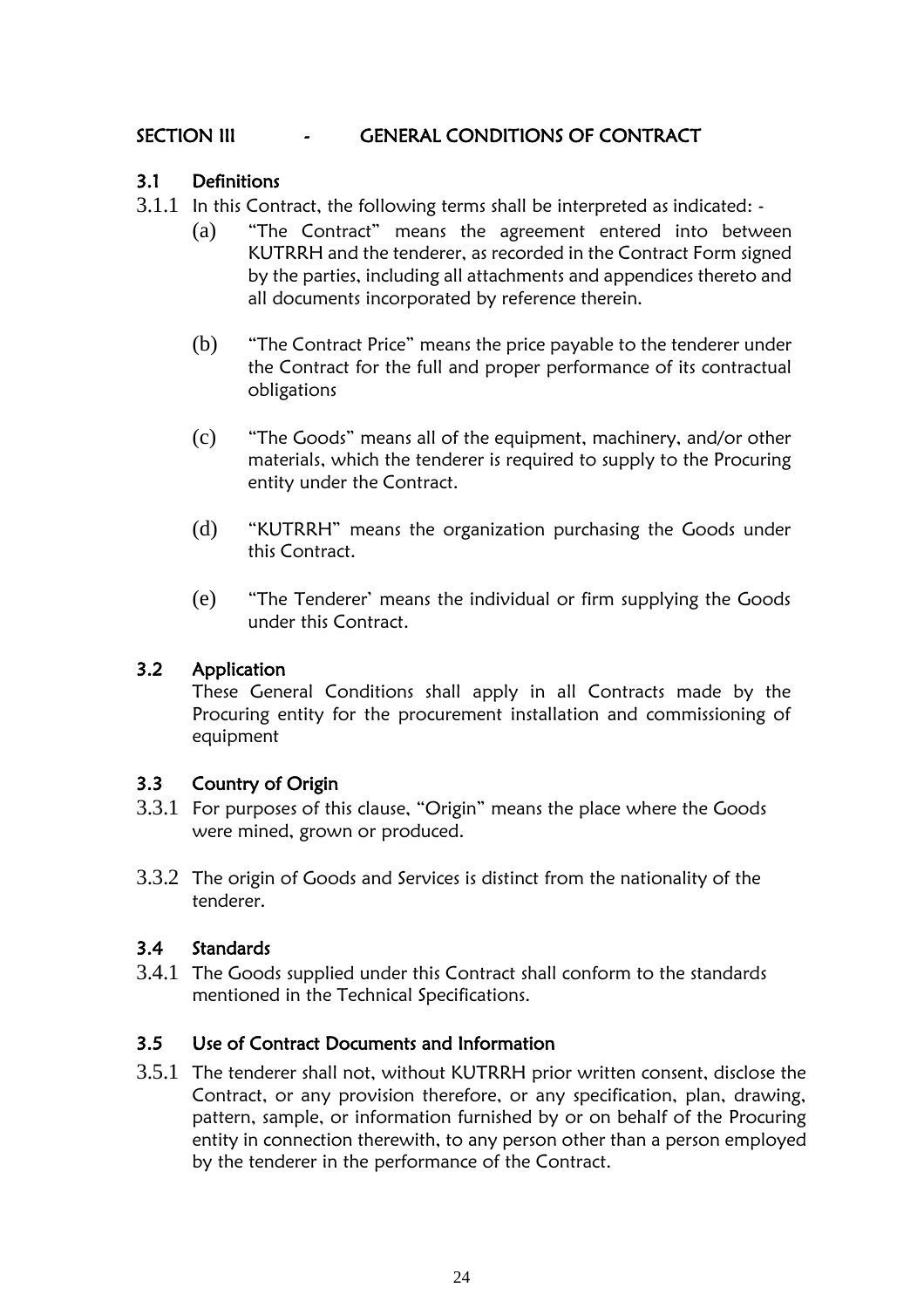- 3.5.2 The tenderer shall not, without KUTRRH prior written consent, make use of any document or information enumerated in paragraph 3.5.1 above
- 3.5.3 Any document, other than the Contract itself, enumerated in paragraph 3.5.1 shall remain the property of the Procuring entity and shall be returned (all copies) to KUTRRH on completion of the Tenderer's performance under the Contract if so required by KUTRRH

## <span id="page-24-0"></span>3.6 Patent Rights

3.6.1 The tenderer shall indemnify KUTRRH against all third-party claims of infringement of patent, trademark, or industrial design rights arising from use of the Goods or any part thereof in KUTRRH country

## <span id="page-24-1"></span>3.7 Performance Security

- 3.7.1 Within twenty-eight days (28) days of receipt of the notification of Contract award, the successful tenderer shall furnish to KUTRRH the performance security in the amount specified in Special Conditions of Contract.
- 3.7.2 The proceeds of the performance security shall be payable to KUTRRH as compensation for any loss resulting from the Tenderer's failure to complete its obligations under the Contract.
- 3.7.3 The performance security shall be denominated in the currency of the Contract, or in a freely convertible currency acceptable to KUTRRH and shall be in the form of
	- (a) Cash
	- (b) Bank Guarantee
	- (c) Such Insurance guarantee approved by the authority
	- (d) Letter of Credit
- 3.7.4 The performance security will be discharged by KUTRRH returned to the Candidate not later than thirty (30) days following the date of completion of the Tenderer's performance obligations under the Contract, including any warranty obligations, under the Contract

## <span id="page-24-2"></span>3.8 Inspection and Tests

- 3.8.1 KUTRRH or its representative shall have the right to inspect and/or to test the goods to confirm their conformity to the Contract specifications. KUTRRH shall notify the tenderer in writing in a timely manner, of the identity of any representatives retained for these purposes.
- 3.8.2 The inspections and tests may be conducted in the premises of the tenderer or its subcontractor(s), at point of delivery, and/or at the Goods' final destination If conducted on the premises of the tenderer or its subcontractor(s), all reasonable facilities and assistance, including access to drawings and production data, shall be furnished to the inspectors at no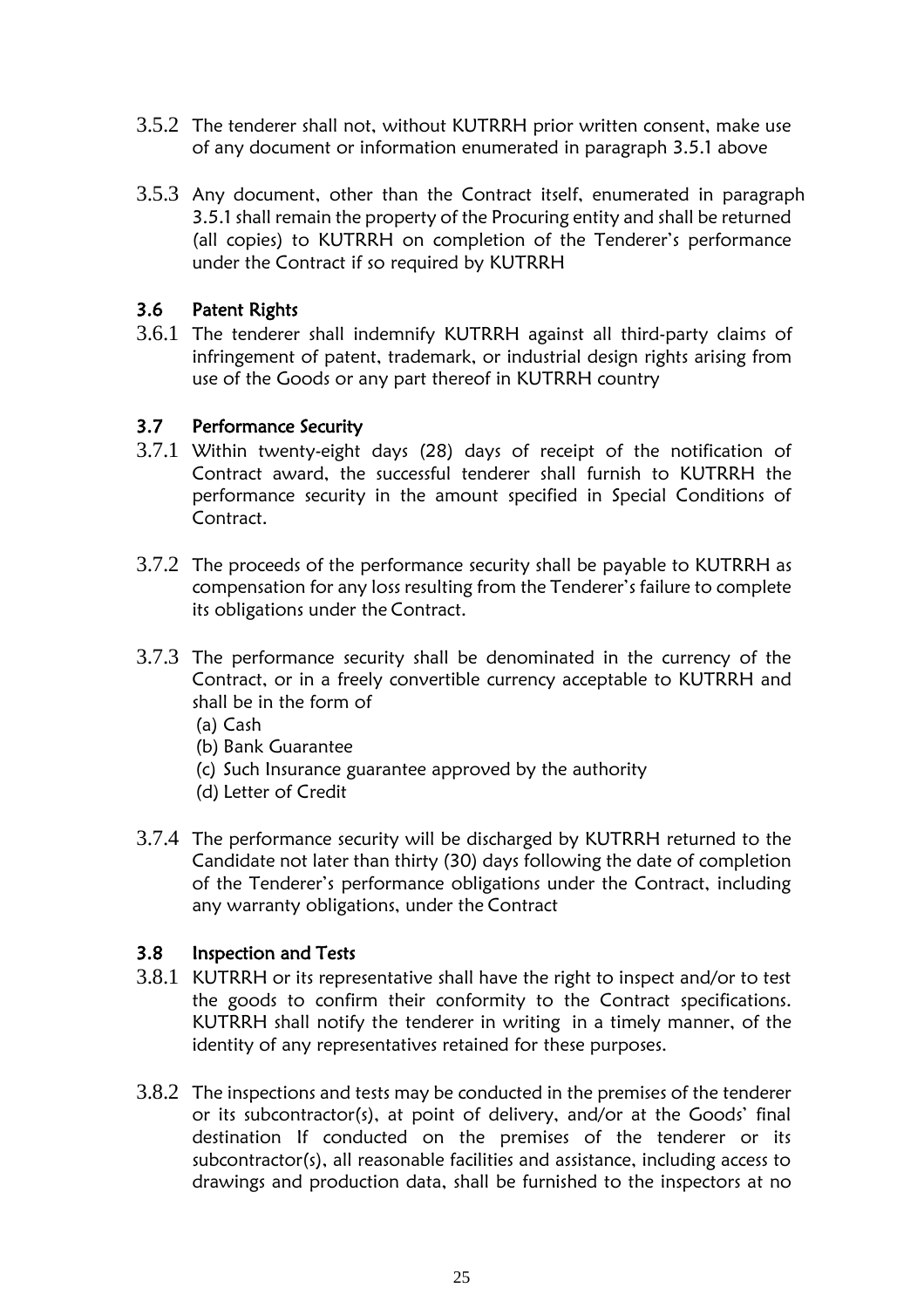charge to KUTRRH.

- 3.8.3 Should any inspected or tested goods fail to conform to the Specifications, KUTRRH may reject the equipment, and the tenderer shall either replace the rejected equipment or make alterations necessary to make specification requirements free of costs to KUTRRH.
- 3.8.4 KUTRRH right to inspect, test and where necessary, reject the goods after the Goods' arrival shall in no way be limited or waived by reason of the equipment having previously been inspected, tested and passed by KUTRRH or its representative prior to the equipment delivery.
- 3.8.5 Nothing in paragraph 3.8 shall in any way release the tenderer from any warranty or other obligations under this Contract.

## <span id="page-25-0"></span>3.9 Packing

- 3.9.1 The tenderer shall provide such packing of the Goods as is required to prevent their damage or deterioration during transit to their final destination, as indicated in the Contract.
- 3.9.2 The packing, marking, and documentation within and outside the packages shall comply strictly with such special requirements as shall be expressly provided for in the Contract

## <span id="page-25-1"></span>3.10 Delivery and Documents

3.10.1Delivery of the Goods shall be made by the tenderer in accordance with the terms specified by KUTRRH in its Schedule of Requirements and the Special Conditions of Contract

## <span id="page-25-2"></span>3.11 Insurance

3.11.1The Goods supplied under the Contract shall be fully insured against loss or damage incidental to manufacturer or acquisition, transportation, storage, and delivery in the manner specified in the Special conditions of contract.

## <span id="page-25-3"></span>3.12 Payment

- 3.12.1 The method and conditions of payment to be made to the tenderer under this Contract shall be specified in Special Conditions of Contract
- 3.12.2 Payments shall be made promptly by KUTRRH as specified in the contract

## 3.13 Prices

3.13.1 Prices charged by the tenderer for goods delivered and services performed under the Contract shall not, with the exception of any price adjustments authorized in Special Conditions of Contract, vary from the prices by the tenderer in its tender.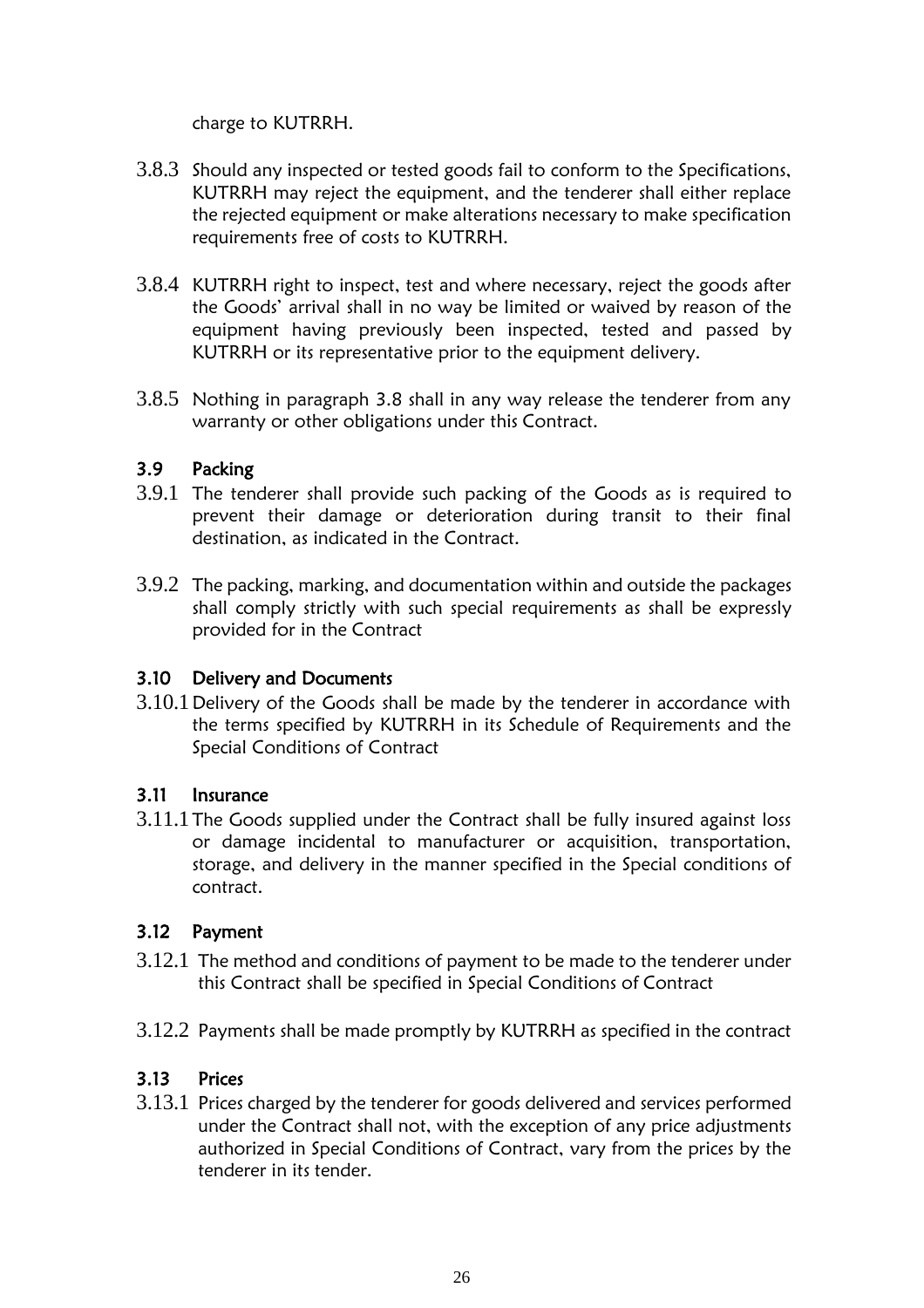- 3.13.2 Contract price variations shall not be allowed for contracts not exceeding one year (12 months)
- 3.13.3 Where contract price variation is allowed, the variation shall not exceed 10% of the original contract price.
- 3.13.4 Price variation request shall be processed by KUTRRH within 30 days of receiving the request.

## **3.14.** Assignment

3.14.1 The tenderer shall not assign, in whole or in part, its obligations to perform under this Contract, except with KUTRRH prior written consent

## <span id="page-26-0"></span>**3.15** Subcontracts

3.15.1 The tenderer shall notify KUTRRH in writing of all subcontracts awarded under this Contract if not already specified in the tender. Such notification, in the original tender or later, shall not relieve the tenderer from any liability or obligation under the Contract

## <span id="page-26-1"></span>**3.16** Termination for default

- 3.16.1 KUTRRH may, without prejudice to any other remedy for breach of Contract, by written notice of default sent to the tenderer, terminate this Contract in whole or in part
	- (a) if the tenderer fails to deliver any or all of the goods within the period(s) specified in the Contract, or within any extension thereof granted by KUTRRH
	- $(b)$  if the tenderer fails to perform any other obligation(s) under the Contract if the tenderer, in the judgment of KUTRRH has engaged in corrupt or fraudulent practices in competing for or in executing the Contract
	- (c) if the tenderer, in the judgment of the Procuring entity has engaged in corrupt or fraudulent practices in competing for or in executing the Contract
- 3.16.2 In the event KUTRRH terminates the Contract in whole or in part, it may procure, upon such terms and in such manner as it deems appropriate, equipment similar to those undelivered, and the tenderer shall be liable KUTRRH for any excess costs for such similar goods.

## <span id="page-26-2"></span>**3.17** Liquidated Damages

3.17.1. If the tenderer fails to deliver any or all of the goods within the period(s) specified in the contract, KUTRRH shall, without prejudice to its other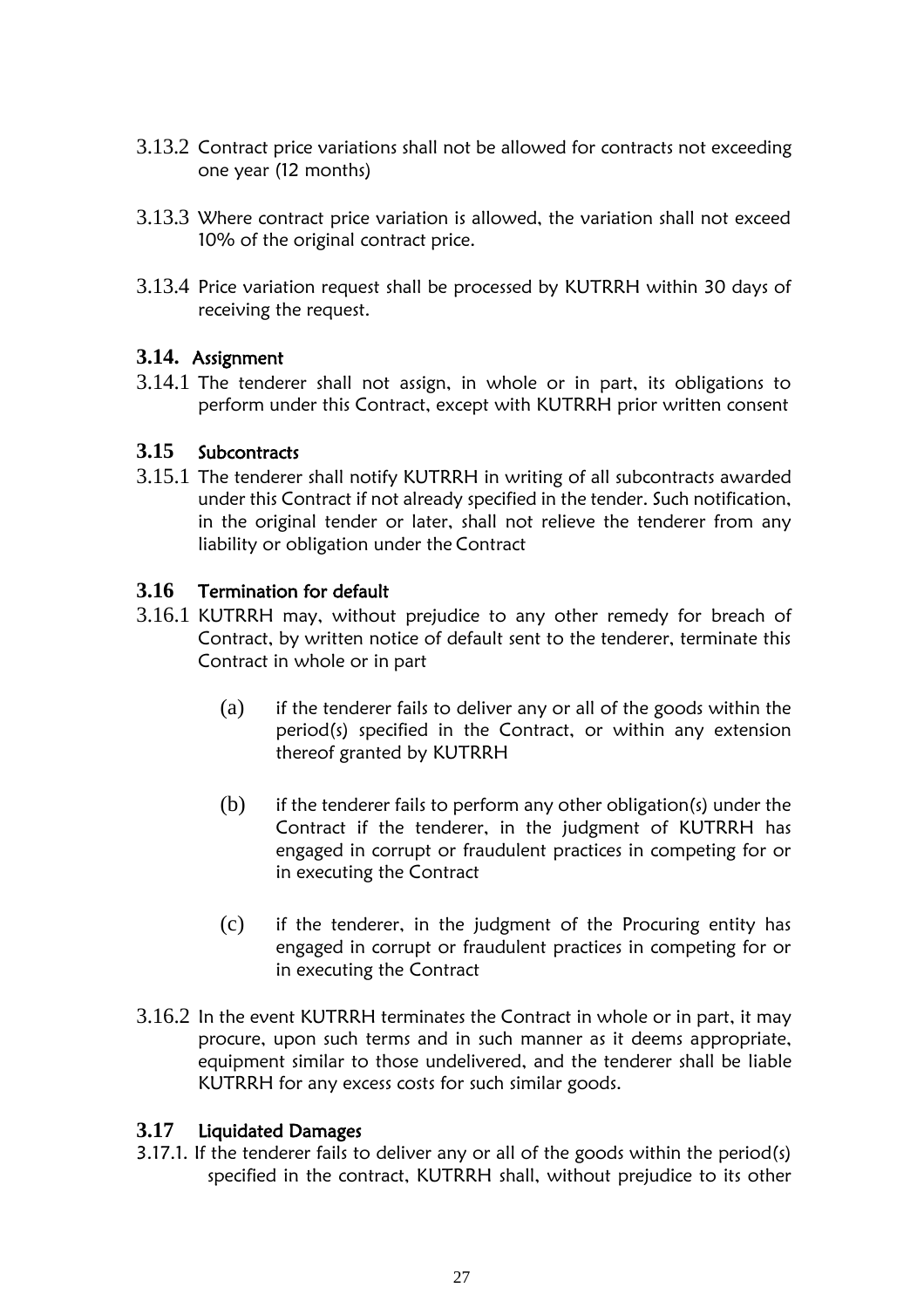remedies under the contract, deduct from the contract prices liquidated damages sum equivalent to 0.5% of the delivered price of the delayed items up to a maximum deduction of 10% of the delayed goods. After this the tenderer may consider termination of the contract.

## <span id="page-27-0"></span>**3.18** Resolution of Disputes

- 3.18.1 KUTRRH and the tenderer shall make every effort to resolve amicably by direct informal negotiation and disagreement or dispute arising between them under or in connection with the contract
- 3.18.2 If, after thirty (30) days from the commencement of such informal negotiations both parties have been unable to resolve amicably a contract dispute, either party may require adjudication in an agreed national or international forum, and/or internationalarbitration.

## <span id="page-27-1"></span>**3.19** Language and Law

3.19.1 The language of the contract and the law governing the contract shall be English language and the Laws of Kenya respectively unless otherwise stated.

## <span id="page-27-2"></span>**3.20** Force Majeure

3.20.1 The tenderer shall not be liable for forfeiture of its performance security or termination for default if and to the extent that it's delay in performance or other failure to perform its obligations under the Contract is the result of an event of Force Majeure.

## **3.21** Notices

3.21.1 Any notice given by one party to the other pursuant to this contract shall be sent to other party by post or by fax or Email and confirmed in writing to the other party's address specified.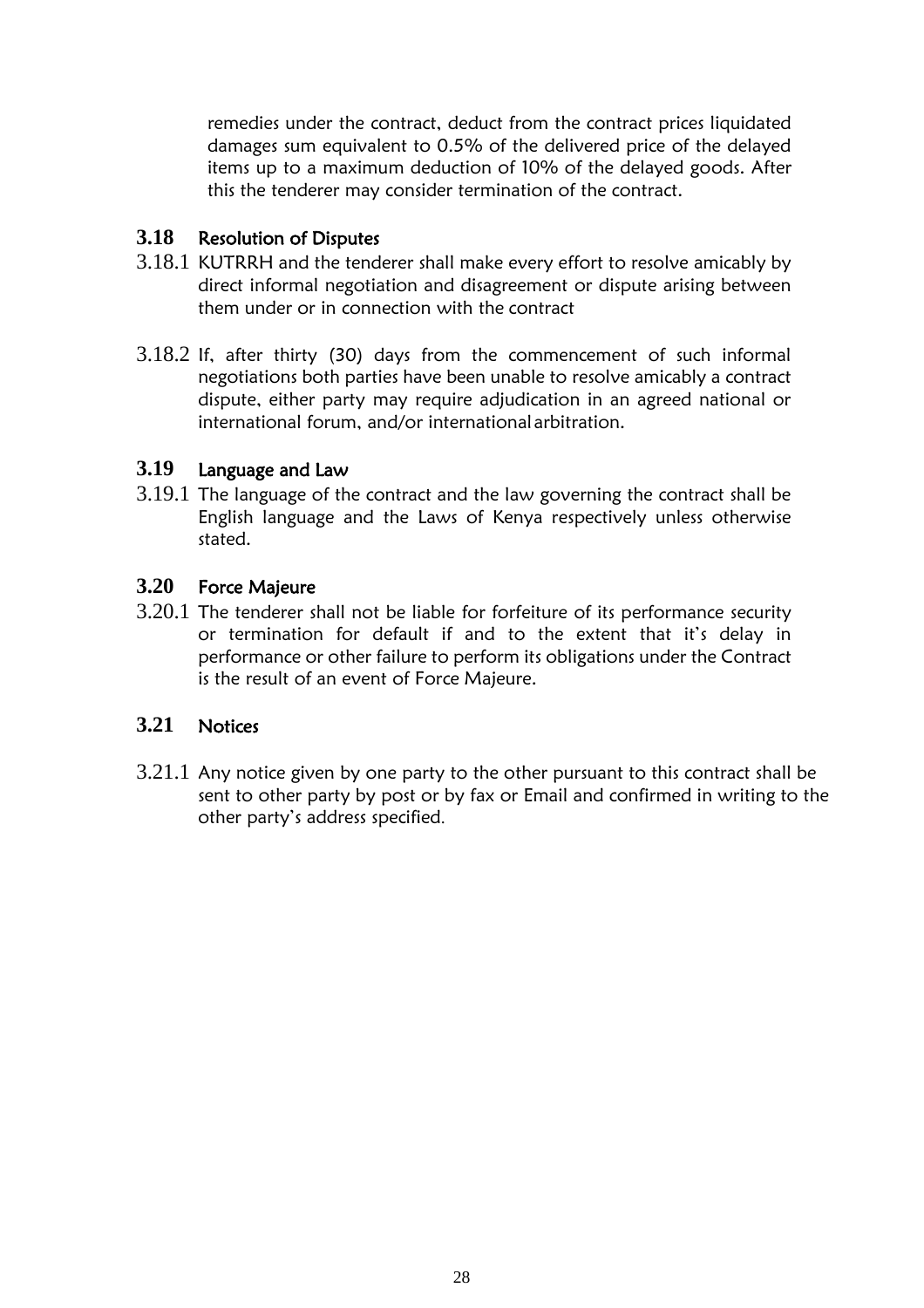## SECTION IV - SPECIAL CONDITIONS OF CONTRACT

#### Notes on Special Conditions of Contract

The clauses in this section are intended to assist the procuring entity in providing contract-specific information in relation to corresponding clauses in the General Conditions of Contract.

The provisions of Section IV complement the General Conditions of Contract included in Section III, specifying contractual requirements linked to the special circumstances of the procuring entity and the goods being procured. In preparing Section IV, the following aspects should be taken into consideration.

- (a) Information that complement provisions of Section III must be incorporated and
- (b) Amendments and/or supplements to provisions of Section III, as necessitated by the circumstances of the goods being procured must also be incorporated.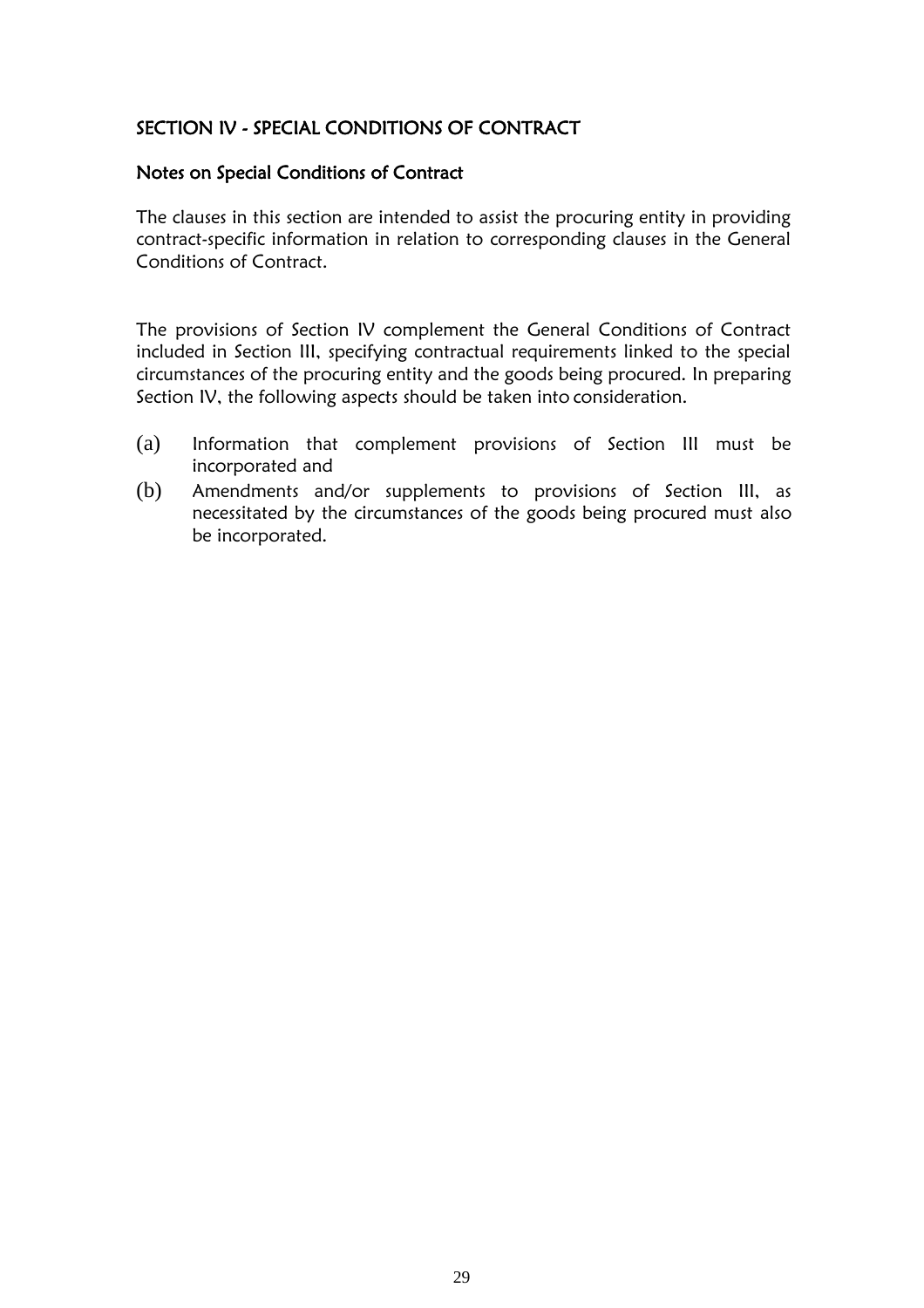# SECTION IV -SPECIAL CONDITIONS OF CONTRACT

4.1 Special Conditions of Tender shall supplement the General Conditions of Contract. Whenever there is a conflict, the provisions herein shall prevail over those in the General Conditions of Contract.

| <b>INSTRUCTIONS</b><br><b>TO TENDERERS</b><br><b>REFERENCE</b> | PARTICULARS OF APPENDIX TO INSTRUCTIONS TO<br><b>TENDERS</b>                                                                                                                                                                              |
|----------------------------------------------------------------|-------------------------------------------------------------------------------------------------------------------------------------------------------------------------------------------------------------------------------------------|
| 3.4.1                                                          | Equipment will be supplied as per the provided technical                                                                                                                                                                                  |
|                                                                | specifications. Tenderers are required to submit manufacturer                                                                                                                                                                             |
|                                                                | catalogue, compliance sheet and/or brochures for technical evaluation<br>purposes.                                                                                                                                                        |
| 3.7                                                            | Performance security of 10% will be applicable for contracts worth                                                                                                                                                                        |
|                                                                | Kenyan shilling 5 million and above.                                                                                                                                                                                                      |
| 3.8.1                                                          | Upon Placement of equipment, inspection shall be carried out by<br>Inspection and Acceptance Committee.                                                                                                                                   |
|                                                                | KUTRRH will carry out a joint testing and commissioning of the<br>equipment with the supplier to confirm that it meets the specifications<br>specified in the tender document and ensure that it is working as<br>expected upon delivery. |
|                                                                | The tenderer shall provide all necessary assistance, equipment, human<br>resource and any other support required to ensure successful<br>inspection.                                                                                      |
| 3.10.1                                                         | The delivery of the equipment shall be at the point of installation<br>within the Hospital Premises                                                                                                                                       |
| 3.11                                                           | The supplier will cover All Risks for any consignment expenses of the<br>goods until they are accepted by the Hospital.                                                                                                                   |
| 3.12.1                                                         | Payment will be made through electronic fund transfer within 60 days<br>upon receipt of invoice after supply, delivery, inspection and acceptance<br>of the equipment.                                                                    |
| 3.16.1                                                         | The Tenderer will be automatically disqualified where false or<br>fraudulent Information is given.                                                                                                                                        |
| 3.18.1                                                         | Any dispute arising from the interpretation or performance of this<br>contract shall be resolved through arbitration. The arbitrator shall be<br>appointed by the Chairperson of the Chartered Institute Arbitrators -<br>Kenya           |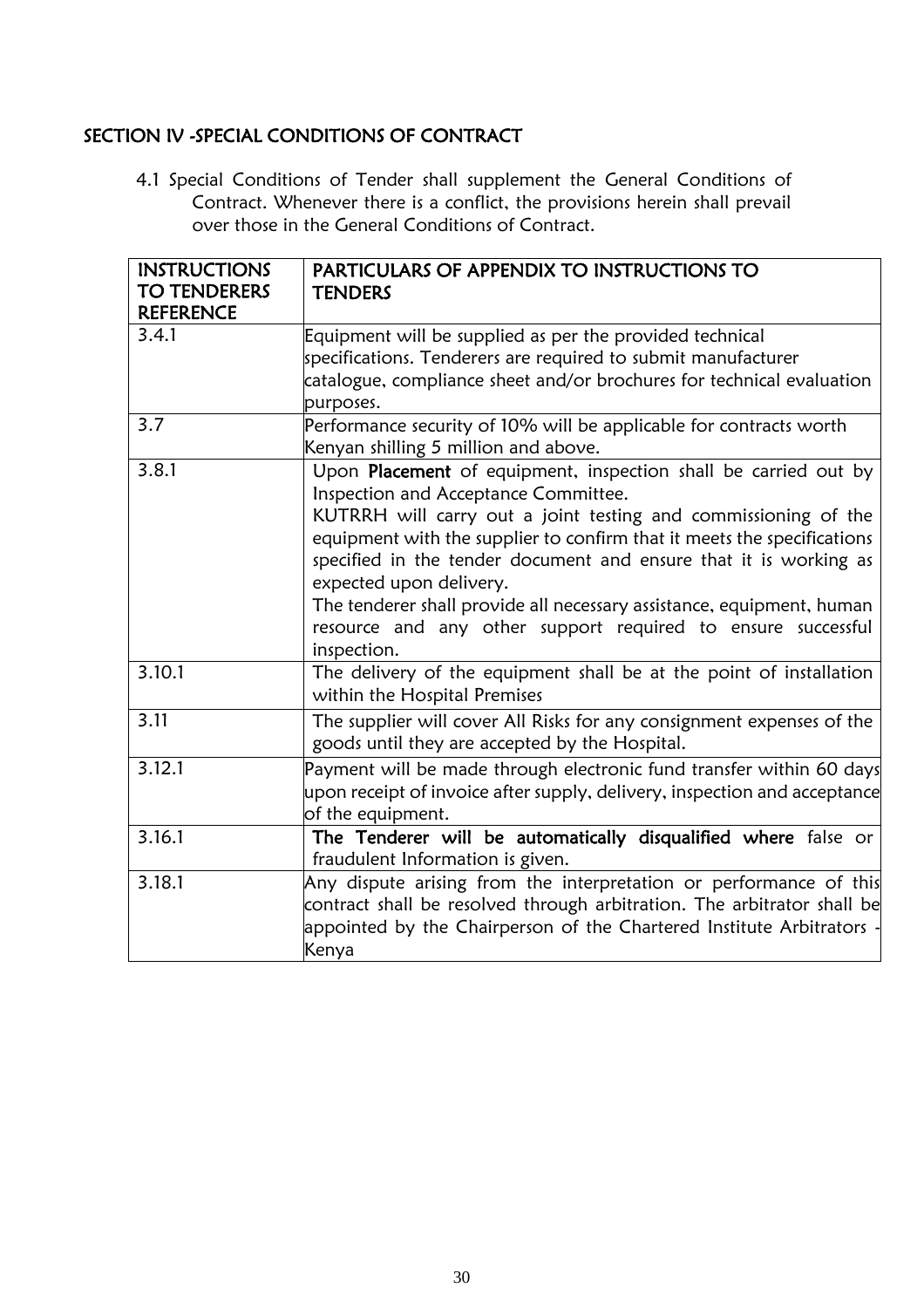## SECTION V- TECHNICAL SPECIFICATIONS

## 5.1 General

- 5.1.1 These specifications describe the requirements for goods. Tenderers are requested to submit with their offers the detailed specifications, drawings, catalogues, etc for the products they intend to supply
- 5.1.2 Tenderers must indicate on the specifications sheets whether the equipment offered comply with each specified requirement.
- 5.1.3 All the dimensions and capacities of the equipment to be supplied shall not be less than those required in these specifications. Deviations from the basic requirements, if any shall be explained in detail in writing with the offer, with supporting data such as calculation sheets, etc. The procuring entity reserves the right to reject the products, if such deviations shall be found critical to the use and operation of the products.
- 5.1.4 The tenderers are requested to present information along with their offers as follows:
	- (i) Shortest possible delivery period of each product
	- (ii) Information on proper representative and/or workshop for back-up service/repair and maintenance including their names and addresses.

The Technical specifications for the Equipment is as follows:

- 1. Able to perform General screening baseline tests (PT, INR, APTT, TT, Fibrinogen, D-Dimer) (10 Marks)
- 2. Able to perform Factor assays, Anti-thrombin as well as Protein S and C (5 Marks)
- 3. Should have Viscosity-Based Detection technology (10 Marks)
- 4. Should have pre-calibration feature for all routine assays (30 Marks)
- 5. Should have barcode for sample and reagents identification (5 Marks)
- 6. Should have Automated continuous sample loading with on-board refrigeration for reagents (10 Marks)
- 7. Verification of sample integrity (hemolysis, lipemia, icterus) (5 Marks)
- 8. Provision of printer and UPS (5 Marks)
- 9. Should be LIS enabled (5 Marks)
- 10. Should have STAT option (5 Marks)
- 11. CE/FDA approved (5 Marks)
- 12. Manufacture's authorization (5 Marks)

## Pass mark 70%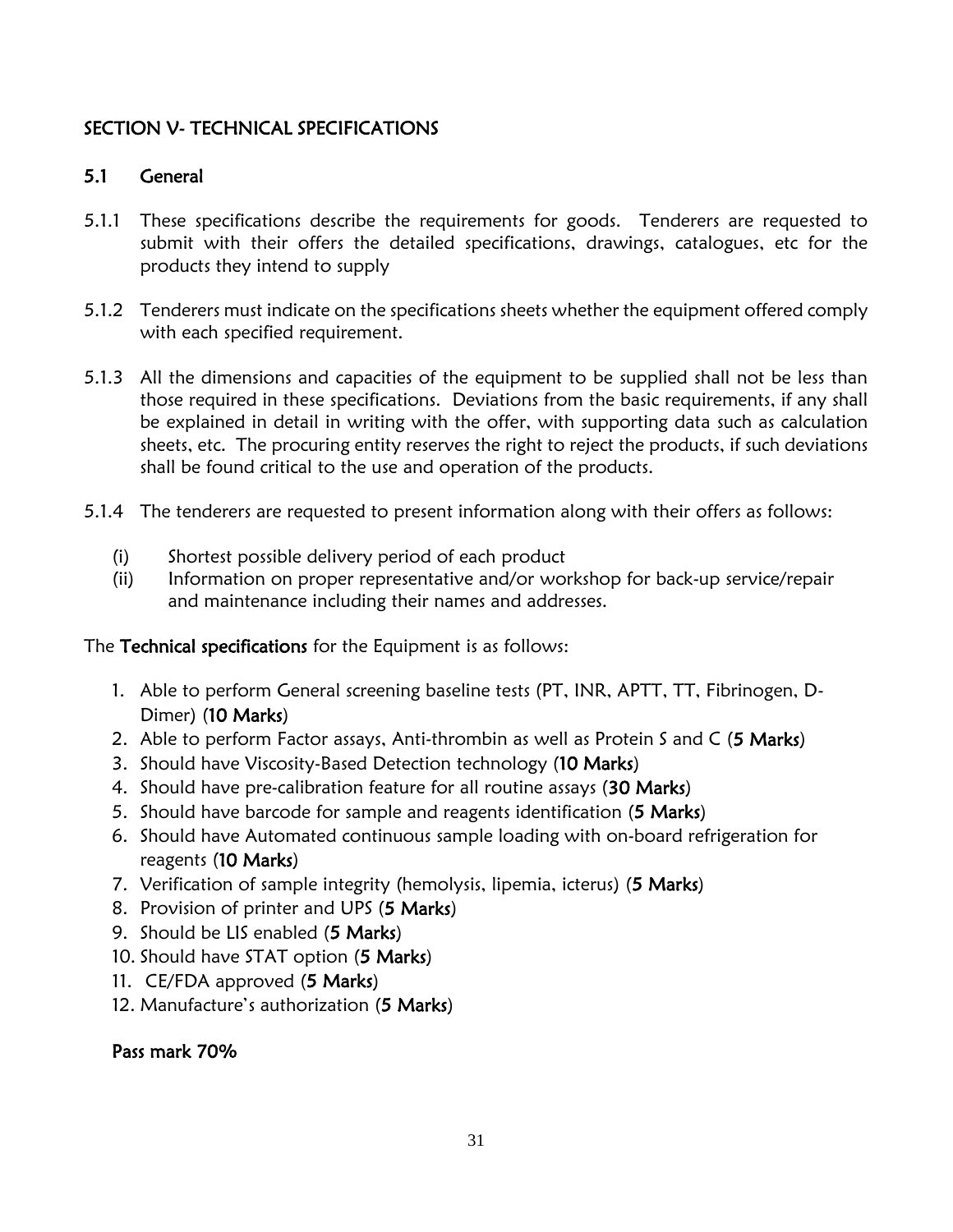## SECTION VI- SCHEDULE OF REQUIREMENTS a. COAGULOMETER-FULLY AUTOMATED OPERATIONAL CAPACITY

- 1. Viscosity-Based (mechanical) Detection System:
- 2. Immediate delivery of accurate and precise results for any type of colored plasma, maximum. precision for weak clot detection and standardization.
- 3. True continuous loading with carousel: At least; 20 samples, 16 cooled reagents, 200 cuvettes on-board
- 4. True STAT management to ensure faster turnaround time
- 5. Positive sample and reagent identifications.
- 6. Automatic management of dilutions, reruns, reflex testing and add-ons
- 7. Improved ergonomic design operated with Window 10 software including a virtual keyboard
- 8. Optimized and reduced user maintenance operations
- 9. Intuitive and standardized user interface.
- 10. Extended traceability meeting quality requirements.
- 11. Comprehensive menu of tests and pre-calibration feature for all routine assays.
- 12. PSR Module: time-saving user maintenance Z Parameters Z Characteristics.
- 13. Maintenance free fluidic (Double Resolution Dilutor).
- 14. Remote system diagnostic capability

#### NETWORK INTEGRATION

Should be HIS/LIS enabled.

## PHYSICAL CHARACTERISTICS

Bench top equipment.

## CONFORMITY TO STANDARDS.

Have the mark of quality-CE.

#### **ACCESSORIES**

Should have a power back up system.

## COMPREHENSIVE MAINTAINANCE AND REPAIR

The supplier should give proof of capacity to provide comprehensive maintenance and repair services including parts and materials.

## TEST MENU

- PT (Quick and Owren PT\*) (TIME, INR &RATIO)
- · APTT, TIME& RATIO
- · Fibrinogen
- · Thrombin, Time &RATIO
- · Anti-Xa (UFH, LMWH & FDPX)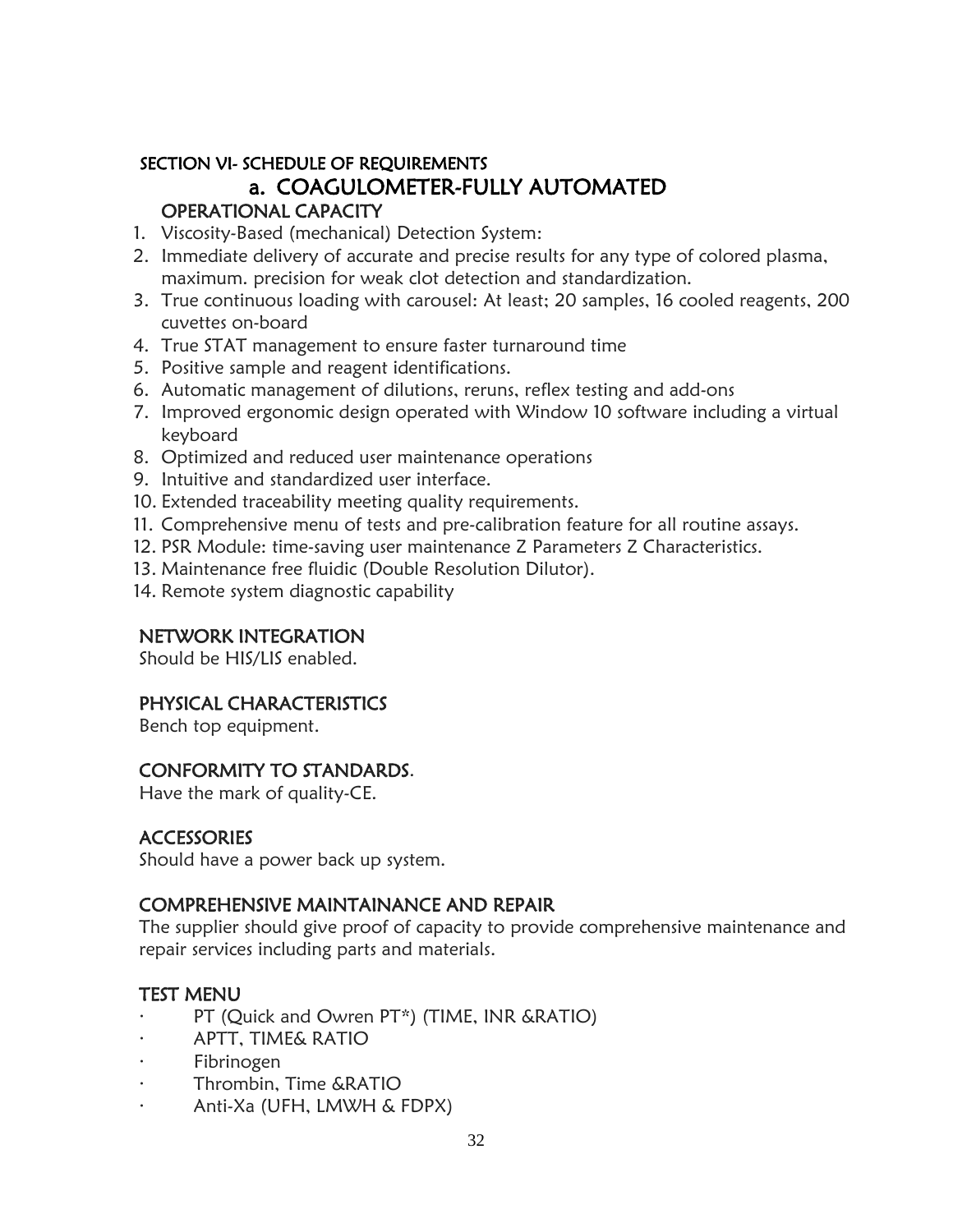- · D-Dimers (D-DI PLUS& D-DI)
- · Antithrombin (ATIII)
- · Intrinsic and Extrinsic factors
- Protein S and C

## B. Blood Gas Equipment

The Technical specifications for the Equipment is as follows:

- 1. Must be able to give the following Parameters:
	- a. pH, PCO<sub>2</sub>, PO2, HCO<sup>3-</sup>, BE, SO<sub>2</sub>, O<sub>2</sub>CT, tCO<sub>2</sub> (**5 Marks**)
	- b. Na<sup>+</sup>, K<sup>+</sup>, Cl<sup>-</sup>, Ca<sup>2+</sup>, Glucose, Lactate, Creatinine, Bilirubin (20 Marks)
	- c. Hct, tHb, HbF, HHB,  $O<sub>2</sub>Hb$ , MetHB, COHb (15 Marks)
- 2. Sample volume should be between 30 200 ul (5 Marks)
- 3. Must be Able to automatically mix blood samples (15 Marks)
- 4. Must have Integrated bar code scanner and an external barcode reader (10 Marks)
- 5. Should have Automatic clot detection sensor (5 Marks)
- 6. Sample measuring time should be less than 2 minutes (5 Marks)
- 7. Should be HIS/LIS enabled (5 Marks)
- 8. Must be CE marked and FDA cleared (5 Marks)
- 9. Power backup (UPS) for every equipment supplied (5 Marks)
- 10. Manufacture's authorization (5 Marks)

## Pass mark 70%

# C. AUTOMATED BLOOD GROUPING & CROSSMATCHING ANALYZER

The Technical specifications for the Equipment is as follows:

- 1. Fully Automated system for grouping, phenotyping, antibody screening and identification (5 Marks)
- 2. Use of Blood Grouping Cassettes/Cards in column agglutination technology to ensure accuracy, sensitivity, specificity and standardization of results (25 marks)
- 3. Remote monitoring of system performance (5 Marks)
- 4. Minimum 3-4 Hour walk-away time (5 Marks)
- 5. Ability to open only those cassette wells that will actually be used to reduce waste (15 Marks)
- 6. Automatic serial dilution for antibody titration (10 Marks)
- 7. Continuous access with prioritization of STAT samples (10 Marks)
- 8. The System must be CE Marked or FDA approved (20 Marks)
- 9. Manufacture's authorization (5 Marks)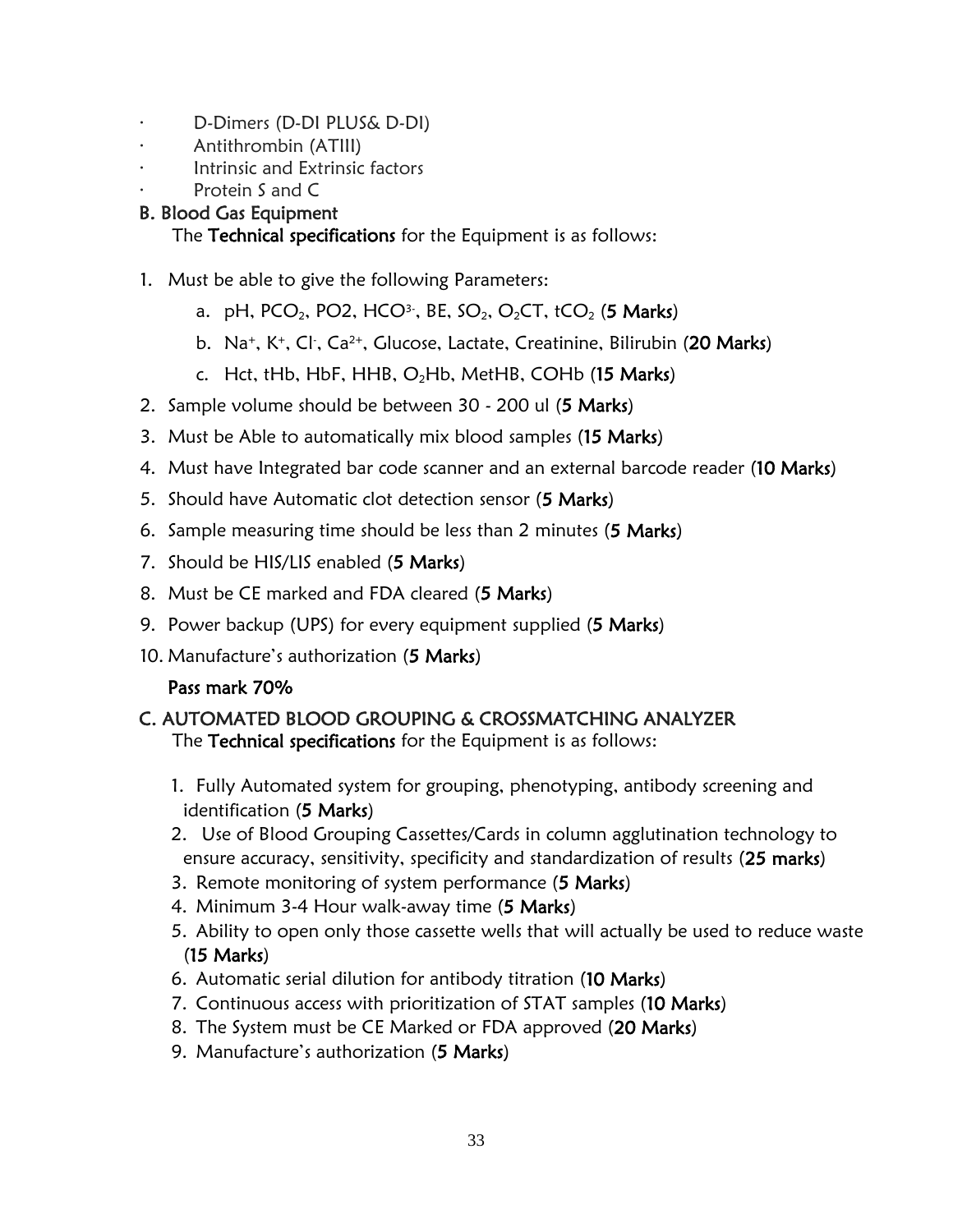## D. BACTERIA IDENTIFICATION & SUSCEPTIBILITY TESTING EQUIPMENT

The Technical specifications for the Equipment is as follows:

## A. Technical Specifications for bacteria identification & susceptibility testing equipment

- 1. Closed disposable cards
- 2. Pre-applied card barcodes
- 3. Test card read kinetically every 11 to 15 min
- 4. Mean time to result between 5 to 9 hours
- 5. Over 95% to 98% of routine clinical isolates identified with a single system
- 6. 90,000 to 100,000 reference databases with more than 1800 referenced phenotypes
- 7. Minimum 20,000 MIC distribution
- 8. FDA approved or CE marked
- 9. Organisms identified: gram positive, gram negatives, yeast and fungus, Anaerobic & Cyanobacteria, Neisseria and haemophilus
- 10. Ability to do yeast identification and susceptibility.
- 11. Power Requirements are 220 250V
- 12. Power backup 1 UPS
- 13. Provision of Printer

## B. Time to results

- 1. Gram positives ID & AST Simultaneously- 1- 8 hrs.
- 2. Gram positives ID & AST Simultaneously- 1-8 hrs.
- 3. Yeast ID & AST 17 to 19 HRS
- 4. Anaerobes ID- 5 to 6 HRS
- 5. Neisseria/ Hemophilus- 5 to 6 hrs
- 6. International Guidelines validation by CLSI/ EUCAST
- 7. Remote support from Manufacturer via a LINK.

## C. Training of User and Maintenance Staff

- 1. Should give operator training for all technical staff
- 2. Must have scheduled maintenance every 3 months.
- 3. Periodic on-site training after every 6 months.

## D. Manufacture's authorization

The supplier should have a letter of authorization from the manufacturer.

## E. Conformity to standards

Should have the mark of quality-CE.

## F. Network integration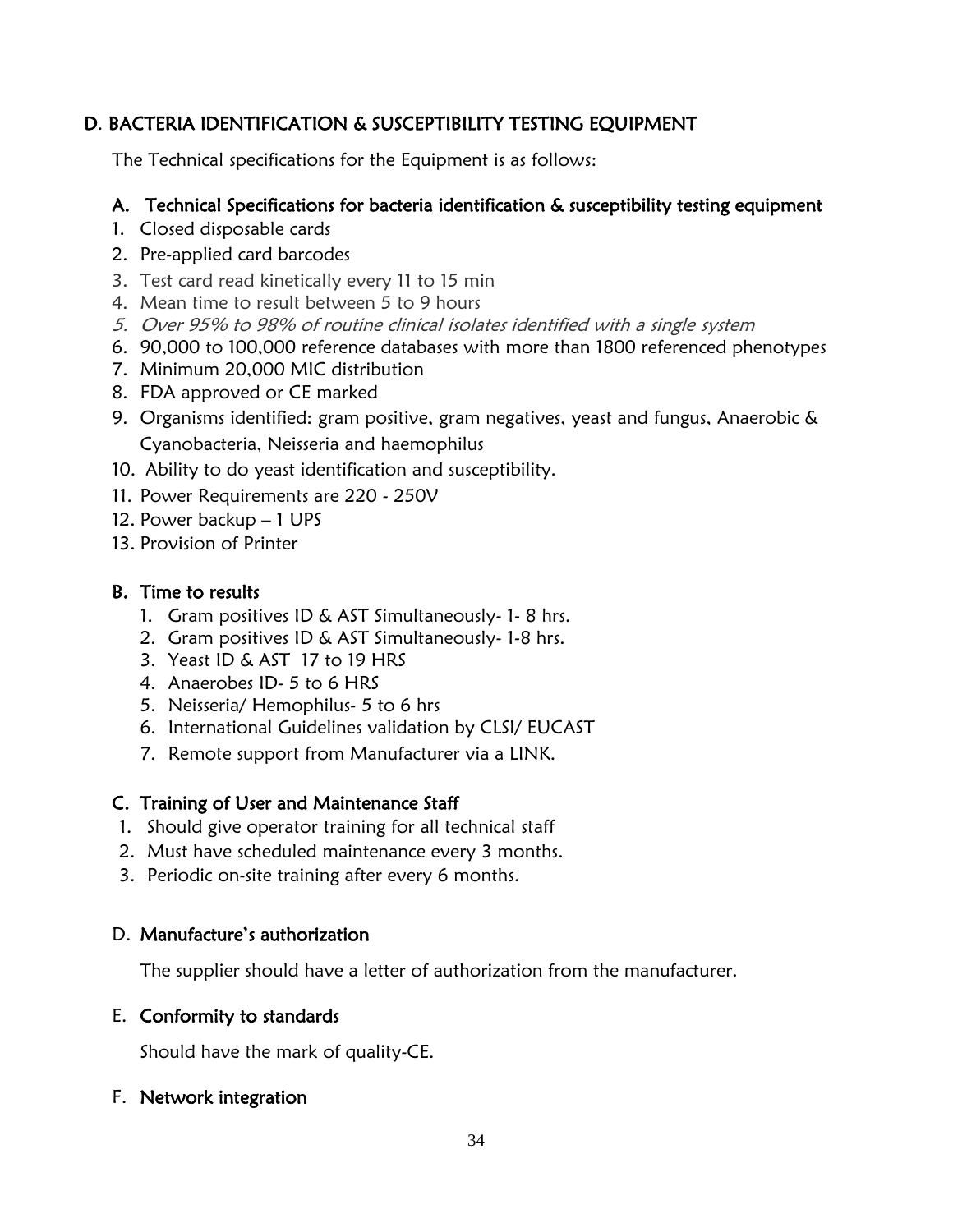Should be HIS/LIS enabled.

## E. IMMUNOHISTOCHEMISTRY EQUIPMENT

The Technical specifications for the Equipment is as follows:

## 1. Immunohistochemistry Equipment

- Instrument should have precision and stability.
- Plug-and-play reagents and protocols that enable correct diagnosis on tissue ranging from low expression to high expression of the marker.
- Capacity max 48 slides per run.
- Should cover over 200 clinically validated antibodies and several companion diagnostic kits.
- Automated double staining and split runs.
- Flexible protocols that allow introduction of new reagents and validation of the same.
- Robust automated pre-treatment capability parallel to staining.
- Processing of approx. 48 slides in less than 3 hours.
- Parallel processing and overnight runs.
- Move slides straight to cover slipping after staining and dehydration.
- Create a safer lab environment and reduce cost of waste handling with the automatic separation of hazardous waste.
- Should perform user training and technical support.
- Should be ISO certified and CE IVD marking certification.
- Equipment installation: Complete installation, testing, validation, commissioning and setup of the machine as per manufacturer's instructions.
- User Training: On-site training All laboratory technical Staff in respective laboratories. Periodic on-site refresher training after every 6 months and on need basis.
- Maintenance: Periodic monitoring and evaluation of analysers every 6 months by the manufacturer. Provide PPM, equipment maintenance and monitoring schedules. Uptime of at least 98%. Should give proof of local capacity to provide comprehensive maintenance and repair services.
- Reference: Performance report of similar analyser/platform from level 6 hospital and/or a private hospital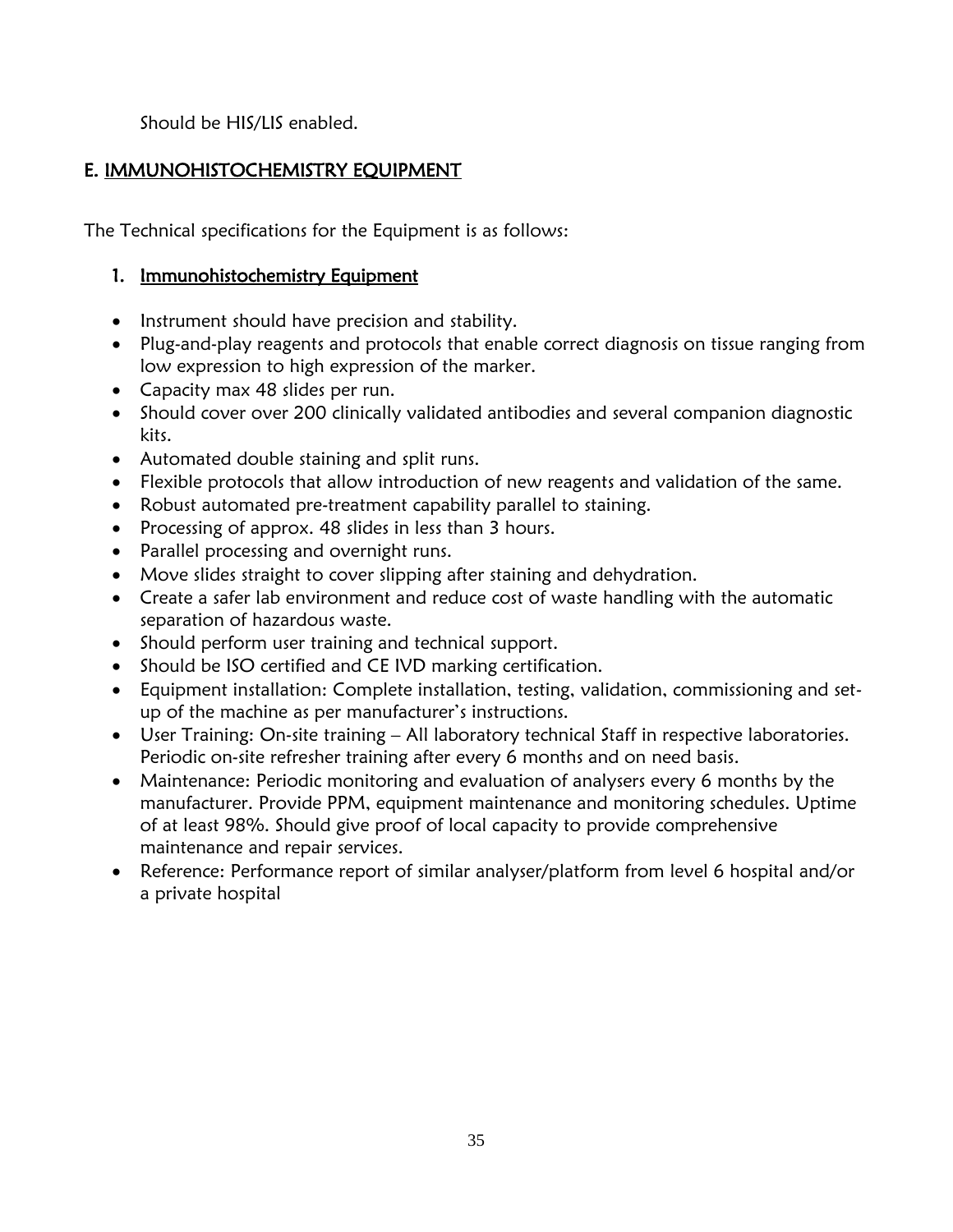# SECTION VII - PRICE SCHEDULE FOR EQUIPMENT

## PLACEMENT OF LABORATORY EQUIPMENT - COAGULOMETER-FULLY AUTOMATED)

| <b>ITEM</b><br><b>NO</b> | <b>REAGENT</b><br><b>DESCRIPTION</b> | <b>APPROXIMATE</b><br>NO. OF TEST<br>PER ANNUM | <b>UNIT</b><br><b>OF</b><br><b>ISSUE</b> | <b>COST</b><br>PER KIT | NO OF<br><b>TESTS</b><br>PER KIT | <b>UNIT</b><br><b>COST</b><br><b>PER</b><br><b>TEST</b> | <b>REMARKS</b> |
|--------------------------|--------------------------------------|------------------------------------------------|------------------------------------------|------------------------|----------------------------------|---------------------------------------------------------|----------------|
|                          | PT/INR                               | 2,000                                          |                                          |                        |                                  |                                                         |                |
| $\overline{2}$           | <b>APTT</b>                          | 1,200                                          |                                          |                        |                                  |                                                         |                |
| 3                        | D-Dimer                              | 5,000                                          |                                          |                        |                                  |                                                         |                |
| 4                        | <b>THROMBIN</b><br><b>TIME</b>       | 1,000                                          |                                          |                        |                                  |                                                         |                |
| 5                        | <b>FIBRINOGEN</b>                    | 1,000                                          |                                          |                        |                                  |                                                         |                |
| 6                        | <b>FACTOR</b><br>ASSAYS              | 1,000                                          |                                          |                        |                                  |                                                         |                |

# PLACEMENT OF LABORATORY EQUIPMENT - (BLOOD GAS EQUIPMENT)

| Item | <b>Item</b>                  | Approx. No. of tests@ | Unit Cost per | <b>Total cost</b> |
|------|------------------------------|-----------------------|---------------|-------------------|
| No.  | <b>Description</b>           | annum                 | test          |                   |
|      | <b>Blood Gas</b><br>Analysis | 39600                 |               |                   |

# AUTOMATED BLOOD GROUPING & CROSSMATCHING ANALYZER)

| <b>ITEM</b>    | <b>REAGENT</b>     | <b>APPROXIMATE</b> | <b>UNIT OF</b> | COST    | NO OF        | <b>UNIT</b> |
|----------------|--------------------|--------------------|----------------|---------|--------------|-------------|
| <b>NO</b>      | <b>DESCRIPTION</b> | NO OF TEST         | <b>ISSUE</b>   | PER KIT | <b>TESTS</b> | COST        |
|                |                    | PER ANNUM          |                |         | PER KIT      | PER TEST    |
|                | <b>Blood Group</b> | 108,000            |                |         |              |             |
|                | Forward and        |                    |                |         |              |             |
|                | Reverse for        |                    |                |         |              |             |
|                | Patient/Donors     |                    |                |         |              |             |
| 2              | Weak Typing        | 1,000              |                |         |              |             |
| $\overline{3}$ | <b>Blood Group</b> | 2,500              |                |         |              |             |
|                | for New Born       |                    |                |         |              |             |
| $\overline{4}$ | Crossmatch         | 7,200              |                |         |              |             |
| 5              | ICT                | 1,000              |                |         |              |             |
| 6              | <b>DCT</b>         | 1,000              |                |         |              |             |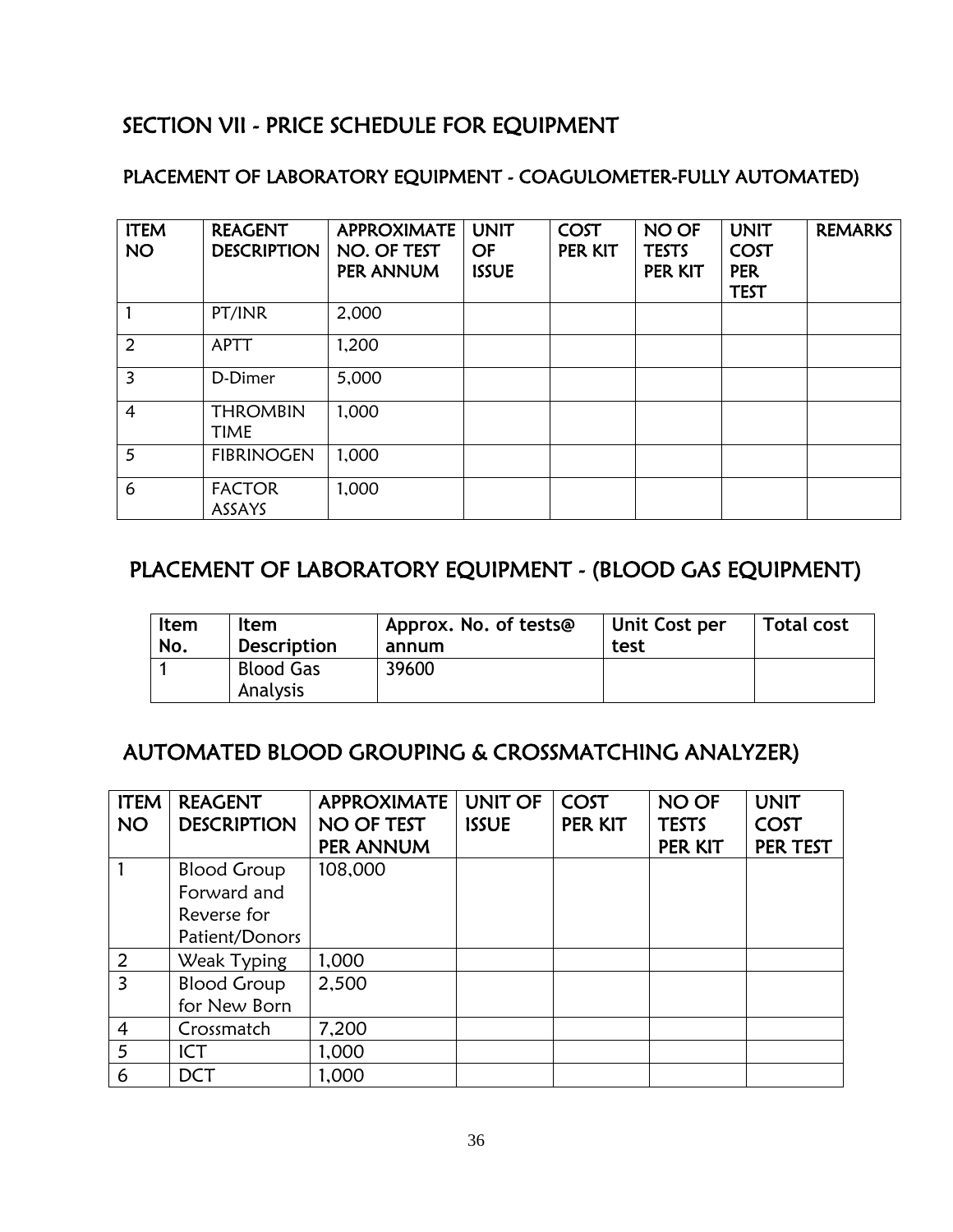## BACTERIA IDENTIFICATION & SUSCEPTIBILITY TESTING EQUIPMENT

| <b>ITEM</b><br><b>NO</b> | <b>REAGENT</b><br><b>DESCRIPTION</b> | APPROXIMATE   UNIT<br>  NO. OF TEST<br>PER ANNUM | OF<br><b>ISSUE</b> | COST<br><b>PER</b><br><b>KIT</b> | <b>NO</b><br><b>OF</b><br><b>TESTS</b><br><b>PER</b><br><b>KIT</b> | <b>UNIT</b><br><b>COST</b><br><b>PER</b><br><b>TEST</b> | <b>REMARKS</b> |
|--------------------------|--------------------------------------|--------------------------------------------------|--------------------|----------------------------------|--------------------------------------------------------------------|---------------------------------------------------------|----------------|
|                          | Culture and<br>Sensitivity<br>AST)   | 7.200                                            |                    |                                  |                                                                    |                                                         |                |

# IMMUNOHISTOCHEMISTRY EQUIPMENT

| <b>REAGENT</b>          | <b>APPROXIMATE</b> | <b>UNIT</b>  | <b>COST</b> | <b>NO OF</b> | <b>UNIT</b> | <b>REMARKS</b> |
|-------------------------|--------------------|--------------|-------------|--------------|-------------|----------------|
| <b>DESCRIPTION</b>      | NO. OF TEST        | <b>OF</b>    | <b>PER</b>  | <b>TESTS</b> | <b>COST</b> |                |
|                         | PER ANNUM          | <b>ISSUE</b> | <b>KIT</b>  | PER KIT      | <b>PER</b>  |                |
|                         |                    |              |             |              | <b>TEST</b> |                |
|                         |                    |              |             |              |             |                |
| <b>PEROXIDASE</b>       | 150                |              |             |              |             |                |
| <b>BLOCKING</b>         |                    |              |             |              |             |                |
| <b>HORSERADISH</b>      | 150                |              |             |              |             |                |
| <b>PEROXIDASE</b>       |                    |              |             |              |             |                |
| <b>SUBTRATE BUFFER</b>  | 150                |              |             |              |             |                |
| <b>DAB</b>              | 150                |              |             |              |             |                |
| <b>TARGET RETRIEVAL</b> | 150                |              |             |              |             |                |
| <b>WASHING BUFFER</b>   | 150                |              |             |              |             |                |
| <b>FLEX</b>             | 150                |              |             |              |             |                |
| <b>HAEMATOXYLIN</b>     |                    |              |             |              |             |                |
| <b>RABBIT LINKER</b>    | 150                |              |             |              |             |                |
| <b>MOUSE LINKER</b>     | 150                |              |             |              |             |                |
| <b>READY TO USE</b>     | 150                |              |             |              |             |                |
| <b>ANTIBODIES(IR</b>    |                    |              |             |              |             |                |
| SERIES) 12MLS           |                    |              |             |              |             |                |
| $C-erbB-2$              | 150                |              |             |              |             |                |
| <b>ONCOPROTEIN</b>      |                    |              |             |              |             |                |
| <b>CONCENTRATED Ab</b>  |                    |              |             |              |             |                |
| <b>ANTIBODY DILUENT</b> | 150                |              |             |              |             |                |
| DAB-                    | 150                |              |             |              |             |                |
| AWAY, CLEANING          |                    |              |             |              |             |                |
| <b>AGENT</b>            |                    |              |             |              |             |                |
| <b>IHC LABEL KIT</b>    | 150                |              |             |              |             |                |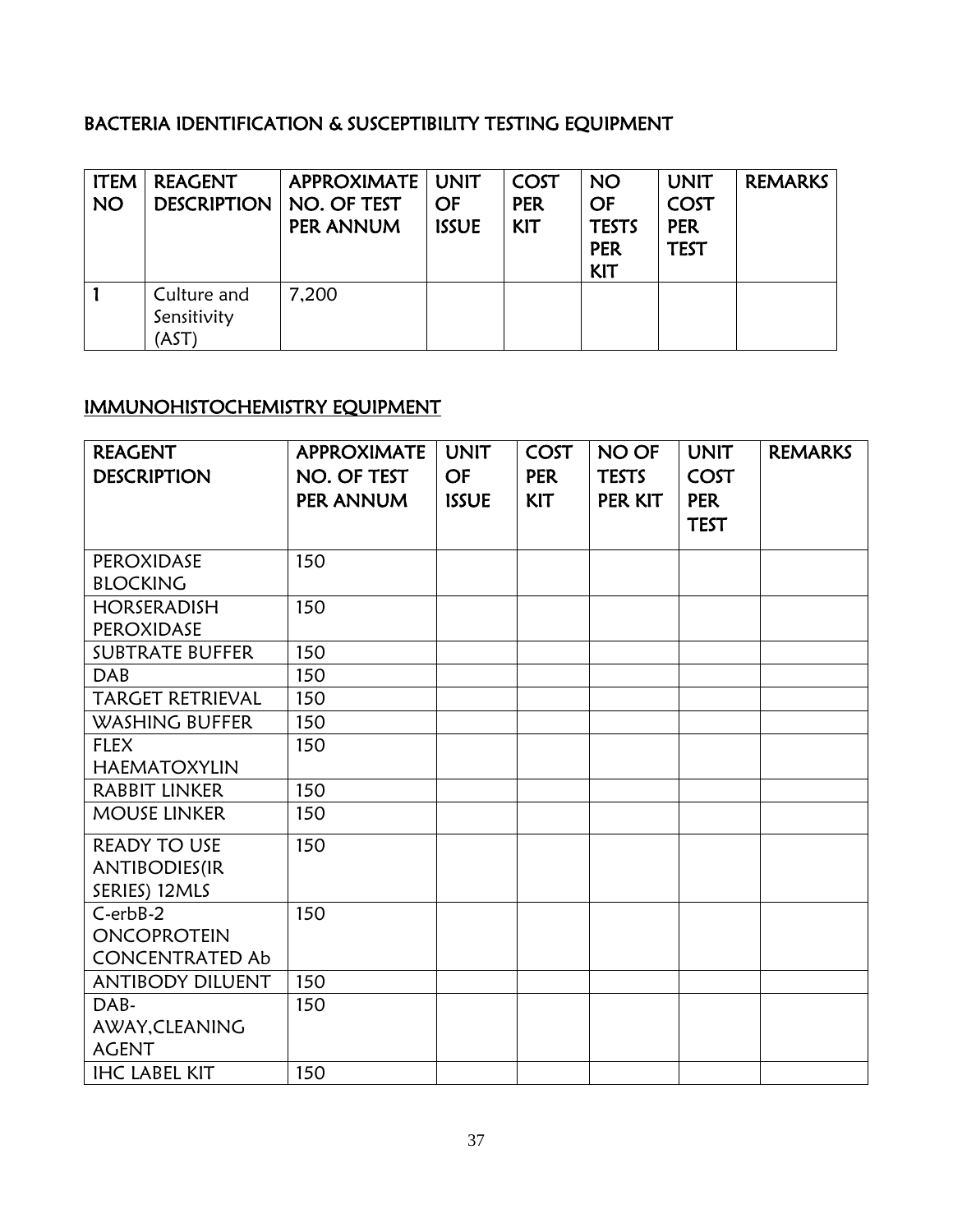| <b>AUTOSTAINER SLIDE</b> | 150 |  |  |  |
|--------------------------|-----|--|--|--|
| <b>RACKS</b>             |     |  |  |  |
| USER FILLABLE            | 150 |  |  |  |
| REAGENT BOTTLE           |     |  |  |  |
| ,5ML                     |     |  |  |  |
| USER FILLABLE            | 150 |  |  |  |
| REAGENT BOTTLE           |     |  |  |  |
| ,12ML                    |     |  |  |  |
| <b>SUPER FROST</b>       | 150 |  |  |  |
| (CHARGED SLIDES)         |     |  |  |  |
| <b>TOTAL:</b>            |     |  |  |  |

Note: In case of discrepancy between unit price and total, the unit price shall prevail.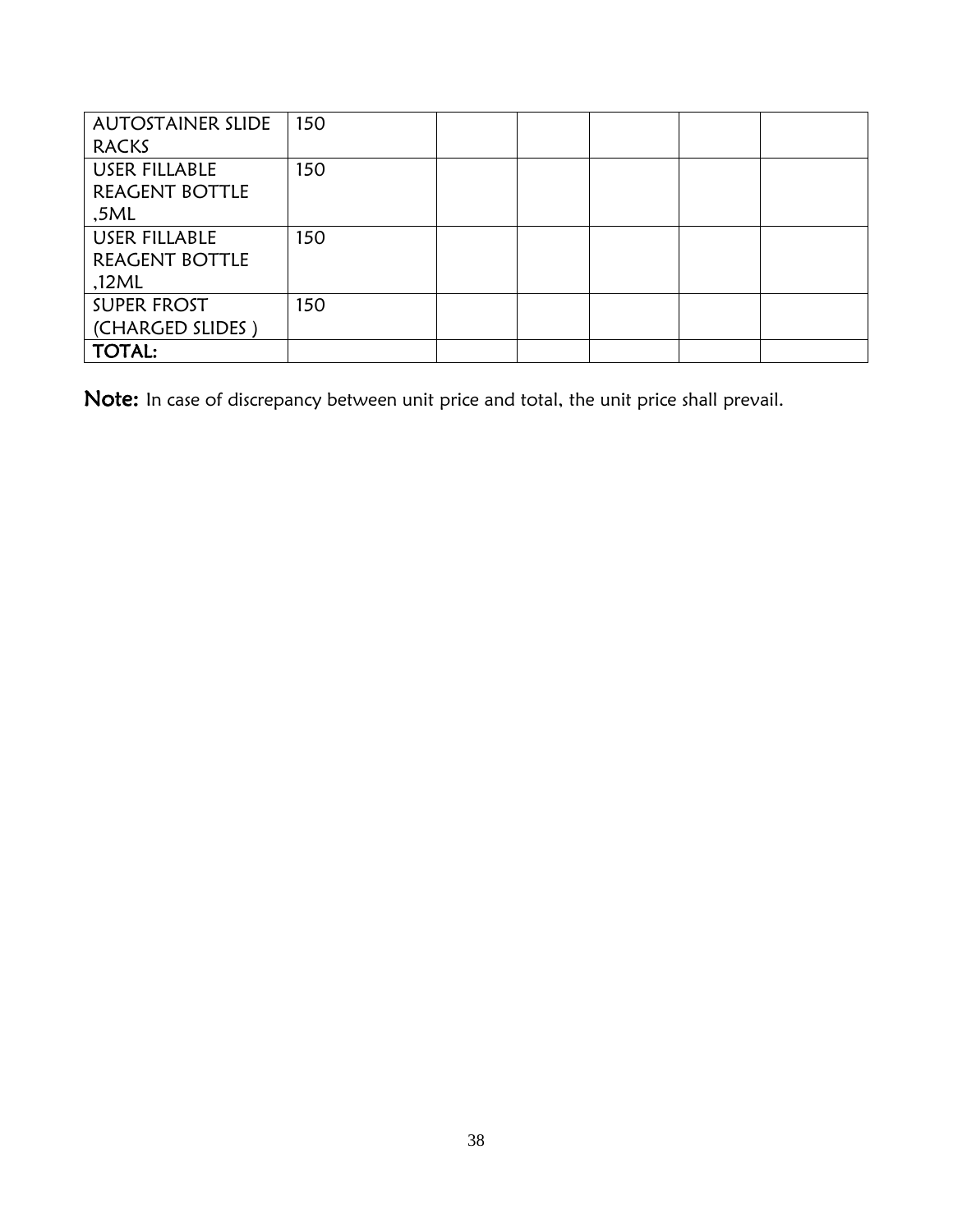### SECTION VIII- STANDARD FORMS

#### Notes on the sample Forms

- 1. Form of Tender- The form of tender must be completed by the tenderer and submitted with the tender documents. It must also be duly signed by duly authorized representatives of the tenderer.
- 2. Confidential Business Questionnaire Form This form must be completed by the tenderer and submitted with the tender documents.
- 3. Tender Security Form- When required by the tender documents the tender shall provide the tender security either in the form included herein or in another format acceptable to KUTRRH.
- 4. Contract Form- The Contract Form shall not be completed by the tenderer at the time of submitting the tender. The Contract Form shall be completed after contract award and should incorporate the accepted contract price.
- 5. Performance Security Form- The performance security form should not be completed by the tenderers at the time of tender preparation. Only the successful tenderer will be required to provide performance security in the form provided herein or in another form acceptable to KUTRRH.
- 6. Bank Guarantee for Advance Payment Form When Advance payment is requested for by the successful bidder and agreed by KUTRRH, this form must be completed fully and duly signed by the authorized officials of the bank.
- 7. Manufacturers Authorization Form- When required by the ender documents this form must be completed and submitted with the tender documents. This form will be completed by the manufacturer of the goods where the tenderer is an agent.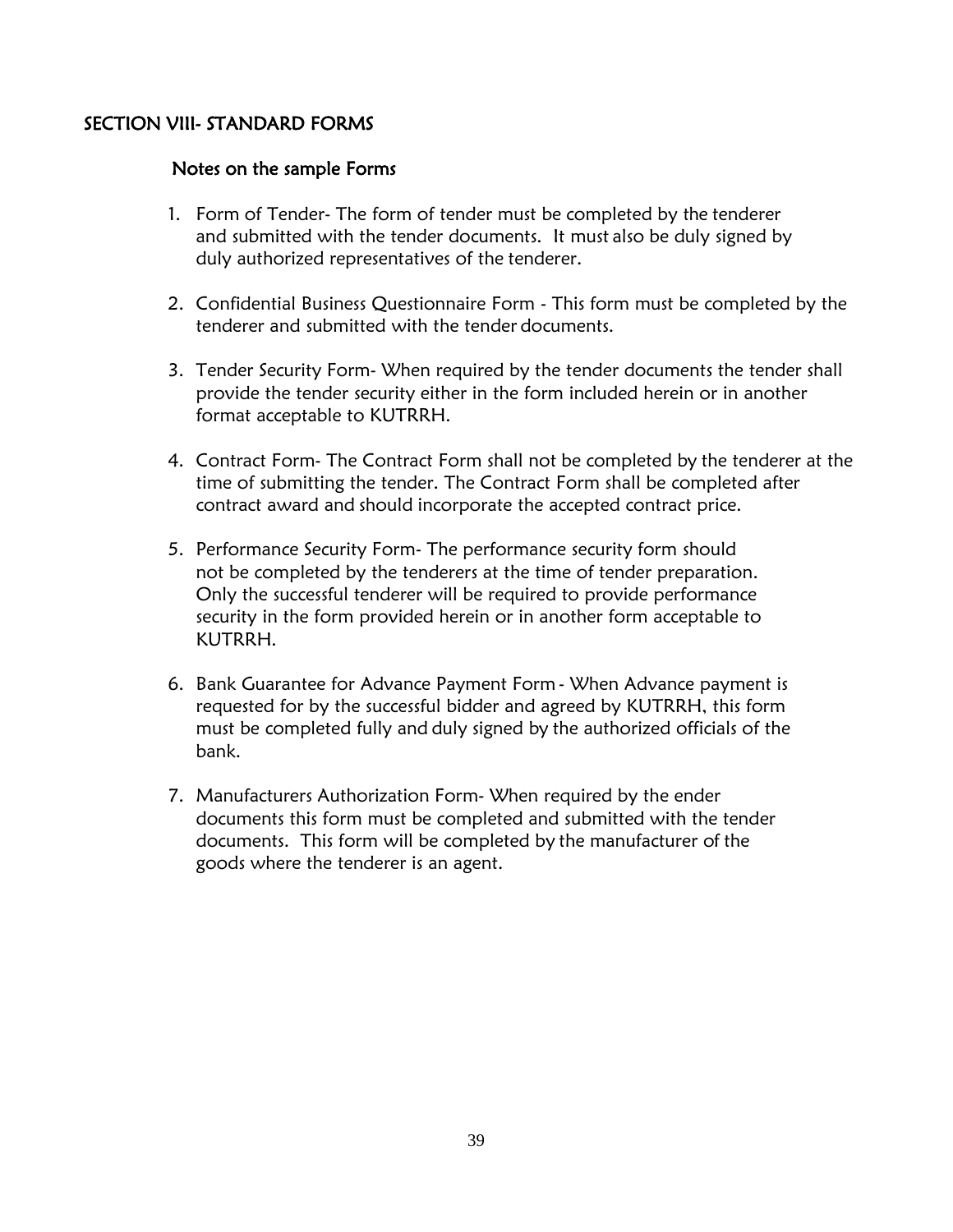# 8.1 FORM OF TENDER

Date Tender No.

To:

[name and address of procuring entity]

Gentlemen and/or Ladies:

1. Having examined the tender documents including Addenda Nos. ………………………………. [insert numbers]. the receipt of which is hereby duly acknowledged, we, the undersigned, offer to place ( …………………………………………… (*insert equipment description*) in conformity with the said tender documents for the sum of …………………………………………………………. (total tender amount in words and figures) or such other sums as may be ascertained in accordance with the Schedule of Prices attached herewith and made part of this Tender.

2. We undertake, if our Tender is accepted, to deliver install and commission the equipment in accordance with the delivery schedule specified in the Schedule of Requirements.

3. If our Tender is accepted, we will obtain the guarantee of a bank in a sum of equivalent to \_\_ percent of the Contract Price for the due performance of the Contract , in the form prescribed by ………………. ……………….( Procuring entity).

4. We agree to abid by this Tender for a period of ...... [number] days from the date fixed for tender opening of the Instructions to tenderers, and it shall remain binding upon us and may be accepted at any time before the expiration of that period.

5. This Tender, together with your written acceptance thereof and your notification of award, shall constitute a Contract, between us. Subject to signing of the Contract by the parties.

6. We understand that you are not bound to accept the lowest or any tender you may receive.

Dated this day of 20

[in the capacity of]

Duly authorized to sign tender for an on behalf of \_\_\_\_\_\_\_\_\_\_\_\_\_\_\_\_\_\_\_\_\_\_\_\_\_\_\_\_\_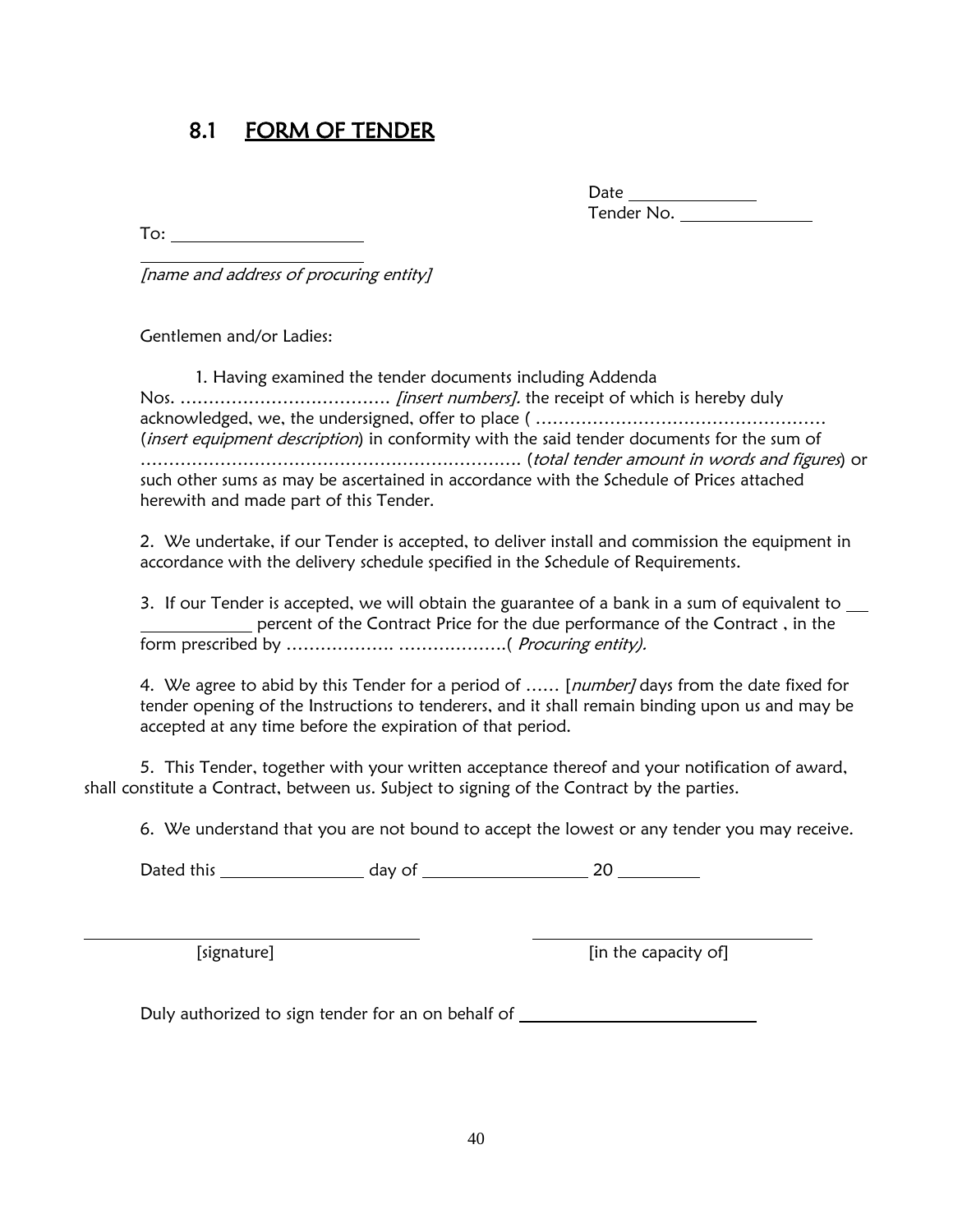## **8.2 CONFIDENTIAL BUSINESS QUESTIONNAIRE FORM**

You are requested to give the particulars indicated in Part 1 and either Part 2(a), 2(b) or 2 (c ) whichever applied to your type of business

You are advised that it is a serious offence to give false information on this form

| Part $1 - General$ : |  |  |  |  |
|----------------------|--|--|--|--|
|                      |  |  |  |  |
|                      |  |  |  |  |
|                      |  |  |  |  |
|                      |  |  |  |  |
|                      |  |  |  |  |
|                      |  |  |  |  |
|                      |  |  |  |  |
|                      |  |  |  |  |

|                                                   | Part 2 (a) – Sole Proprietor     |                                 |               |
|---------------------------------------------------|----------------------------------|---------------------------------|---------------|
|                                                   |                                  |                                 |               |
|                                                   | Citizenship details<br>$\bullet$ |                                 |               |
|                                                   |                                  |                                 |               |
|                                                   | Part 2 (b) Partnership           |                                 |               |
| Given details of partners as follows:<br>Name     | Nationality                      | Citizenship Details             | <b>Shares</b> |
| 2.<br>3 <sub>1</sub><br>4.                        |                                  |                                 |               |
|                                                   |                                  | Part 2 (c) – Registered Company |               |
|                                                   |                                  |                                 |               |
| State the nominal and issued capital of company-  |                                  |                                 |               |
| Given details of all directors as follows<br>Name | <b>Nationality</b>               | Citizenship Details             | <b>Shares</b> |
|                                                   |                                  |                                 |               |
|                                                   |                                  |                                 |               |
|                                                   |                                  |                                 |               |

 If a Kenya Citizen, indicate under "Citizenship Details" whether by Birth, Naturalization or registration.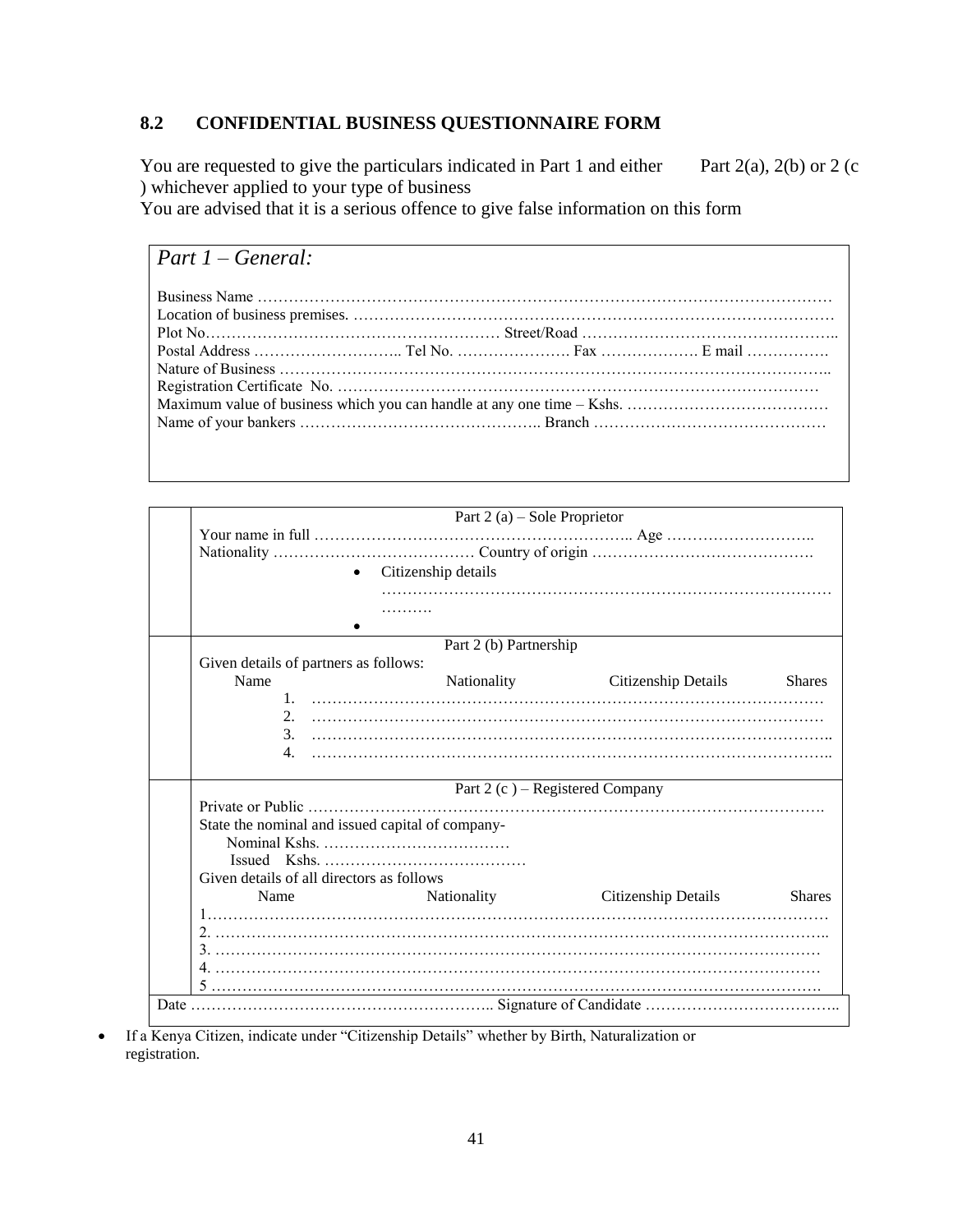#### **8.3 TENDER SECURITY FORM**

Whereas ………………………………………. [*name of the tenderer]* (hereinafter called "the tenderer") has submitted its tender dated …………. [*date of submission of tender]* for the supply, installation and commissioning of ……………………*[name and/or description of the equipment]* (hereinafter called "the Tender") ……………………………………….. KNOW ALL PEOPLE by these presents that WE ……………………… of ………………………. having our registered office at ………………… (hereinafter called "the Bank"), are bound unto …………….. [*name of Procuring entity}* (hereinafter called "the Procuring entity") in the sum of …………………….. for which payment well and truly to be made to the said Procuring entity, the Bank binds itself, its successors, and assigns by these presents. Sealed with the Common Seal of the said Bank this day of 20 .

THE CONDITIONS of this obligation are:-

1. If the tenderer withdraws its Tender during the period of tender validity specified by the tenderer on the Tender Form; or

2. If the tenderer, having been notified of the acceptance of its Tender by the Procuring entity during the period of tender validity:

- (a) fails or refuses to execute the Contract Form, if required; or
- (b) fails or refuses to furnish the performance security in accordance with the Instructions to tenderers;

We undertake to pay to the Procuring entity up to the above amount upon receipt of its first written demand, without the Procuring entity having to substantiate its demand, provided that in its demand the Procuring entity will note that the amount claimed by it is due to it,

owing to the occurrence of one or both of the two conditions, specifying the occurred condition or conditions.

This tender guarantee will remain in force up to and including thirty (30) days after the period of tender validity, and any demand in respect thereof should reach the Bank not later than the above date.

*[signature of the bank]* 

*(Amend accordingly if provided by Insurance Company)*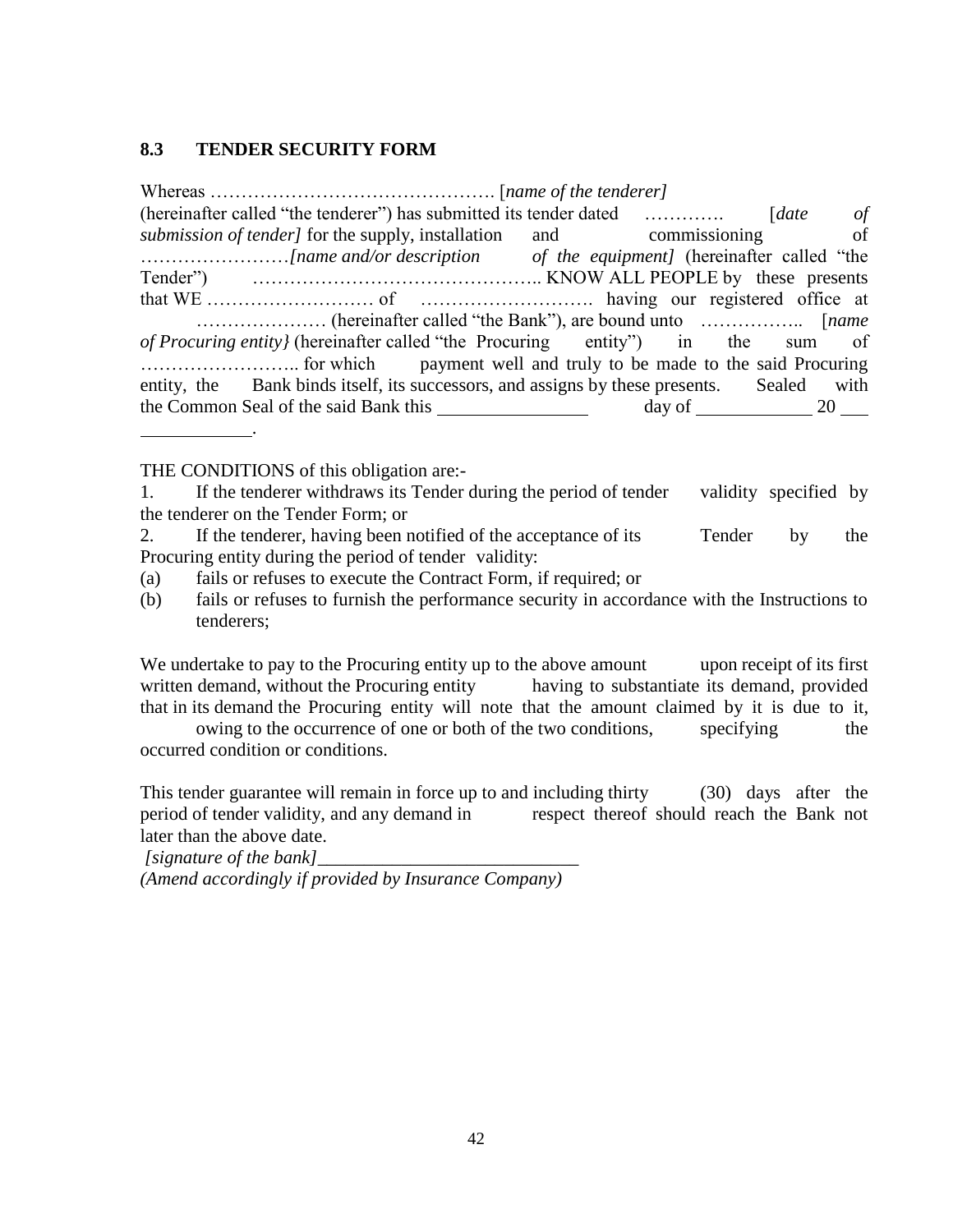# **8.4 CONTRACT FORM**

THIS AGREEMENT made the \_\_\_\_\_\_\_ day of \_\_\_\_\_\_\_\_\_\_\_\_\_\_ 20 \_\_\_\_\_\_\_\_\_\_ between .................. [name of Procurement entity) of ........... [country of Procurement entity] (hereinafter called "the Procuring entity) of the one part and …………………….. [name of tenderer] of .............. [city and country of tenderer] (hereinafter called "the tenderer") of the other part;

WHEREAS the Procuring entity invited tenders for certain goods ] and has accepted a tender by the tenderer for the supply of those goods in the sum of …………………………… [contract price in words and figures] (hereinafter called "the Contract Price).

NOW THIS AGREEMENT WITNESSETH AS FOLLOWS:

1. In this Agreement words and expressions shall have the same meanings as are respectively assigned to them in the Conditions of Contract referred to:

2. The following documents shall be deemed to form and be read and construed as part of this Agreement viz:

- (a) the Tender Form and the Price Schedule submitted by the tenderer
- (b) the Schedule of Requirements
- (c ) the Technical Specifications
- (d) the General Conditions of Contract
- (e) the Special Conditions of contract; and
- (f) the Procuring entity's Notification of Award

3. In consideration of the payments to be made by the Procuring entity to the tenderer as hereinafter mentioned, the tender hereby covenants with the Procuring entity to provide the goods and to remedy defects therein in conformity in all respects with the provisions of the Contract

4. The Procuring entity hereby covenants to pay the tenderer in consideration of the provisions of the goods and the remedying of defects therein, the Contract Price or such other sum as may become payable under the provisions of the Contract at the times and in the manner prescribed by the contract.

IN WITNESS whereof the parties hereto have caused this Agreement to be executed in accordance with their respective laws the day and year first above written.

Signed, sealed, delivered by \_\_\_\_\_\_\_\_ the \_\_\_\_\_\_\_\_\_\_\_\_\_\_ (for the Procuring entity

Signed, sealed, delivered by the the (for the tenderer in the presence of

(Amend accordingly if provided by Insurance Company)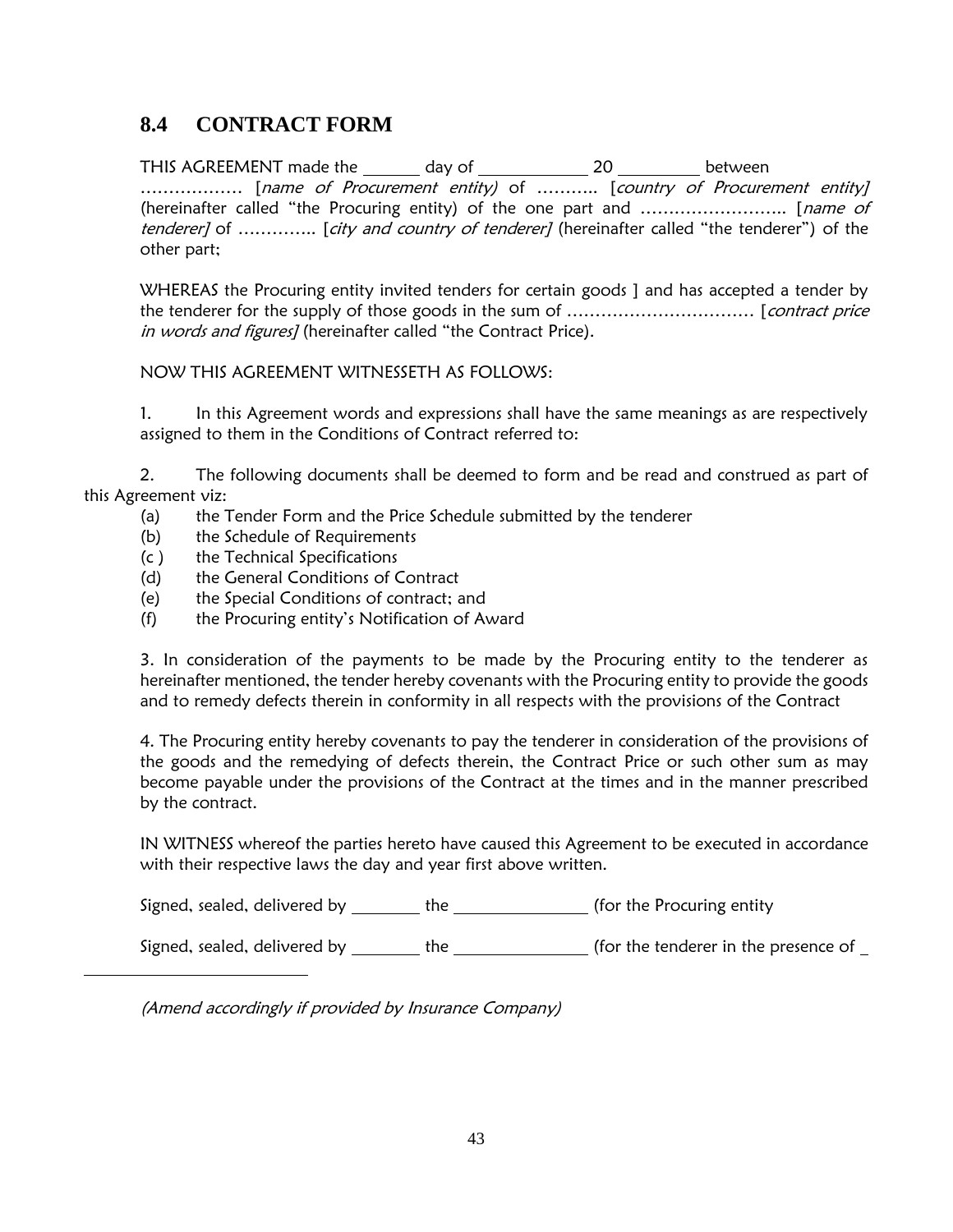### **8.5 PERFORMANCE SECURITY FORM**

To …………………………………………. [name of Procuring entity]

WHEREAS …………………………………… [name of tenderer] (hereinafter called "the tenderer") has undertaken , in pursuance of Contract No. [*reference number of the contract]* dated \_\_\_\_\_\_\_\_\_\_\_\_\_\_\_\_\_\_\_\_\_\_\_\_\_\_\_\_\_\_\_\_ to supply ……………………………………………… [description of goods] (hereinafter called "the Contract").

AND WHEREAS it has been stipulated by you in the said Contract that the tenderer shall furnish you with a bank guarantee by a reputable bank for the sum specified therein as security for compliance with the Tenderer's performance obligations in accordance with the Contract.

AND WHEREAS we have agreed to give the tenderer a guarantee:

THEREFORE WE hereby affirm that we are Guarantors and responsible to you, on behalf of the tenderer, up to a total of ………………………. [amount of the guarantee in words and figure] and we undertake to pay you, upon your first written demand declaring the tenderer to be in default under the Contract and without cavil or argument, any sum or sums within the limits of …………………….. [amount of guarantee] as aforesaid, without you needing to prove or to show grounds or reasons for your demand or the sum specified therein.

This guarantee is valid until the day of 20

Signed and seal of the Guarantors

[name of bank or financial institution]

[address]

[date]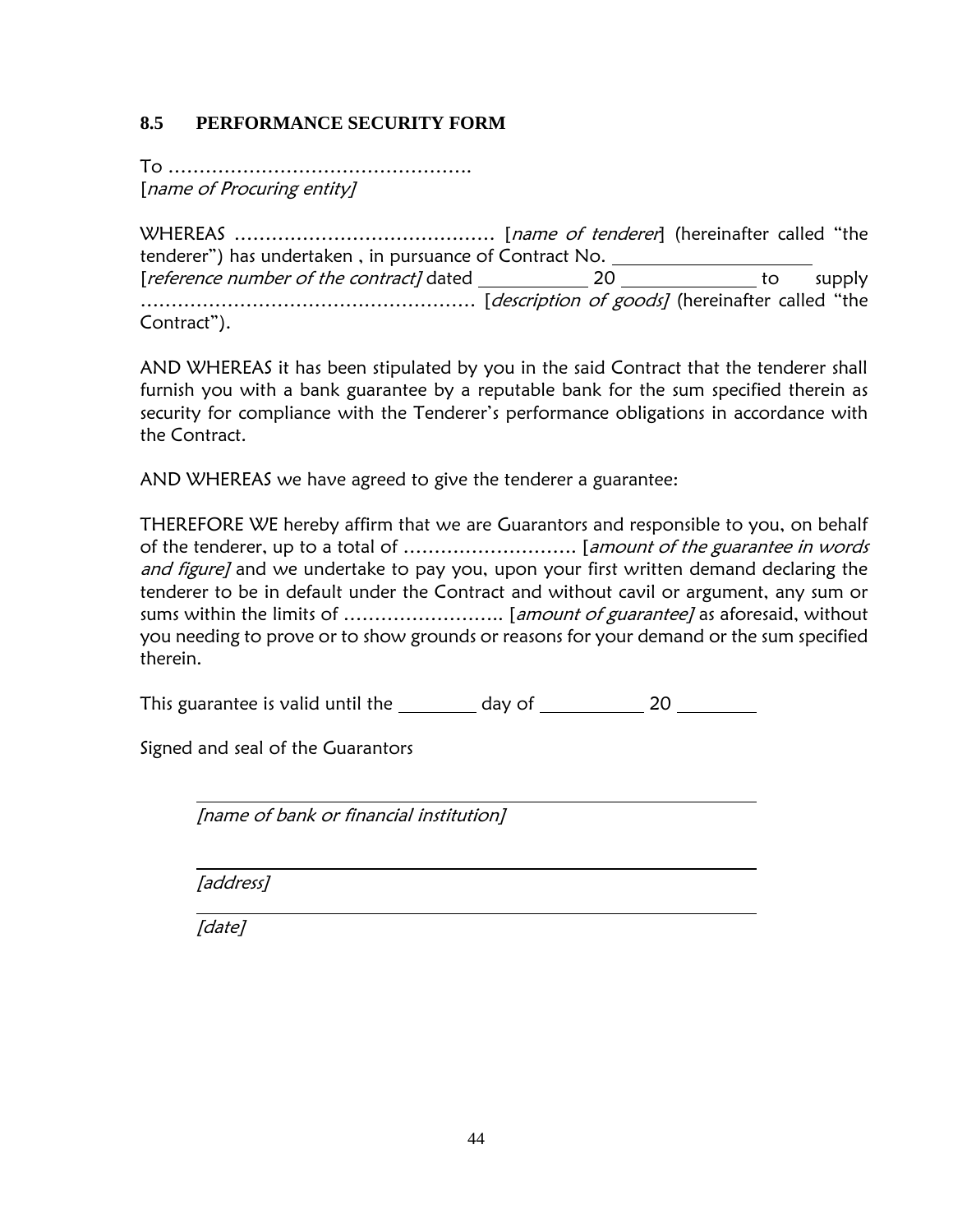# **8.6** BANK GUARANTEE FOR ADVANCE PAYMENT FORM

To ……………………………… [name of Procuring entity]

[name of tender] …………………..

Gentlemen and/or Ladies:

In accordance with the payment provision included in the Special Conditions of Contract, which amends the General Conditions of Contract to provide for advance payment, …………………………………………………. [name and address of tenderer](hereinafter called "the tenderer") shall deposit with the Procuring entity a bank guarantee to guarantee its proper and faithful performance under the said Clause of the Contract in an amount of …… …………………. [amount of guarantee in figures and words].

We, the ……………………………. [bank or financial institutions], as instructed by the tenderer, agree unconditionally and irrevocably to guarantee as primary obligator and not as surety merely, the payment to the Procuring entity on its first demand without whatsoever right of objection on our part and without its first claim to the tenderer, in the amount not exceeding ......................... [amount of guarantee in figures and words]

We further agree that no change or addition to or other modification of the terms of the Contract to be performed there-under or of any of the Contract documents which may be made between the Procuring entity and the tenderer, shall in any way release us from any liability under this guarantee, and we hereby waive notice of any such change, addition, or modification.

This guarantee shall remain valid in full effect from the date of the advance payment received by the tenderer under the Contract until ............ [date].

Yours truly,

Signature and seal of the Guarantors

[name of bank or financial institution]

[address]

[date]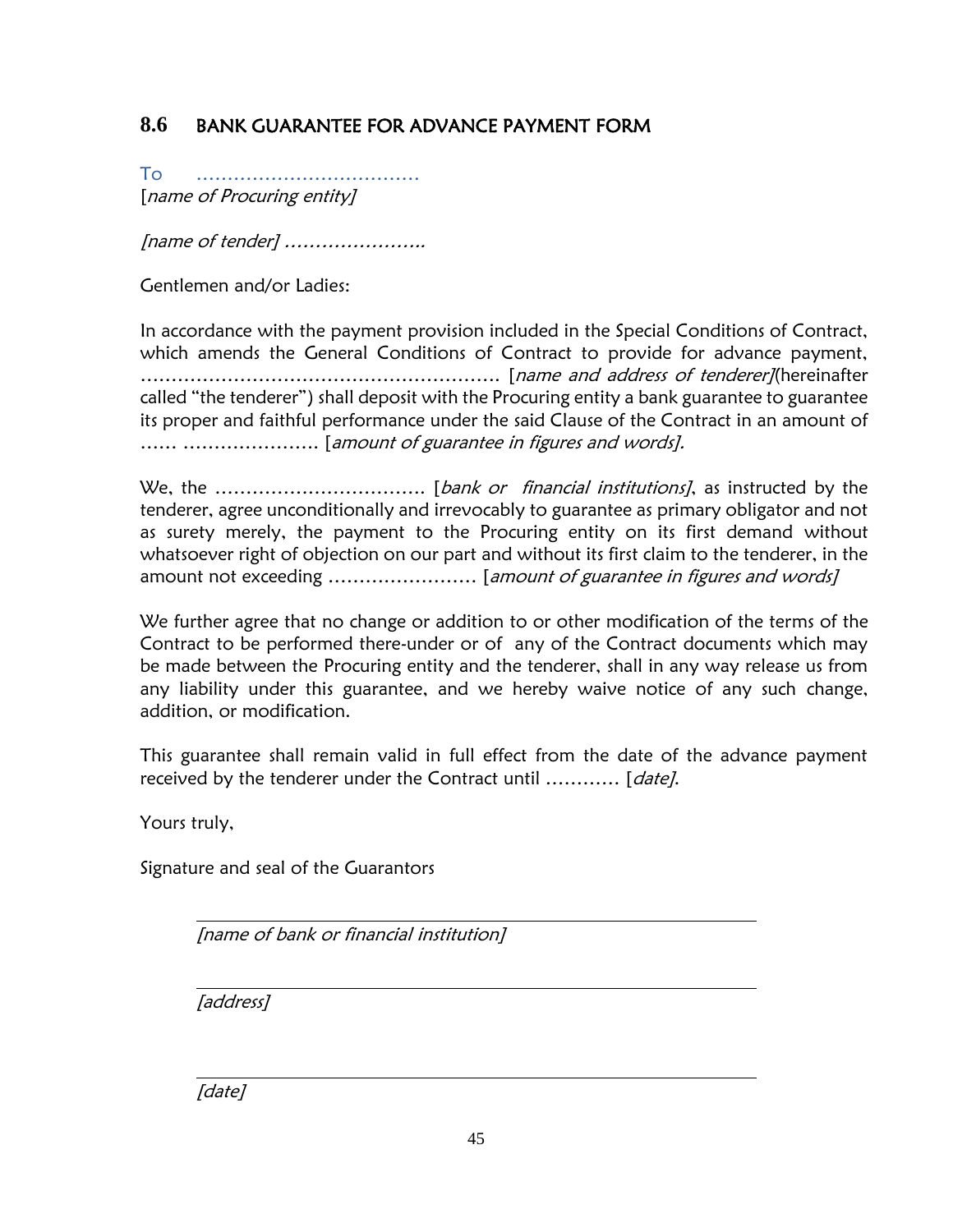## **8.7** MANUFACTURER'S AUTHORIZATION FORM

To [name of the Procuring entity] ......................

WHEREAS …………………………………………………………[ name of the manufacturer] who are established and reputable manufacturers of ............................. [*name and/or* description of the goods] having factories at ………………………………… [address of factory] do hereby authorize ................................... [name and address of Agent] to submit a tender, and subsequently negotiate and sign the Contract with you against tender No. ................................. [reference of the Tender] for the above goods manufactured by us.

We hereby extend our full guarantee and warranty as per the General Conditions of Contract for the goods offered for supply by the above firm against this Invitation for Tenders.

[signature for and on behalf of manufacturer]

Note: This letter of authority should be on the letterhead of the Manufacturer and should be signed by a person competent.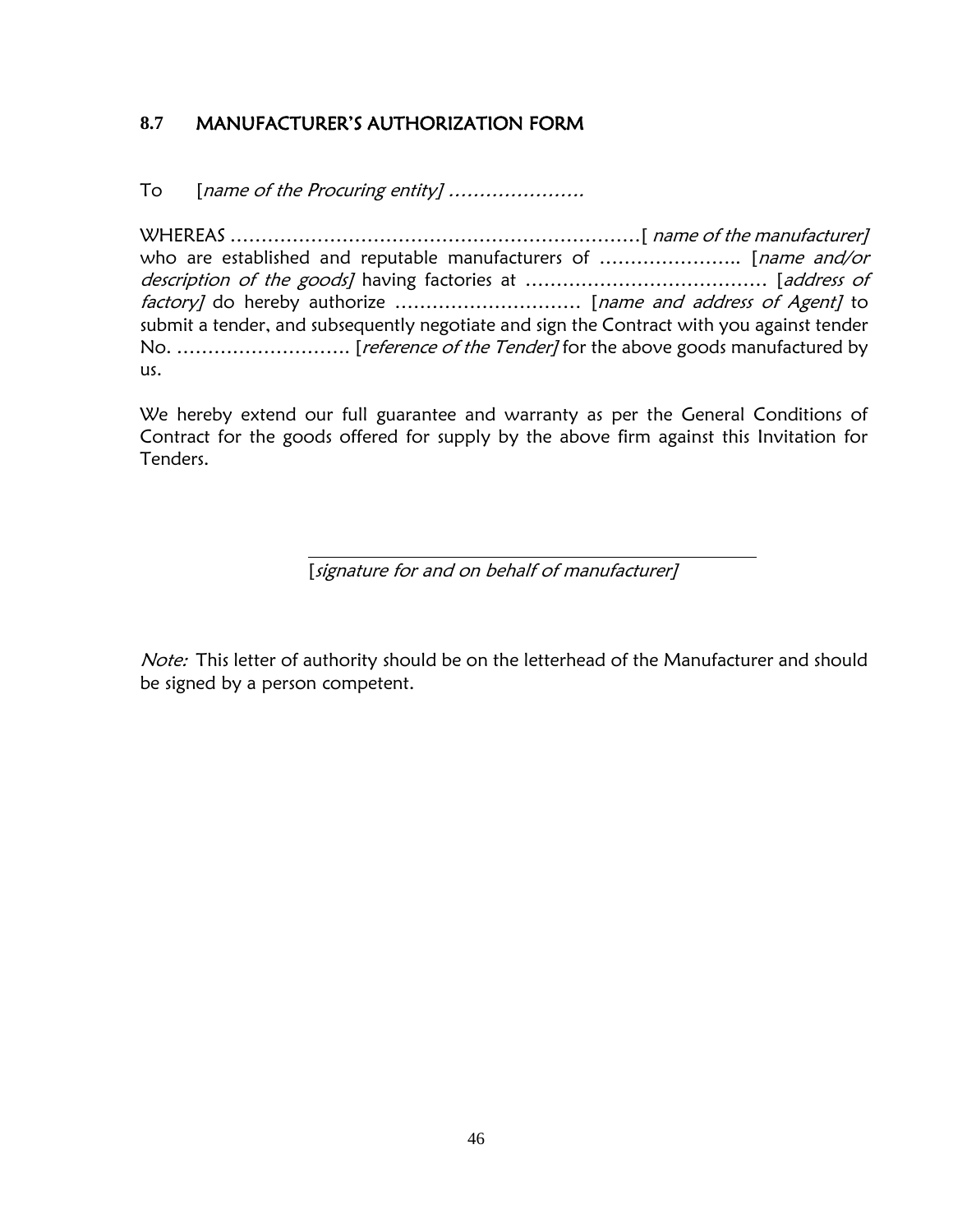#### **8.8 LETTER OF NOTIFICATION OF AWARD**

Address of Procuring Entity \_\_\_\_\_\_\_\_\_\_\_\_\_\_\_\_\_\_\_\_\_

\_\_\_\_\_\_\_\_\_\_\_\_\_\_\_\_\_\_\_\_\_

To:

l

RE: Tender No.

Tender Name

This is to notify that the contract/s stated below under the above mentioned tender have been awarded to you.

- 1. Please acknowledge receipt of this letter of notification signifying your acceptance.
- 2. The contract/contracts shall be signed by the parties within 30 days of the date of this letter but not earlier than 14 days from the date of the letter.
- 3. You may contact the officer(s) whose particulars appear below on the subject matter of this letter of notification of award.

*(FULL PARTICULARS)*

#### SIGNED FOR ACCOUNTING OFFICER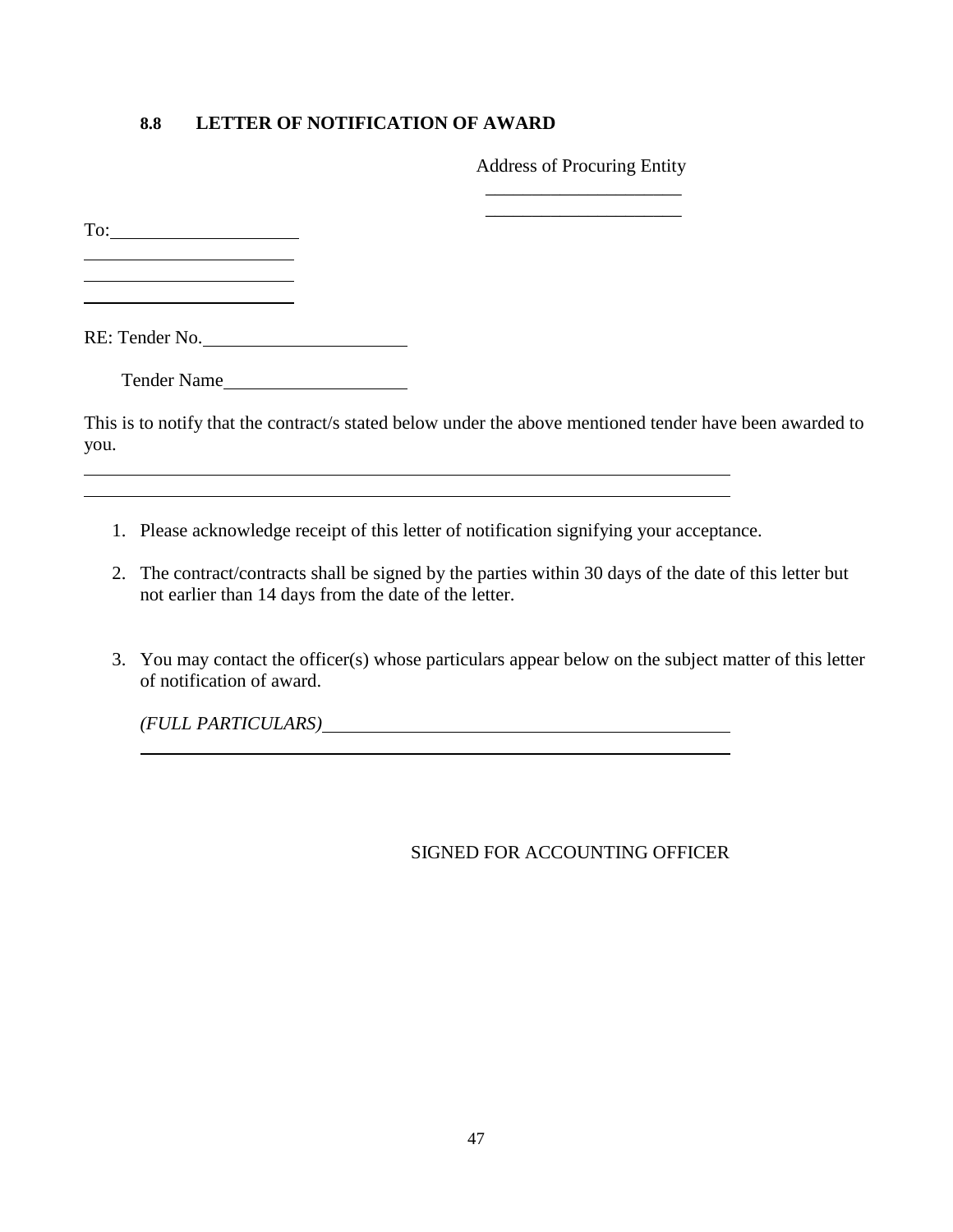#### **8.9** FORM RB 1

# REPUBLIC OF KENYA PUBLIC PROCUREMENT ADMINISTRATIVE REVIEW BOARD

APPLICATION NO…………….OF……….….20……...

#### BETWEEN

…………………………………………….APPLICANT

#### AND

…………………………………RESPONDENT (Procuring Entity)

Request for review of the decision of the…………… (Name of the Procuring Entity) of ................dated

the…day of ………….20……….in the matter of Tender No………..…of …………..20…

#### REQUEST FOR REVIEW

I/We……………………………,the above named Applicant(s), of address: Physical address…………….Fax No……Tel. No……..Email ……………, hereby request the Public Procurement Administrative Review Board to review the whole/part of the above mentioned decision on the following grounds, namely:-1. 2. etc. By this memorandum, the Applicant requests the Board for an order/orders that: - 1. 2. etc SIGNED ……………….(Applicant)

Dated on…………….day of ……………/…20…

#### FOR OFFICIAL USE ONLY

Lodged with the Secretary Public Procurement Administrative Review Board on ………… day of ………....20….……… **SIGNED** 

Board Secretary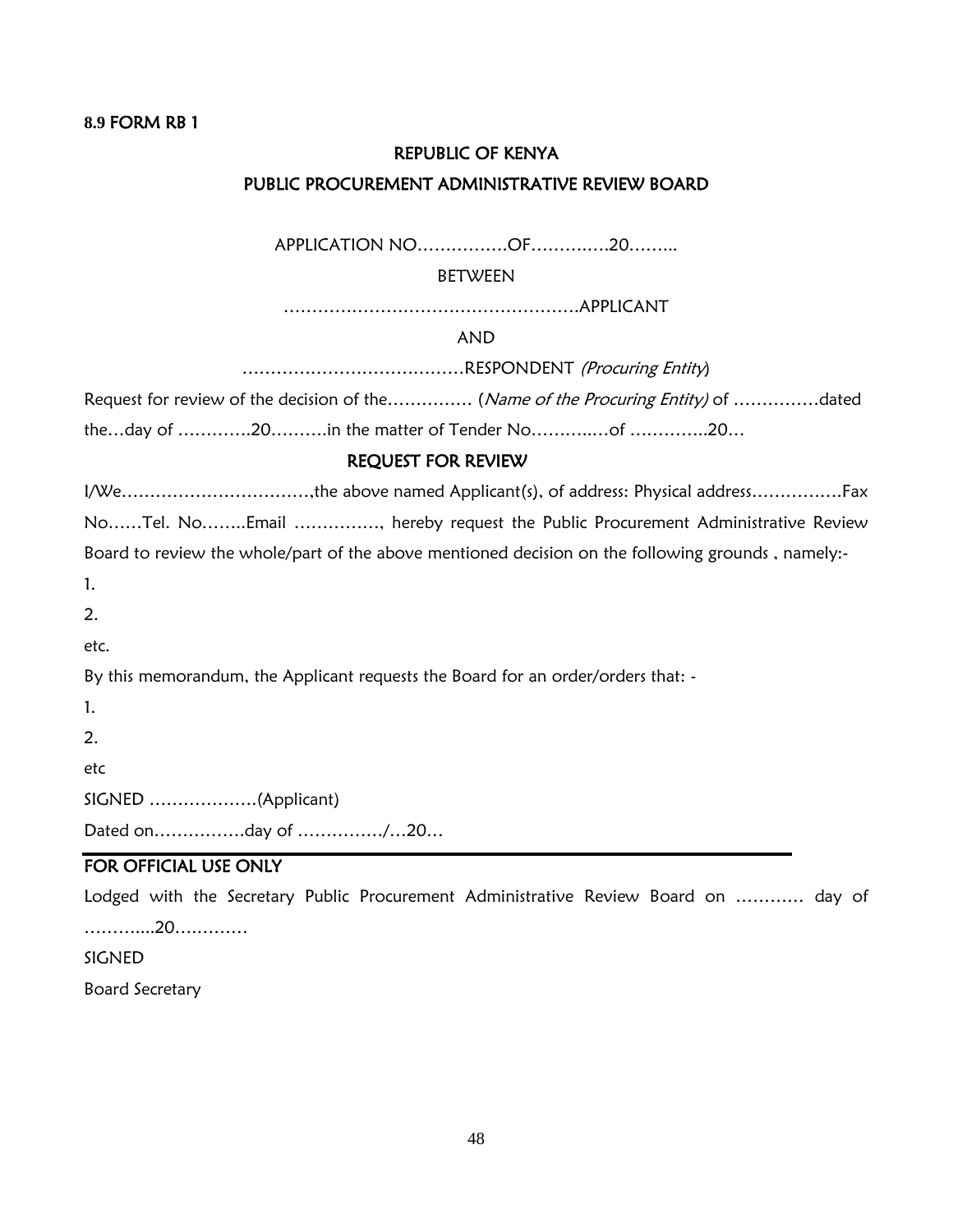#### FIFTH SCHEDULE

#### SELF DECLARATION FORMS (r 62)

### REPUBLIC OF KENYA

## PUBLIC PROCUREMENT REGULATORY AUTHORITY

### (PPRA) FORM SD1

### SELF DECLARATION THAT THE PERSON/TENDERER IS NOT DEBARRED IN THE MATTER OF THE PUBLIC PROCUREMENT AND ASSET DISPOSAL ACT, 2016.

|                                                   | statement as follows:-                                                          |  |  |
|---------------------------------------------------|---------------------------------------------------------------------------------|--|--|
|                                                   | 1. THAT I am the Company Secretary/ Chief Executive/Managing Director/Principal |  |  |
|                                                   |                                                                                 |  |  |
| Company) who is a Bidder in respect of Tender No. |                                                                                 |  |  |
|                                                   | (insert tender title/description) for  (insert name of the<br>for               |  |  |
|                                                   | Procuring entity) and duly authorized and competent to make this statement.     |  |  |

- 2. THAT the aforesaid Bidder, its Directors and subcontractors have not been debarred from participating in procurement proceeding under Part IV of the Act.
- 3. THAT what is deponed to hereinabove is true to the best of my knowledge, information and belief.

| (Signature) |  |
|-------------|--|

Bidder Official Stamp